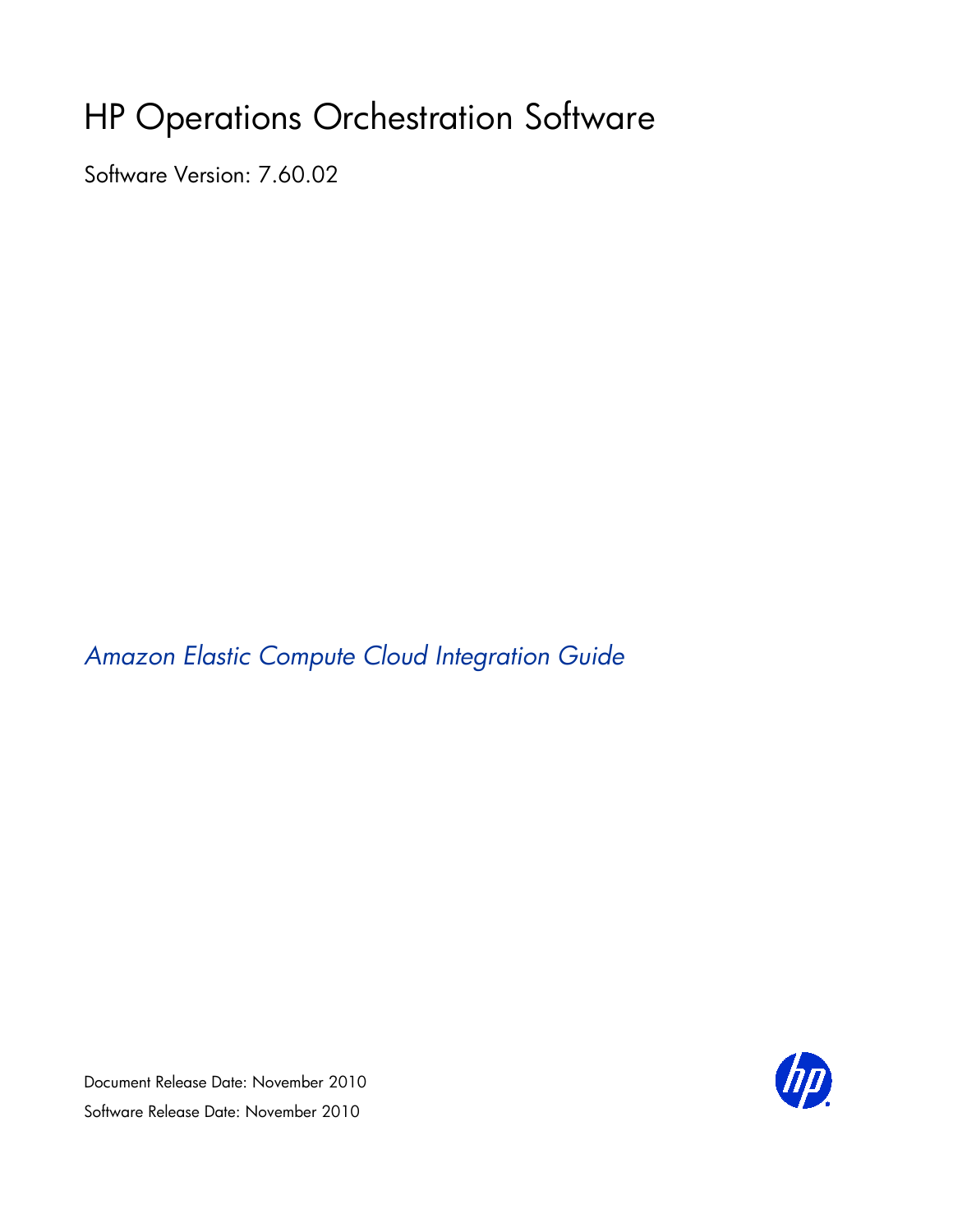# Legal Notices

# <span id="page-1-0"></span>**Warranty**

The only warranties for HP products and services are set forth in the express warranty statements accompanying such products and services. Nothing herein should be construed as constituting an additional warranty. HP shall not be liable for technical or editorial errors or omissions contained herein.

<span id="page-1-1"></span>The information contained herein is subject to change without notice.

# Restricted Rights Legend

Confidential computer software. Valid license from HP required for possession, use or copying. Consistent with FAR 12.211 and 12.212, Commercial Computer Software, Computer Software Documentation, and Technical Data for Commercial Items are licensed to the U.S. Government under vendor's standard commercial license.

#### Copyright Notices

<span id="page-1-2"></span>© Copyright 2010 Hewlett-Packard Development Company, L.P.

#### Trademark Notices

For information on open-source and third-party software acknowledgements, see in the documentation set for this release, Open-Source and Third-Party Software Acknowledgements (3rdPartyOpenNotices.pdf).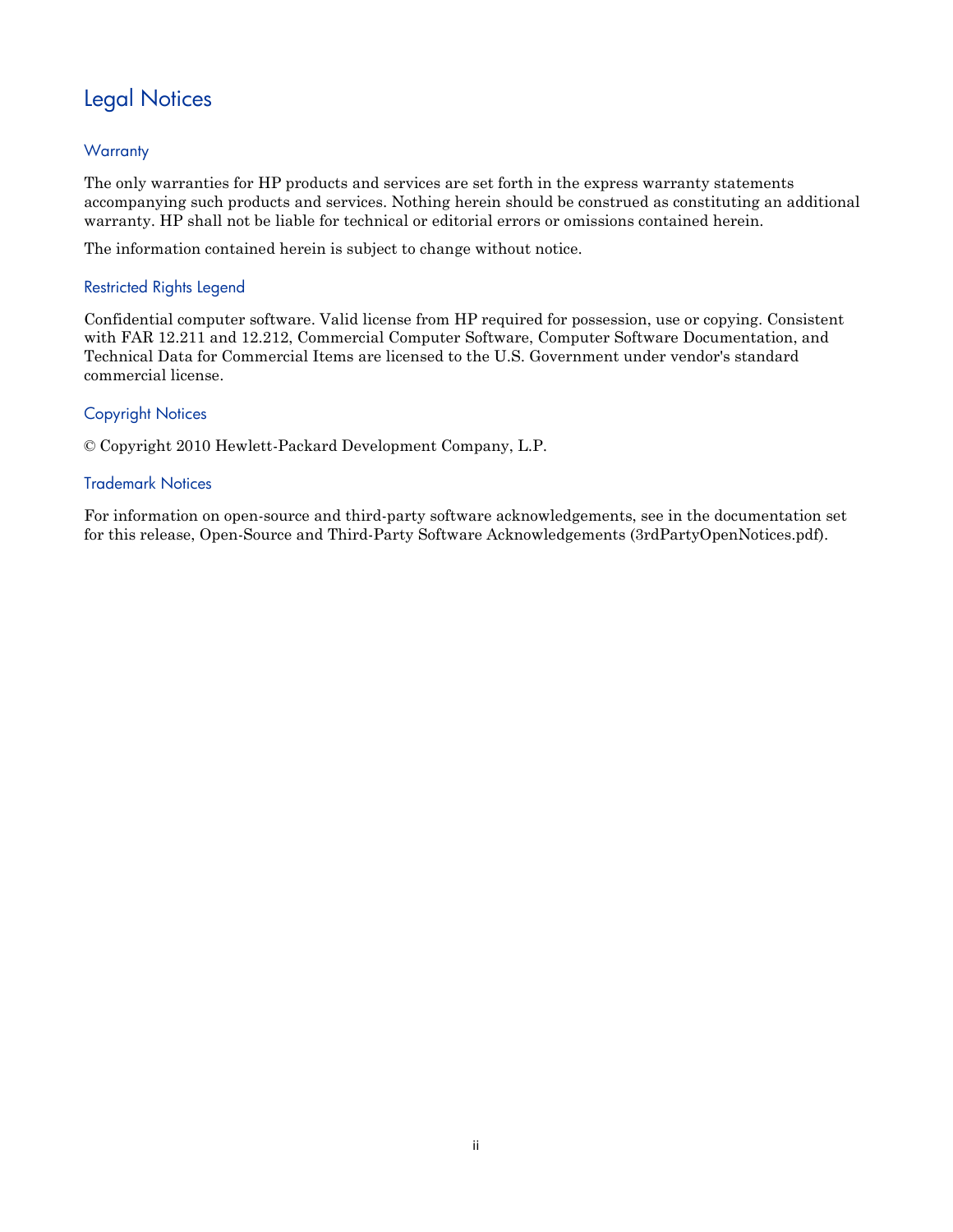# <span id="page-2-0"></span>**On the Web: Finding OO support and documentation**

There are two Web sites where you can find support and documentation, including updates to OO Help systems, guides, and tutorials:

- The OO Support site
- <span id="page-2-1"></span>• HP Live Network

# **Support**

Documentation enhancements are a continual project at Hewlett-Packard Software. You can obtain or update the HP OO documentation set and tutorials at any time from the HP Software Product Manuals Web site. You will need an HP Passport to log in to the Web site.

#### **To obtain HP OO documentation and tutorials**

- 1. Go to the HP Software Product Manuals Web site (*<http://support.openview.hp.com/selfsolve/manuals>*).
- 2. Log in with your HP Passport user name and password. OR

If you do not have an HP Passport, click **New users – please register** to create an HP Passport, then return to this page and log in.

If you need help getting an HP Passport, see your HP OO contact.

- 3. In the **Product** list box, scroll down to and select **Operations Orchestration**.
- 4. In the **Product Version** list, click the version of the manuals that you're interested in.
- 5. In the **Operating System** list, click the relevant operating system.
- 6. Click the **Search** button.
- <span id="page-2-2"></span>7. In the **Results** list, click the link for the file that you want.

# **HP Live Network**

For support information, including patches, troubleshooting aids, support contract management, product manuals and more, visit the following site: *<https://www.www2.hp.com/>*.

This is the **HP Live Network** Web page. To sign in:

- 1. Click **Login**.
- 2. On the **HP Passport sign-in** page, enter your HP Passport user ID and password and then click **Sign-in**.
- 3. If you do not already have an HP Passport account, do the following:
	- *a.* On the **HP Passport sign-in** page, click **New user registration**.
	- b. On the **HP Passport new user registration** page, enter the required information and then click **Continue**.
	- c. On the confirmation page that opens, check your information and then click **Register**.
	- d. On the **Terms of Service** page, read the Terms of use and legal restrictions, select the **Agree** button, and then click **Submit**.
- 4. On the **HP Live Network** page, click **Operations Orchestration Community.**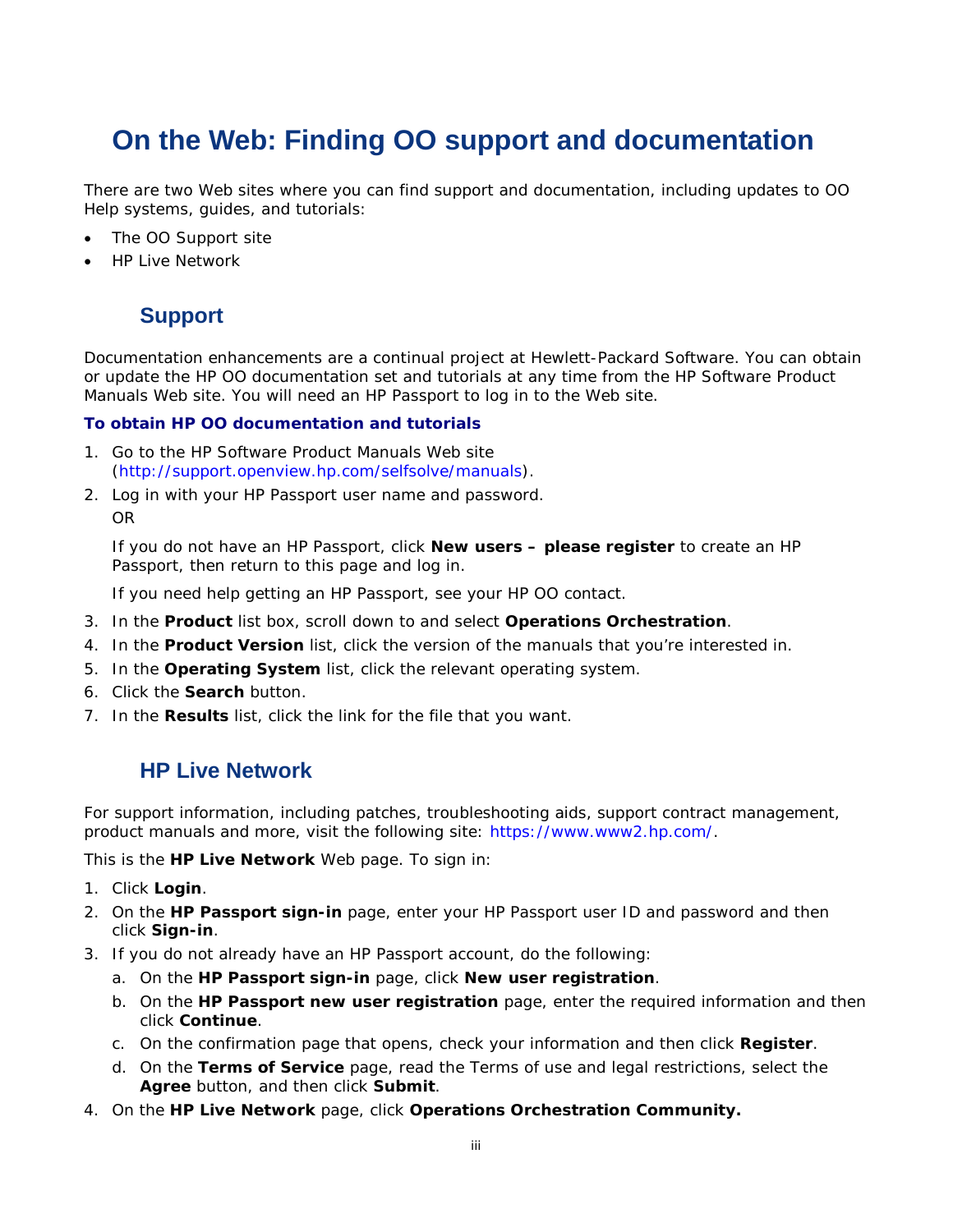**The Operations Orchestration Community** page contains links to announcements, discussions, downloads, documentation, help, and support.

<span id="page-3-0"></span>**Note:** Contact your OO contact if you have any difficulties with this process.

# **In OO: How to find Help, PDFs, and tutorials**

The HP Operations Orchestration software (HP OO) documentation set is made up of the following:

• Help for Central

Central Help provides information to the following:

- Finding and running flows
- For HP OO administrators, configuring the functioning of HP OO
- Generating and viewing the information available from the outcomes of flow runs

The Central Help system is also available as a PDF document in the HP OO home directory, in the \Central\docs subdirectory.

• Help for Studio

Studio Help instructs flow authors at varying levels of programming ability.

The Studio Help system is also available as a PDF document in the HP OO home directory, in the \Studio\docs subdirectory.

• Animated tutorials for Central and Studio

HP OO tutorials can each be completed in less than half an hour and provide basic instruction on the following:

- In Central, finding, running, and viewing information from flows
- In Studio, modifying flows

The tutorials are available in the Central and Studio subdirectories of the HP OO home directory.

• Self-documentation for operations and flows in the Accelerator Packs and ITIL folders Self-documentation is available in the descriptions of the operations and steps that are included in the flows.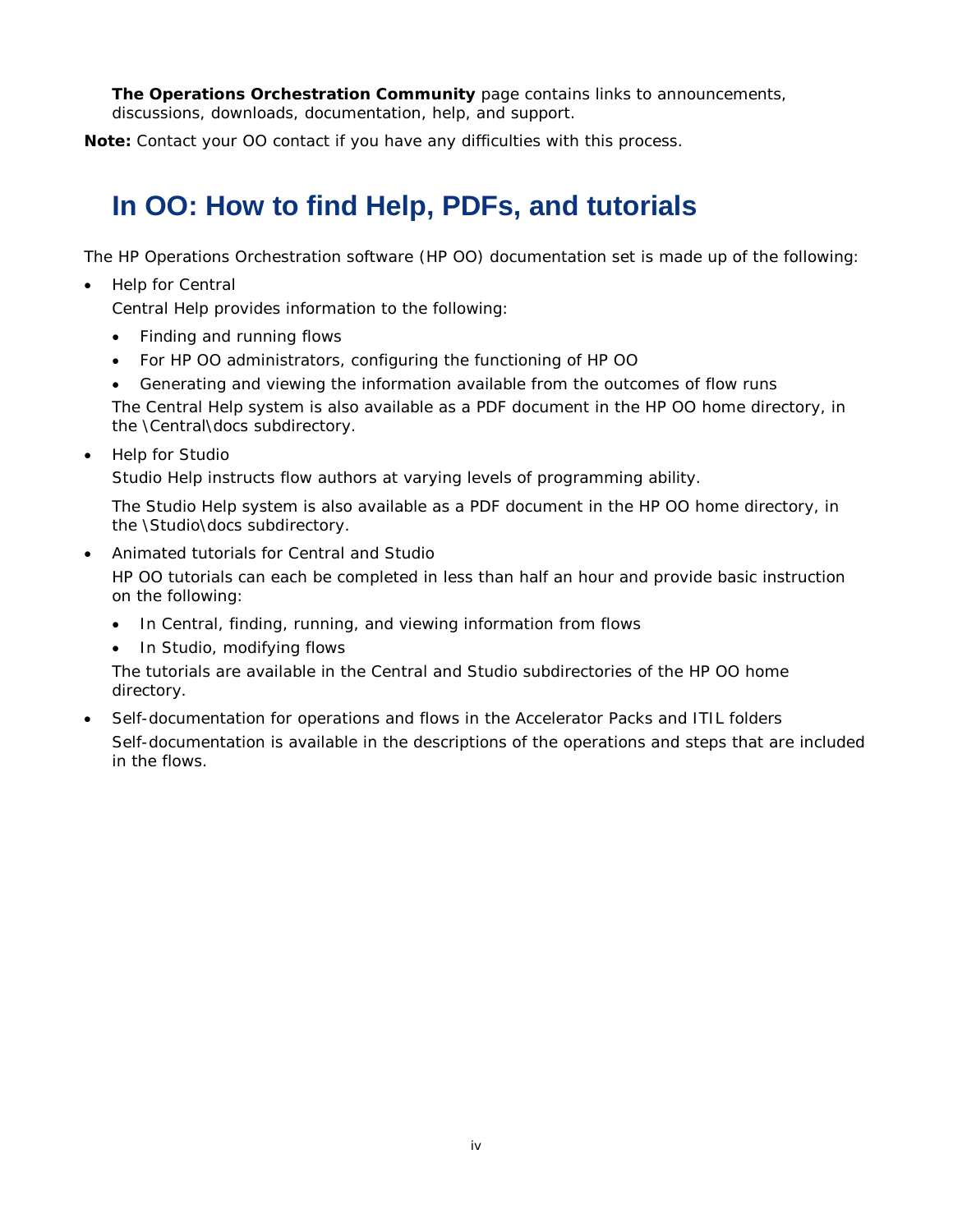# **Table of Contents**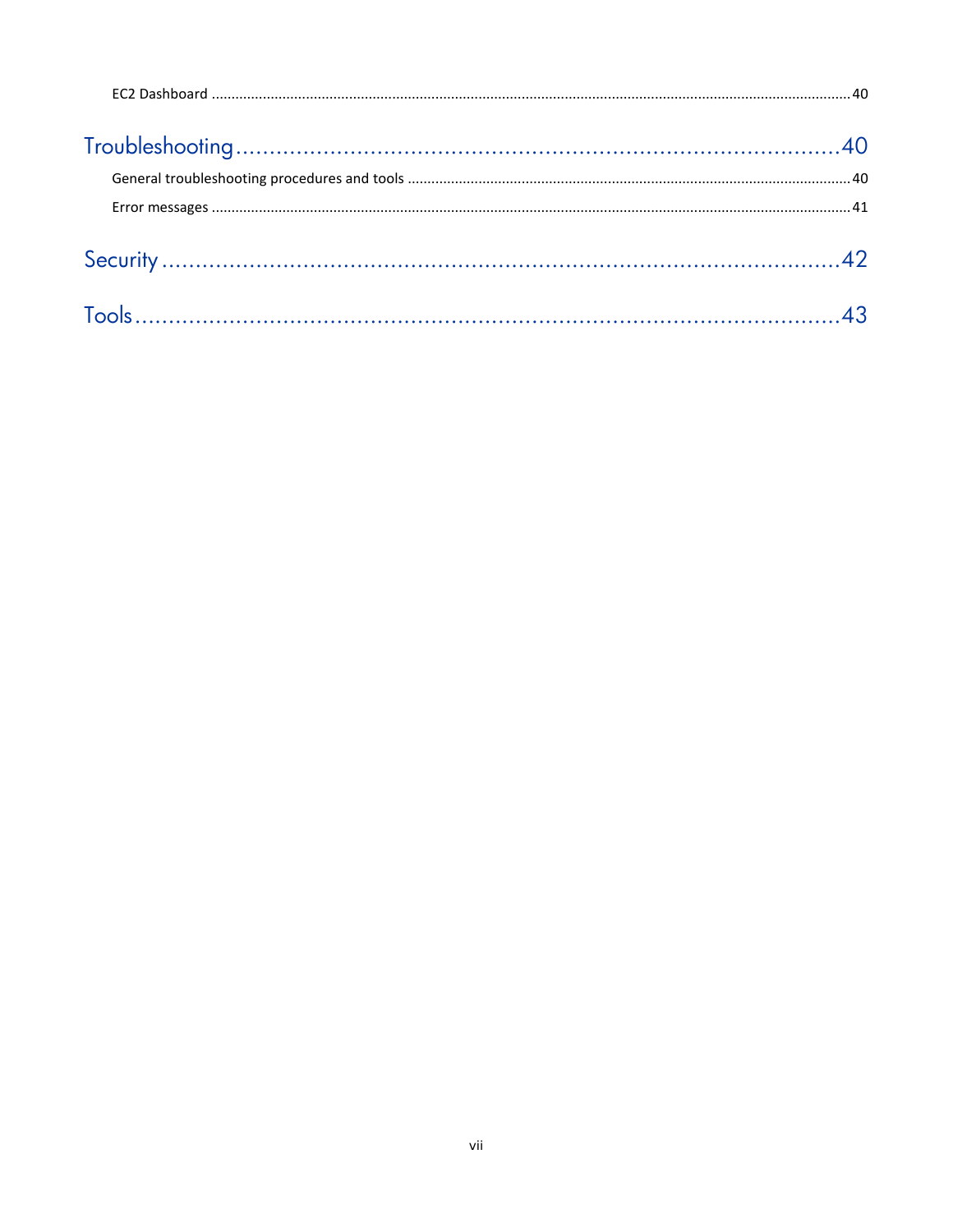# <span id="page-7-0"></span>**Overview of Amazon Elastic Compute Cloud integration**

With this integration, you can build HP Operations Orchestration (OO) flows that are integrated into the Amazon Elastic Compute Cloud (EC2).

The EC2 integration uses the EC2 Query API released on 11/30/2009 to integrate with OO. To use this integration successfully, you should have knowledge of the EC2 technology.

<span id="page-7-1"></span>This document will explain how this integration has been implemented and how the operations included communicate between OO and EC2.

# **Use cases and scenarios**

The following are the major use cases for the Amazon EC2 integration, and the operations and flows that you can use to implement them.

- 1. Enumerate availability zones and regions:
	- Enumerate Availability Zones
	- Enumerate Regions
- 2. Manage elastic block store:
	- Snapshots
		- o Create Shared Snapshot
		- o Create Snapshot
		- o Delete Snapshot
		- o Describe Snapshots
		- o Get Snapshot Details
		- o Modify Snapshot Attribute
		- o Reset Snapshot Attribute
	- Volumes
		- o Attach Volume
		- o Create Volume
		- o Delete Volume
		- o Describe Volumes
		- o Detach Volume
		- o Get Volumes Details
- 3. Work with elastic IPs:
	- Allocate New Elastic Ip
	- Associate Elastic Ip
	- Disassociate Elastic Ip
	- Enumerate Elastic Ips
	- Release Elastic Ip
- 4. Manage images:
	- Enumerate Images
	- Get Image Details
	- Modify Image Attribute
	- Register Image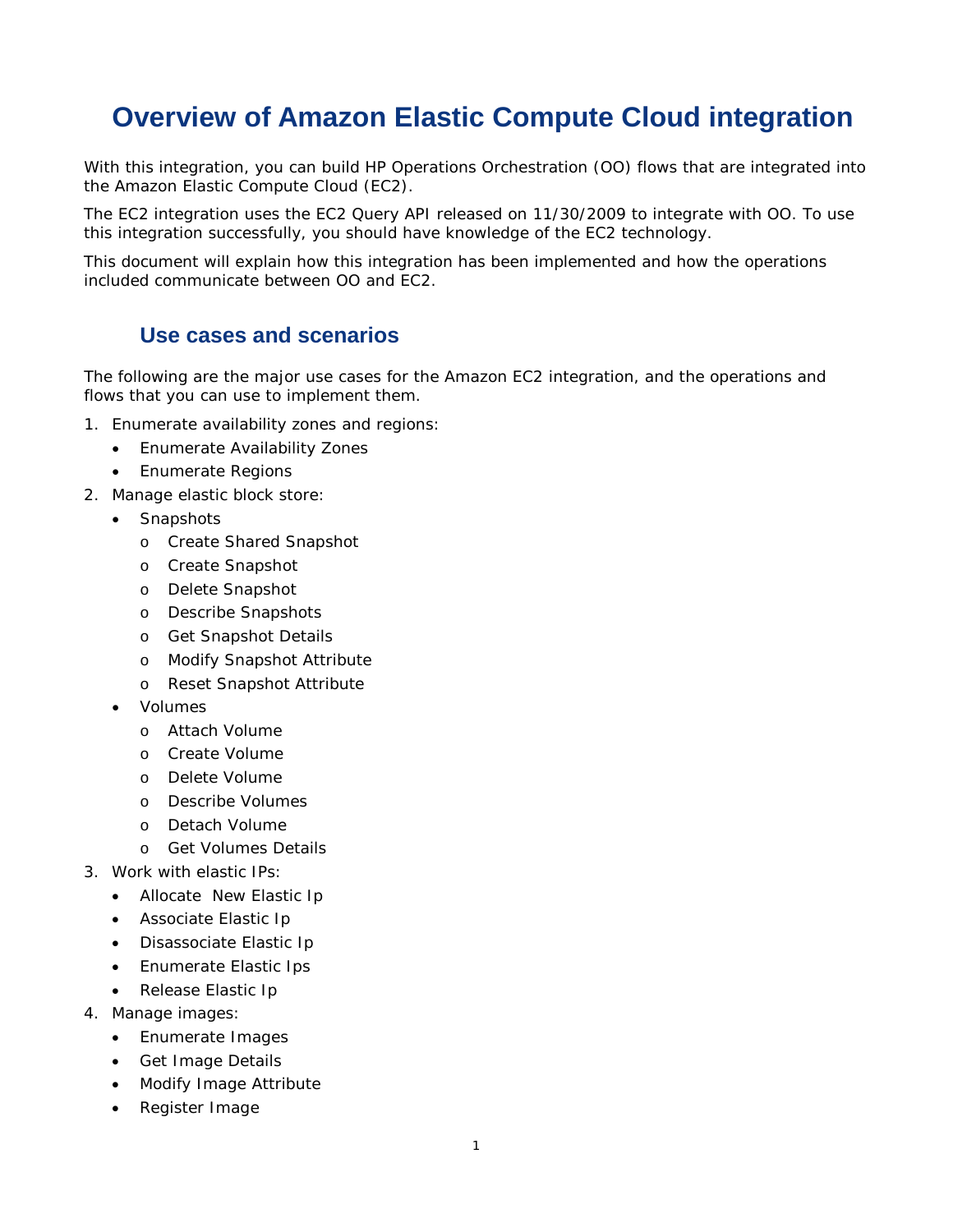- Remove Image
- Reset Image Attribute
- 5. Manage instances:
	- Describe Instances
	- Get Instance Details
	- Get System Log
	- Monitor Instance
	- Restart Instance
	- Run Instances
	- Run Instances From Template
	- Start Instance
	- Stop Instance
	- Terminate Instance
	- Unmonitor Instance
- 6. Manage key pairs:
	- Allocate New Key Pair
	- Delete Key Pair
	- Enumerate Key Pairs
- 7. Manage security groups:
	- Allow Access To Security Group
	- Create Security Group
	- Delete Security Group
	- Describe Security Groups
	- Get Security Group Details
	- Revoke Access To Security Group
- 8. Manage Windows bundle tasks:
	- Bundle Windows Instance
	- Cancel Bundle Task
	- Enumerate Bundle Tasks
	- Get Bundle Task Details
- <span id="page-8-0"></span>9. Manage EC2 Dashboard

# **Installation and configuration instructions**

No special installation and configuration instructions are required for the Amazon EC2 integration. To access the Amazon EC2 console, go to *<http://aws.amazon.com/console/>* and use your EC2 credentials to log on. Amazon has created specialized plugins for several browsers, such as Elasticfox for Firefox, that allow easy interaction with Amazon EC2.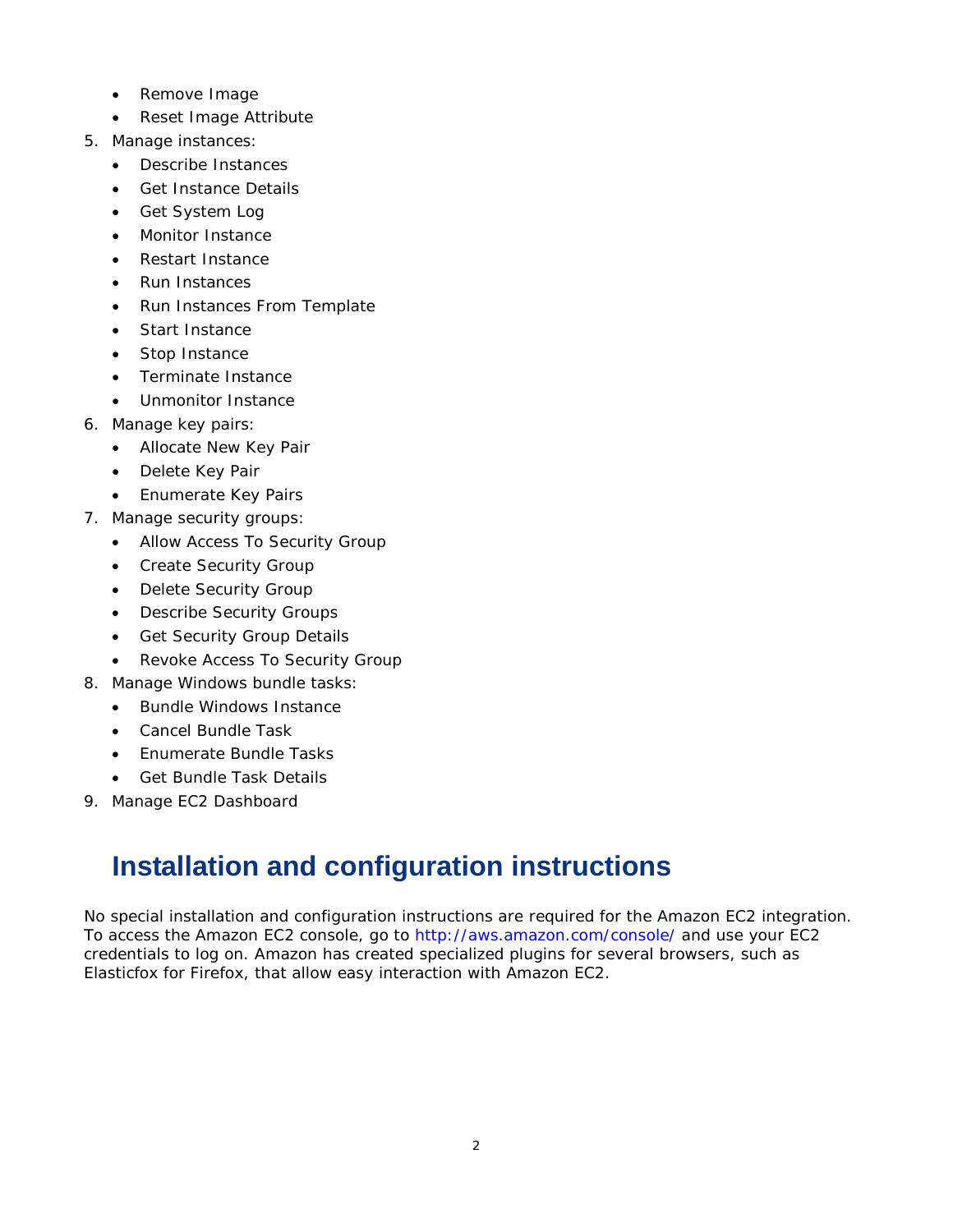# <span id="page-9-0"></span>**Versions**

| <b>Operations Orchestration Version</b> | <b>Amazon EC2 Version</b>  |
|-----------------------------------------|----------------------------|
| 7.60.02                                 | EC2 API Version 2009-11-30 |

# <span id="page-9-1"></span>**Architecture**



<span id="page-9-2"></span>**Figure 1 - Amazon EC2 architecture**

# **EC2 integration operation and flow infrastructure**

The EC2 integration includes the following operations in the OO Studio Library/Integrations/ Amazon/EC2/ folder.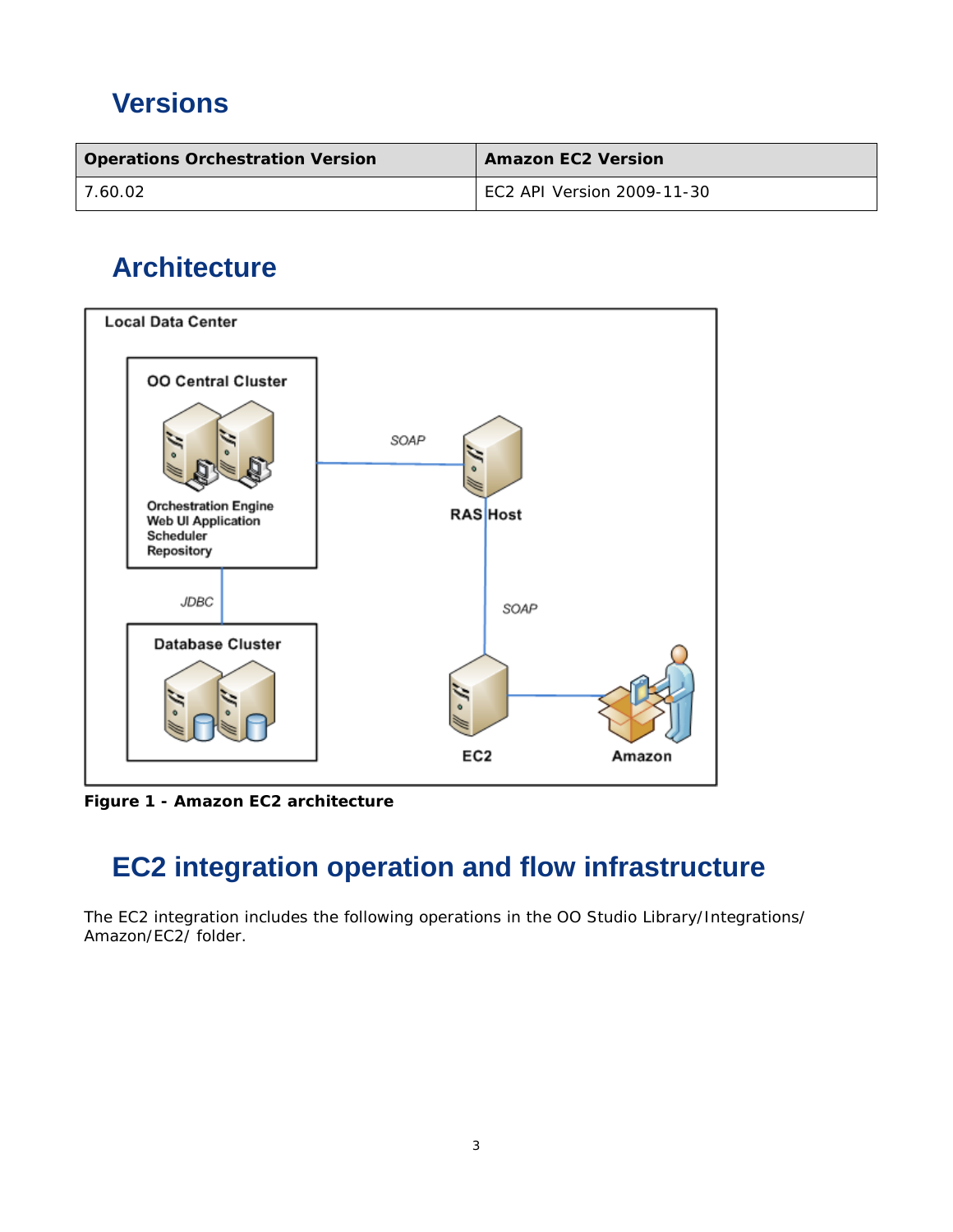

<span id="page-10-0"></span>**Figure 2 – Amazon EC2 integration operation and flow infrastructure**

# **Common inputs in the integration**

OO flows and operations use inputs to specify how they obtain the data that they need and when the data is obtained. The following inputs are used consistently throughout the EC2 integration's operations and flows.

# **accessKeyId**

The ID of the access key that uniquely identifies the user account. This can be obtained from the Amazon console.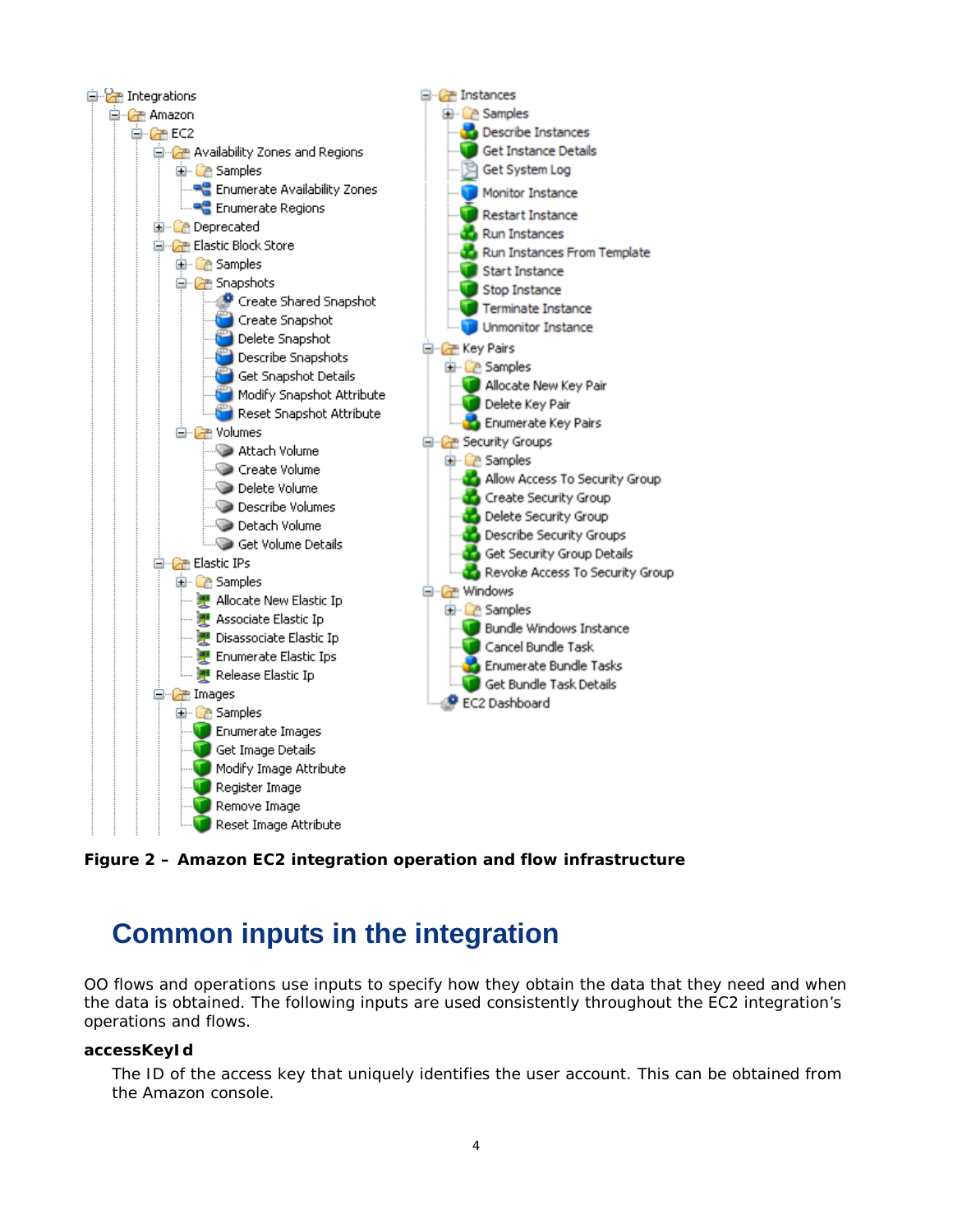## **accessKey**

The secret access key that uniquely identifies the user. This can be obtained from the Amazon console.

#### **proxyHost**

The proxy host used for accessing the Internet. This is an optional input.

# **proxyPort**

The port used for the proxy. This is an optional input.

#### **serviceEndpoint**

The endpoint to which the requests are sent. This is an optional input. The default is **us-east-1.ec2.amazonaws.com**.

# <span id="page-11-0"></span>**Operation and flow specifics**

This section describes the Amazon EC2 integration's operations and flows, including any operationor flow-specific inputs. The flows and operations are grouped by their basic functionality:

- Availability zones and regions
- Elastic block store—snapshots and volumes
- Elastic IPs
- **Images**
- **Instances**
- Key pairs
- Security groups
- Windows bundle tasks
- EC2 Dashboard

The sample flows in the OO Library/Integrations/Amazon/EC2/ folder perform some of the most common tasks that need to be automated when using EC2, such as starting instances, allocating elastic IPs, and working with images. Each of these sample flows has a description that describes in detail what it does. You can use these flows as they are or as templates for new operations.

# <span id="page-11-1"></span>**Availability zones and regions**

# **Enumerate Availability Zones**

<span id="page-11-2"></span>The **Enumerate Availability Zones** operation retrieves a list of your Amazon EC2 availability zones.

All of the operation's inputs except the following are described in *[Common inputs in the integration](#page-10-0)*.

#### **delimiter**

The delimiter used for the results list. The default is a comma (**,**).

The operation returns the following:

#### **requestId**

The ID of the request you have sent to Amazon by using this operation.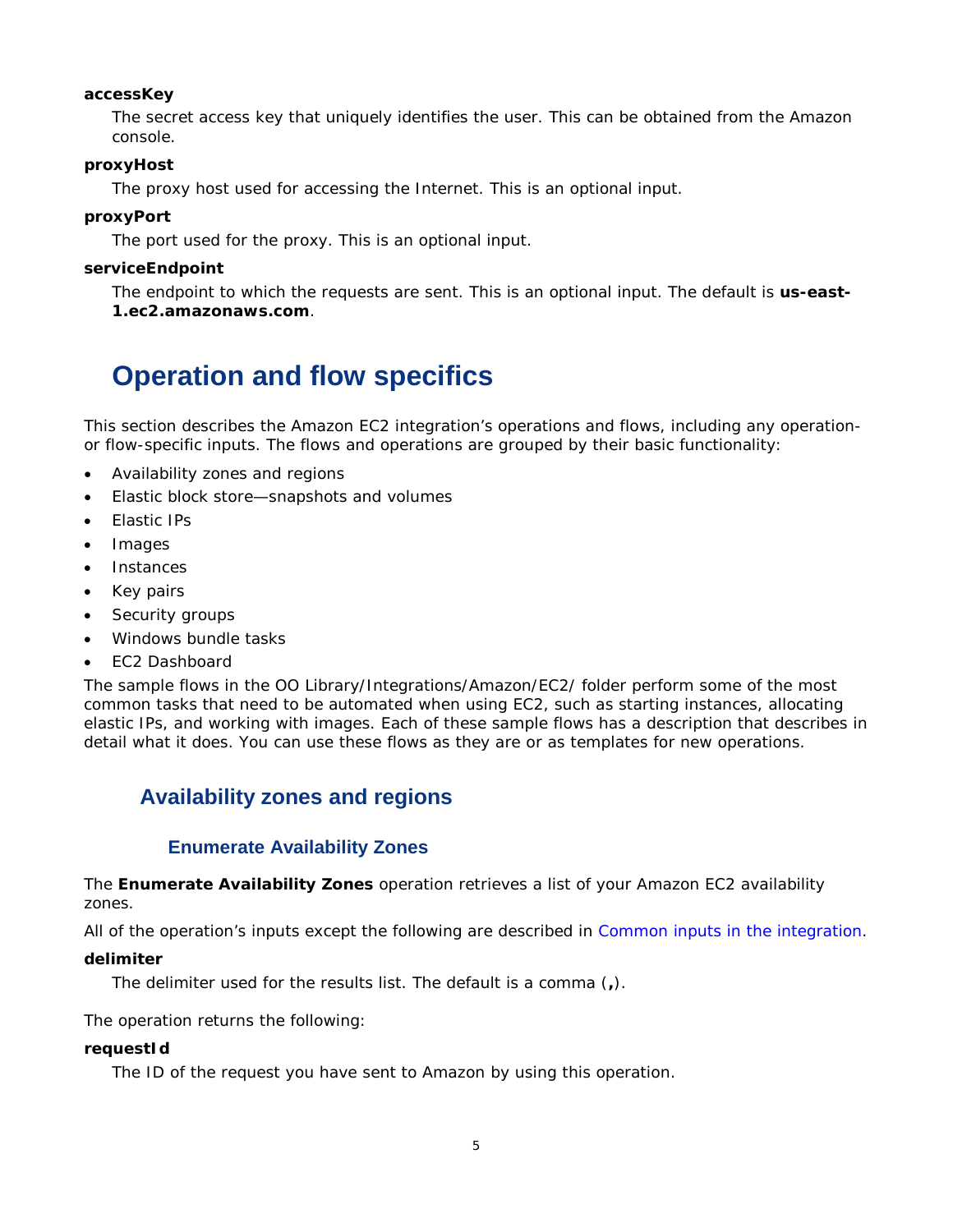# **returnResult**

A delimiter-separated list of your available availability zones.

#### **notAvailableZones**

A delimiter-separated list of availability zones which are not available for use, but are visible to you (this list usually has no elements).

#### **Notes:**

- Like all Amazon EC2 operations, the results might not be visible instantly.
- Since all Amazon requests must include a timestamp, the RAS machine system clock should be properly set, otherwise a "Request has expired. Timestamp date is ..." is returned.
- <span id="page-12-0"></span>• Availability zones are not the same across accounts. The availability zone **us-east-1a** for account A is not necessarily the same as **us-east-1a** for account B.

# **Enumerate Regions**

The **Enumerate Regions** operation lists the regions that are currently available to you.

All of the operation's inputs except the following are described in *[Common inputs in](#page-10-0) the integration*.

#### **rowDelimiter**

The delimiter to place between the rows of the results table. The default is the line separator character for the current operating system.

#### **colDelimiter**

The delimiter to be placed between the columns of the results table. The default is a comma (,).

The operation returns the following:

#### **requestId**

The ID of the request you have sent to Amazon by using this operation.

#### **returnResult**

The available regions in a table having the following columns: **Region name** and **Region endpoint**.

#### **Example:**  eu-west-1,eu-west-1.ec2.amazonaws.com us-east-1,us-east-1.ec2.amazonaws.com

#### **Notes:**

- Like all Amazon EC2 operations, the results might not be visible instantly.
- <span id="page-12-1"></span>• Since all Amazon requests must include a timestamp, the RAS machine system clock should be properly set, otherwise a "Request has expired. Timestamp date is ..." is returned.

# <span id="page-12-2"></span>**Elastic block store**

# **Snapshots**

# *Create Shared Snapshot*

The **Create Shared Snapshot** flow creates a snapshot of an EBS volume and makes the snapshot public or grants permission to it for a given user. The flow returns the ID of the generated snapshot. If you enter a value of **all** for the **groups** input, the snapshot is shared publicly.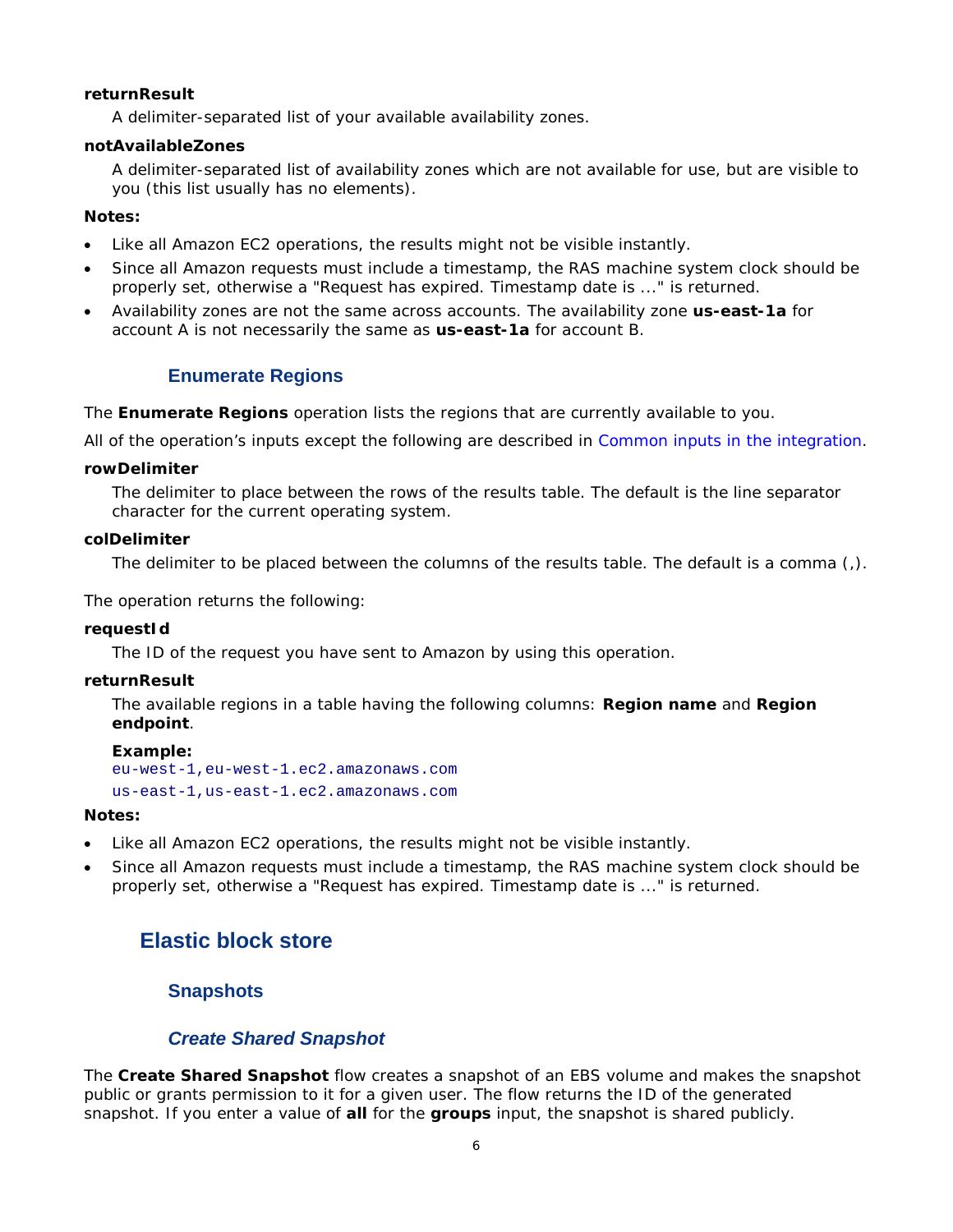Otherwise, the snapshot is private and only the developers whose account numbers are supplied through the **userIds** input are granted access to it.

All of the flow's inputs except the following are described in *[Common inputs in the integration](#page-10-0)*.

# **volumeId**

The ID of the volume from which the snapshot is generated.

# **userIds**

A list of the users to whom you grant access. This list can only contain IDs, which must be numeric.

# **groups**

A list of the groups to which you grant access (according to Amazon, currently the only supported value is **all**; other values may be supported in the future).

# **delimiter**

The delimiter for the elements of the inputs that contain lists.

The flow returns the following:

# **returnResult**

The ID of the generated snapshot.

# **Notes:**

- At least one of the **userIds** or **groups** inputs should not be empty.
- Like all Amazon EC2 operations, the results might not be visible instantly. Since all Amazon requests must include a timestamp, the RAS machine system clock should be properly set, otherwise a "Request has expired. Timestamp date is ..." is returned.

# *Create Snapshot*

The **Create Snapshot** operation creates a snapshot of an EBS volume and stores it in S3. It returns the ID of the generated snapshot.

All of the operation's inputs except the following are described in *[Common inputs in the integration](#page-10-0)*.

# **volumeId**

The ID of the volume from which the snapshot is generated.

# **snapshotDescription**

The description of the snapshot to be created.

The operation also returns the following:

# **returnCode**

The ID of the generated snapshot.

# **requestId**

The Amazon request ID.

# **volumeId**

The ID of the volume from which the snapshot is generated.

# **status**

The snapshot state.

# **startTime**

The timestamp when the snapshot was initiated.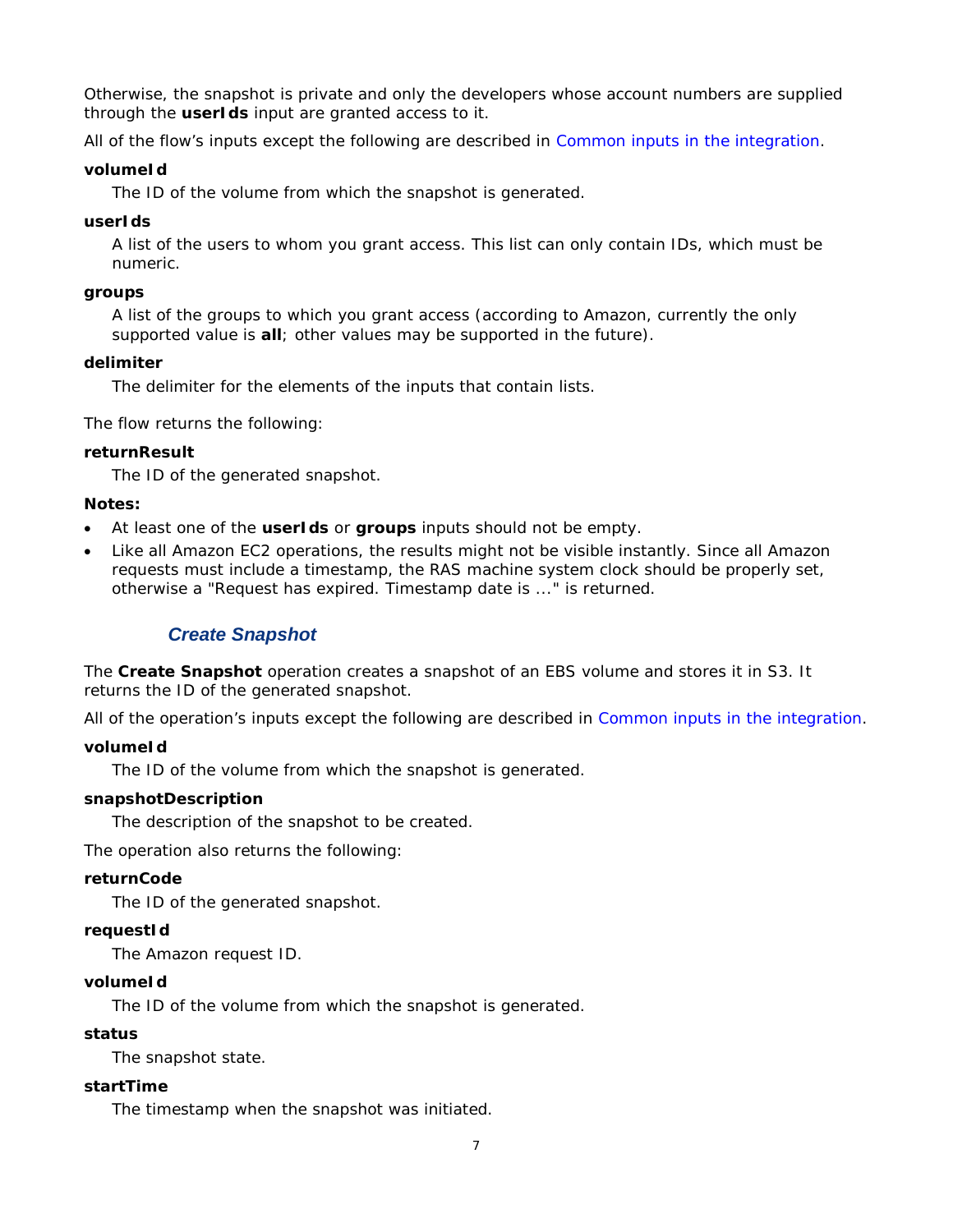### **progress**

The progress of the snapshot, in percentage.

## **ownerId**

The ID of the snapshot's owner.

# **volumeSize**

The size of the volume from which the snapshot is generated.

## **description**

The description of the snapshot.

### **Notes:**

- Like all Amazon EC2 operations, the results might not be visible instantly.
- Since all Amazon requests must include a timestamp, the RAS machine system clock should be properly set, otherwise a "Request has expired. Timestamp date is ..." is returned.

# *Delete Snapshot*

The **Delete Snapshot** operation deletes a snapshot of an Amazon EBS volume. It returns **true** on success and **false** on failure.

All of the operation's inputs except the following are described in *[Common inputs in the integration](#page-10-0)*.

#### **snapshotId**

The ID of the snapshot to be deleted.

The operation returns the following:

## **returnCode**

**true** on success and **false** on failure.

#### **requestId**

The Amazon request ID.

# **Notes:**

- Like all Amazon EC2 operations, the results might not be visible instantly.
- Since all Amazon requests must include a timestamp, the RAS machine system clock should be properly set, otherwise a "Request has expired. Timestamp date is ..." is returned.

# *Describe Snapshots*

The **Describe Snapshots** operation describes the status of Amazon EBS snapshots. If you provide a list of snapshot IDS, only those snapshots are described. Otherwise, all of the existing snapshots are described.

All of the operation's inputs except the following are described in *[Common inputs in the integration](#page-10-0)*.

# **snapshotIds**

An optional list of snapshot IDs. If you provide this list, only these snapshots are described.

# **delimiter**

The delimiter to place between the elements of the **snapshotIds**, **snapshotOwners**, and **restorableBy** inputs. The default is a comma (**,**).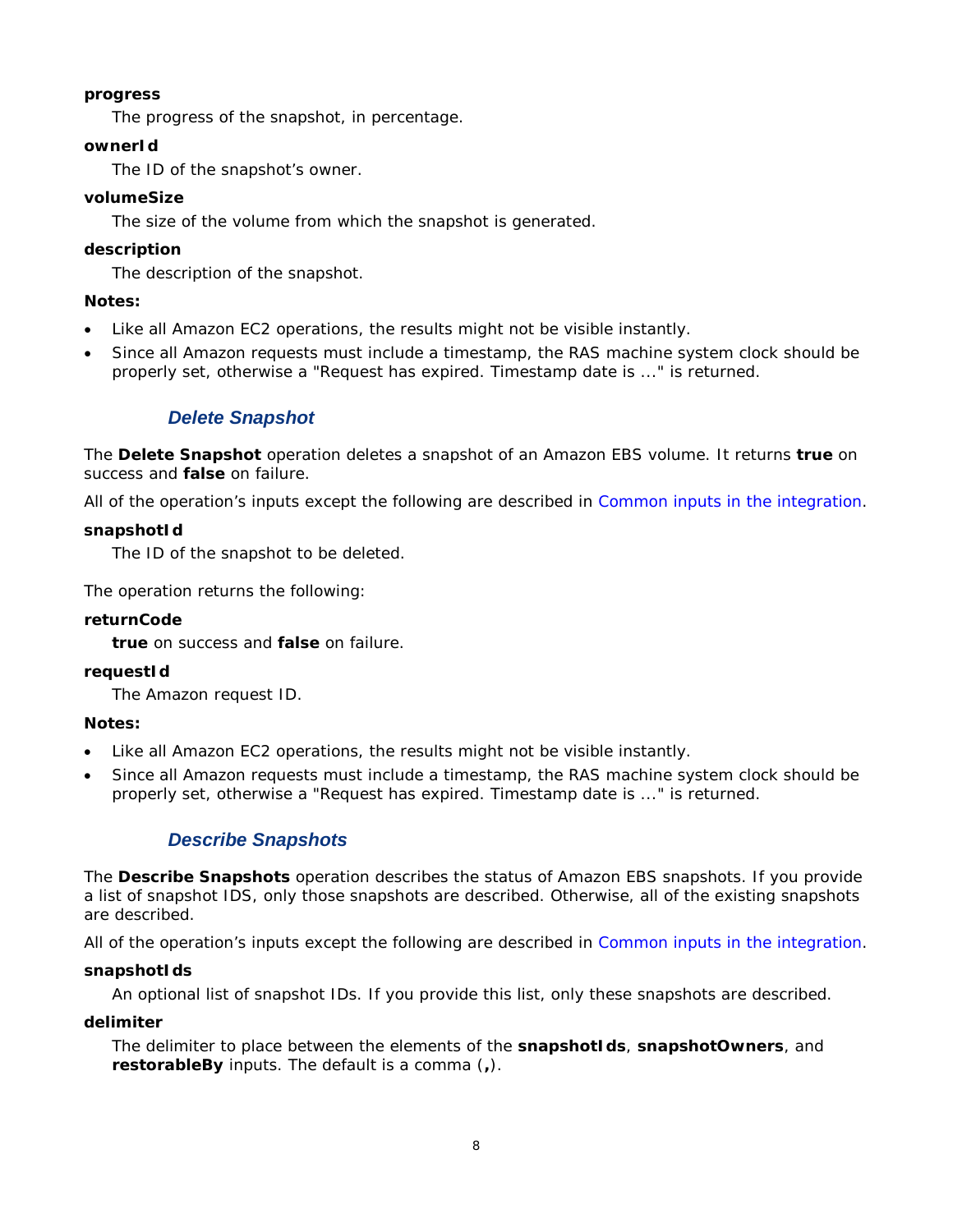# **rowDelimiter**

The delimiter to place between the rows of an output table. The default is the line separator of the current operating system.

#### **colDelimiter**

The delimiter to place between the columns of an output table. The default is a comma (,).

#### **snapshotOwners**

The owner of the snapshots to return. You can specify multiple owners using the delimiter specified in the **delimiter** input. The valid values are **self**, **amazon**, and **AWS Account IDs**.

#### **restorableBy**

A list of restorable users separated by the delimiter specified in the **delimiter** input. If you specify values for this input, only users who have create snapshot permissions for the snapshots are returned.

The operation returns the following:

#### **returnResult**

A table containing the following columns: the snaphost ID**,** the ID of the volume from which the snapshot was created, the volume size, the snapshot status (**pending**, **completed**, or **error**), the timestamp when the snapshot was initiated, and the progress of the snapshot creation process, in percentage.

Each row in the table corresponds to a snapshot. If a column's result is empty, 'null' is returned instead.

#### **requestId**

The Amazon request ID.

#### **Notes:**

- Like all Amazon EC2 operations, the results might not be visible instantly.
- Since all Amazon requests must include a timestamp, the RAS machine system clock should be properly set, otherwise a "Request has expired. Timestamp date is ..." is returned.

# *Get Snapshot Details*

The **Get Snapshot Details** operation describes the status of an EBS snapshot.

All of the operation's inputs except the following are described in *[Common inputs in the integration](#page-10-0)*.

#### **snapshotId**

The ID of the snapshot to be described.

The operation returns the following:

#### **requestId**

The ID of the request sent to Amazon by this operation.

#### **returnResult**

The snapshot identifier.

#### **snapshotId**

The snapshot identifier.

#### **status**

The status of the snapshot (for example, **pending**, **completed**, or **error**).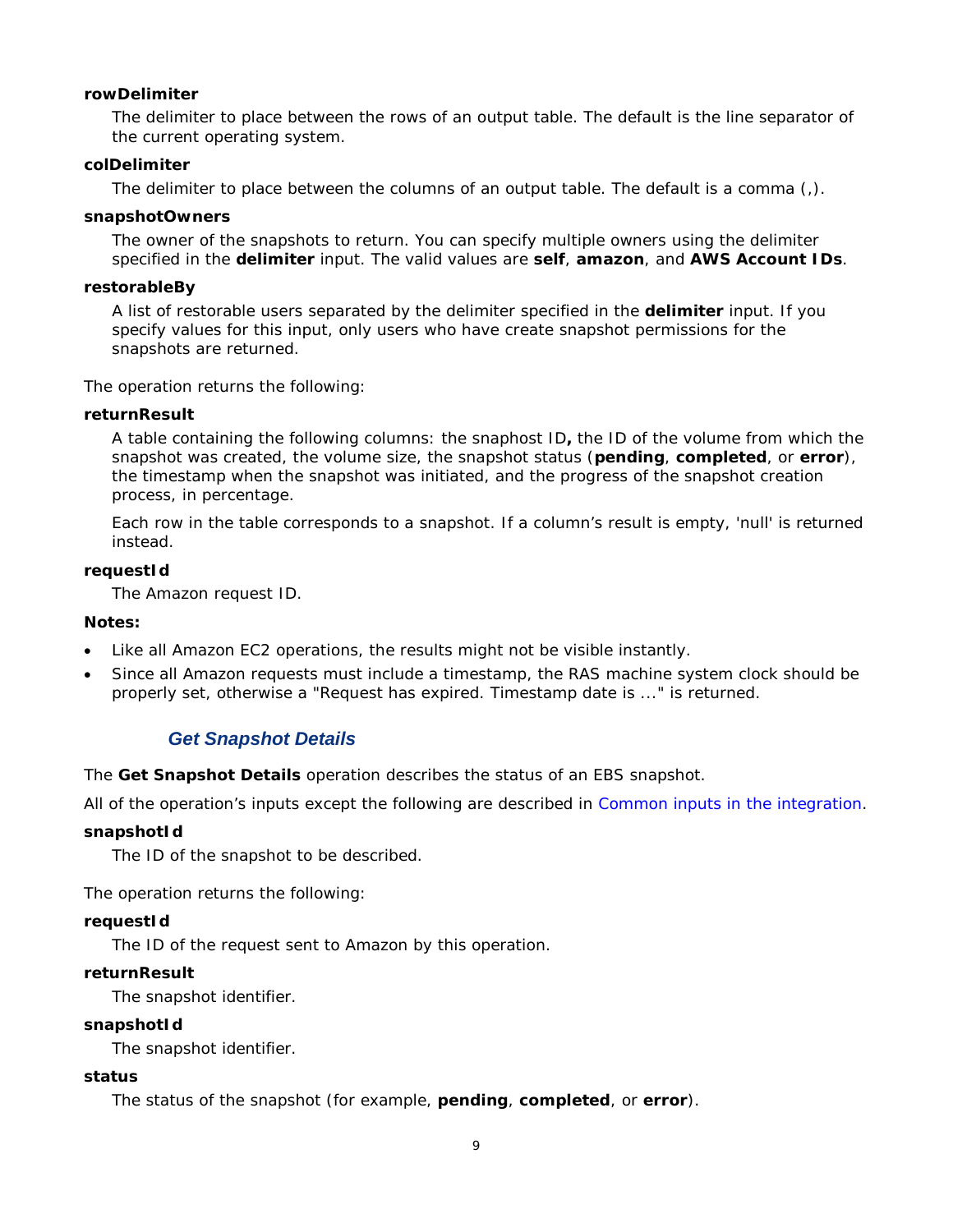# **volumeId**

The ID of the volume from which the snapshot was created.

### **startTime**

The timestamp when the snapshot was initiated.

# **progress**

The progress of the snapshot creation process, in percentage.

#### **Notes:**

- Like all Amazon EC2 operations, the results might not be visible instantly.
- Since all Amazon requests must include a timestamp, the RAS machine system clock should be properly set, otherwise a "Request has expired. Timestamp date is ..." is returned.

# *Modify Snapshot Attribute*

The **Modify Snapshot Attribute** operation modifies the (permissions) attribute of a snapshot. You can make your snapshots public or grant permission to them for a given user.

All of the operation's inputs except the following are described in *[Common inputs in the integration](#page-10-0)*.

#### **snapshotId**

The ID of the snapshot you want to modify.

#### **attribute**

The attribute to modify. Currently, the only attribute you can modify is **createVolumePermission**.

#### **operationType**

The operation to perform on the attribute. The valid values are **add** and **remove**. You should specify this input only if the **attribute** input is set to **createVolumePermission**.

#### **userIds**

A list of users you want to grant to or revoke access from. This list can only contain IDs that are numeric. You should only specify this input if the **attribute** input is set to **createVolumePermission**.

#### **groups**

A list of the groups you want to grant to or revoke access from. According to Amazon, the only currently supported value is **all**. Other values may be supported in the future. You should specify this input only if the **attribute** input is set to **createVolumePermission**.

#### **delimiter**

The delimiter for the elements of the inputs that are lists.

The operation returns the following:

#### **requestId**

The ID of the request sent to Amazon by this operation.

# **returnResult**

Returns **true** if the operation completed successfully or **false** if it fails.

#### **Notes:**

- If the **attribute** input is set to **createVolumePermission**, the **operationType** input and at least one of the **userIds** or **groups** inputs should not be empty.
- Like all Amazon EC2 operations, the results might not be visible instantly.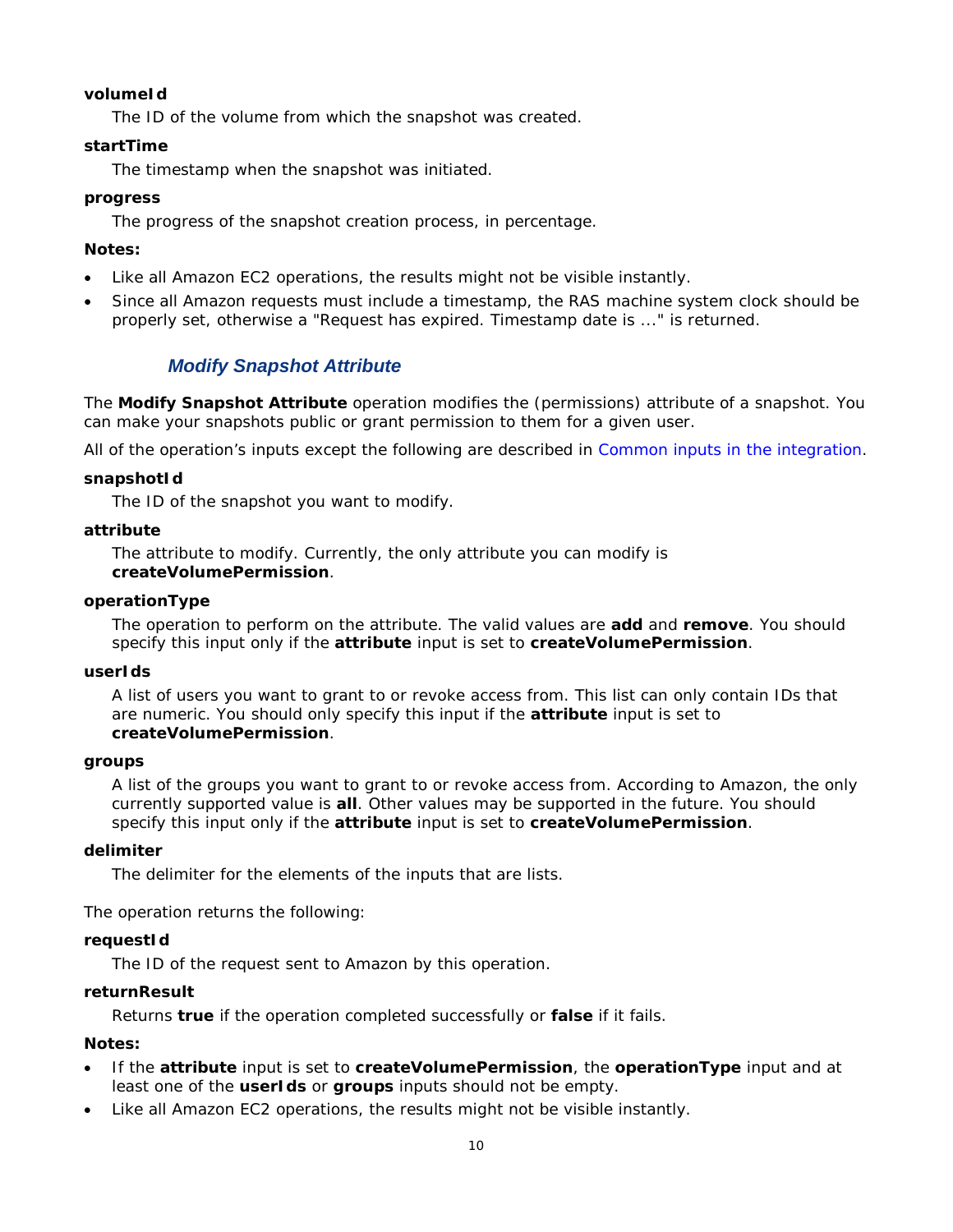• Since all Amazon requests must include a timestamp, the RAS machine system clock should be properly set, otherwise a "Request has expired. Timestamp date is ..." is returned.

# *Reset Snapshot Attribute*

The **Reset Snapshot Attribute** operation resets an attribute of a snapshot to its default value.

All of the operation's inputs except the following are described in *[Common inputs in the integration](#page-10-0)*.

#### **snapshotId**

The ID of the snapshot you want to modify.

#### **attribute**

The attribute to reset. The only currently supported value is **createVolumePermission**. Other values may be supported in the future.

The operation returns the following:

#### **requestId**

The ID of the request sent to Amazon by this operation.

#### **returnResult**

Returns **true** if the operation completed successfully or **false** if it fails.

#### **Notes:**

- Like all Amazon EC2 operations, the results might not be visible instantly.
- <span id="page-17-0"></span>• Since all Amazon requests must include a timestamp, the RAS machine system clock should be properly set, otherwise a "Request has expired. Timestamp date is ..." is returned.

# **Volumes**

# *Attach Volume*

The **Attach Volume** operation attaches an Amazon EBS volume to a running instance and exposes it as the specified device.

All of the operation's inputs except the following are described in *[Common inputs in the integration](#page-10-0)*.

#### **volumeId**

The ID of the Amazon EBS volume. The volume must not be attached to any instance.

#### **instanceId**

The ID of the instance to which the volume attaches. The volume and instance must be within the same availability zone, and the instance must be running.

#### **deviceName**

Specifies how the device is exposed to the instance (for example, **/dev/sdh**, **/dev/sdi**, **xvdh**, or **xvdi**).

The operation returns the following:

#### **requestId**

The ID of the request you have sent to Amazon by using this operation.

#### **returnResult**

The status of the attaching process (for example, **attaching**).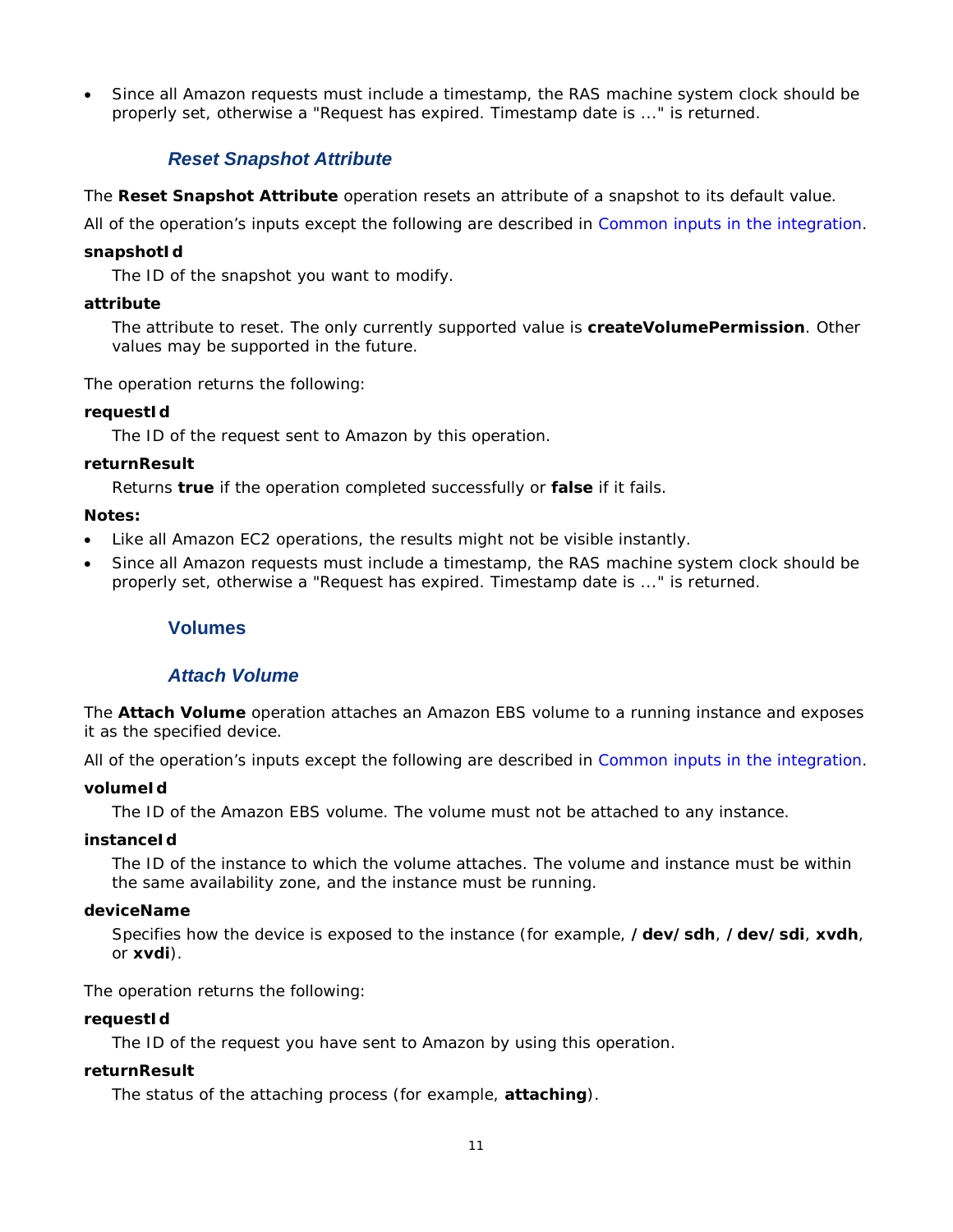# **attachTime**

The time the process was launched.

# **Notes:**

- The Windows devices are **xvda** through **xvdp**. **xvda** and **xvdb** are reserved by the operating system and **xvdc** is assigned to drive C:\. For some instance types, devices **xvdd** through **xvde** might also be reserved by the instance stores.
- The Linux and UNIX devices are **/dev/sdf** through **/dev/sdl**. The devices **/dev/sda1**, **/dev/sda2**, **/dev/sdb**, **/dev/sdc**, **/dev/sdd**, and **/dev/sde** are reserved.
- Like all Amazon EC2 operations, the results might not be visible instantly.
- Since all Amazon requests must include a timestamp, the RAS machine system clock should be properly set, otherwise a "Request has expired. Timestamp date is ..." is returned.
- If the response of the operation is **attaching**, this does not guarantee that the volume attached. Use the **Get Volume Details** operation to check the status of the volume. If the volume has not attached it may be because you specified an invalid device name.

# *Create Volume*

The **Create Volume** operation creates a new Amazon EBS volume.

All of the operation's inputs except the following are described in *[Common inputs in the integration](#page-10-0)*.

#### **size**

A positive integer that represents the size of the volume, in GBs. This input is required if you are not creating a volume from a snapshot.

#### **snapshotId**

The snapshot from which to create the new volume. This input is required if you do not specify the **size** input.

#### **availabilityZone**

The availability zone in which to create the new volume.

The operation returns the following:

#### **requestId**

The ID of the request you have sent to Amazon by using this operation.

# **returnResult**

The ID of the newly created volume.

#### **volumeId**

The ID of the newly created volume.

#### **size**

The size of the newly created volume, in GBs.

#### **status**

The volume state (for example, **creating**, **available**, **in-use**, **deleting**, or **error**).

#### **createTime**

The timestamp when volume creation was initiated.

# **availabilityZone**

The availability zone in which the volume was created.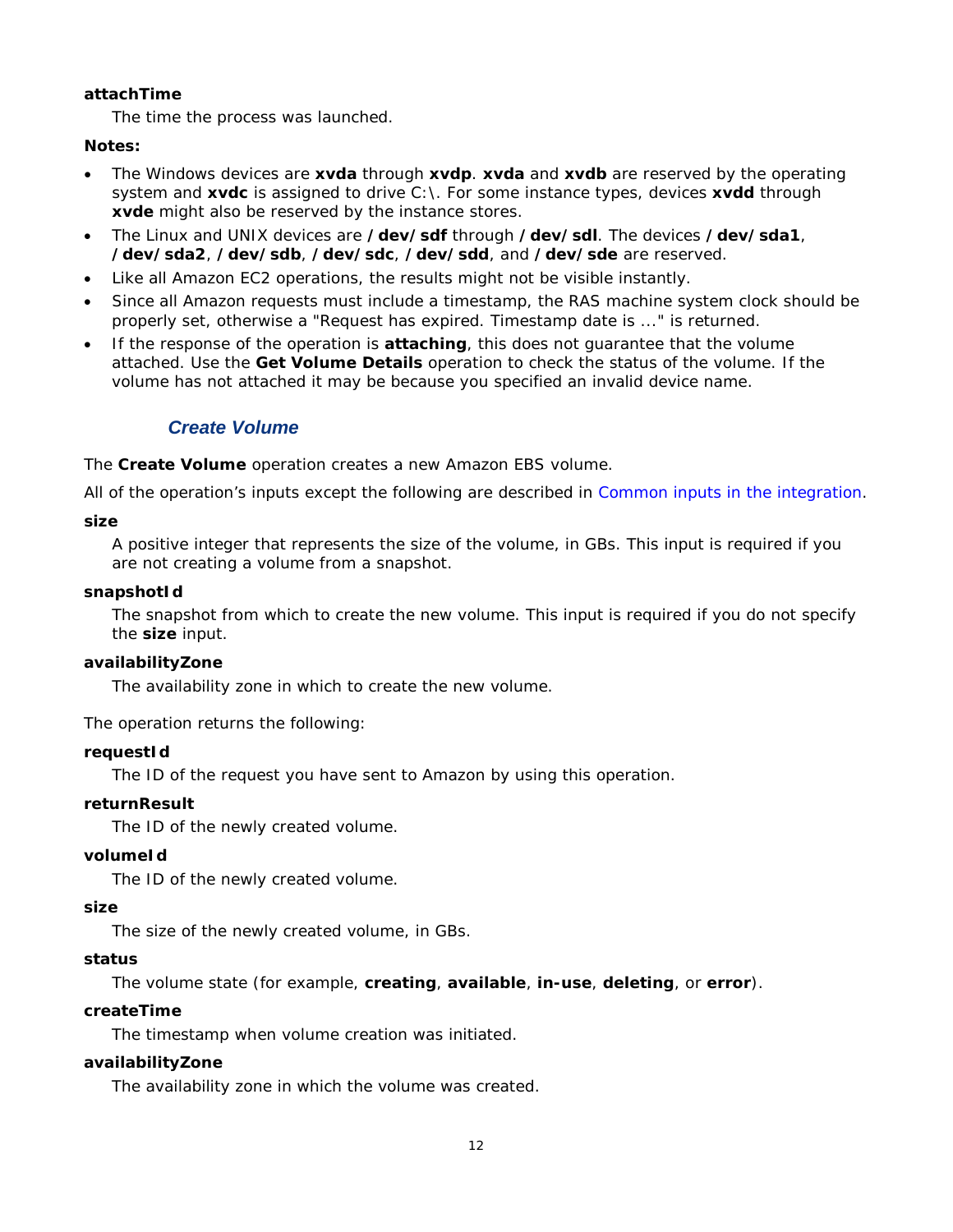# **snapshotId**

The snapshot from which the volume was created, if applicable.

# **Notes:**

- Like all Amazon EC2 operations, the results might not be visible instantly.
- Since all Amazon requests must include a timestamp, the RAS machine system clock should be properly set, otherwise a "Request has expired. Timestamp date is ..." is returned.

# *Delete Volume*

The **Delete Volum**e operation deletes an Amazon EBS volume.

All of the operation's inputs except the following are described in *[Common inputs in the integration](#page-10-0)*.

# **volumeId**

The ID of the Amazon EBS volume. The volume must not be attached to any instance.

The operation returns the following:

#### **requestId**

The ID of the request you have sent to Amazon by using this operation.

#### **returnResult**

The status of the process (for example, **deleting**).

#### **Notes:**

- Like all Amazon EC2 operations, the results might not be visible instantly.
- Since all Amazon requests must include a timestamp, the RAS machine system clock should be properly set, otherwise a "Request has expired. Timestamp date is ..." is returned.

# *Describe Volumes*

The **Describe Volumes** operation describes the status of your Amazon EBS volumes. If you specify a list of volume IDs, only those volumes are described. Otherwise, all volumes that you own are described. This operation does not return information about the attachment state; you must use the **Get Volume Details** operation for that.

All of the operation's inputs except the following are described in *[Common inputs in the integration](#page-10-0)*.

#### **volumeIds**

An optional list of volume IDs. If you specify a list of volume IDs, only those volumes will be described.

#### **delimiter**

The delimiter for the list of volume IDs. The default is a comma (,).

#### **rowDelimiter**

The delimiter used between rows in the output table. The default is the line separator of the current operating system.

#### **colDelimiter**

The delimiter used between columns in the output table. The default is a comma (,).

The operation returns the following:

#### **requestId**

The ID of the request you have sent to Amazon by using this operation.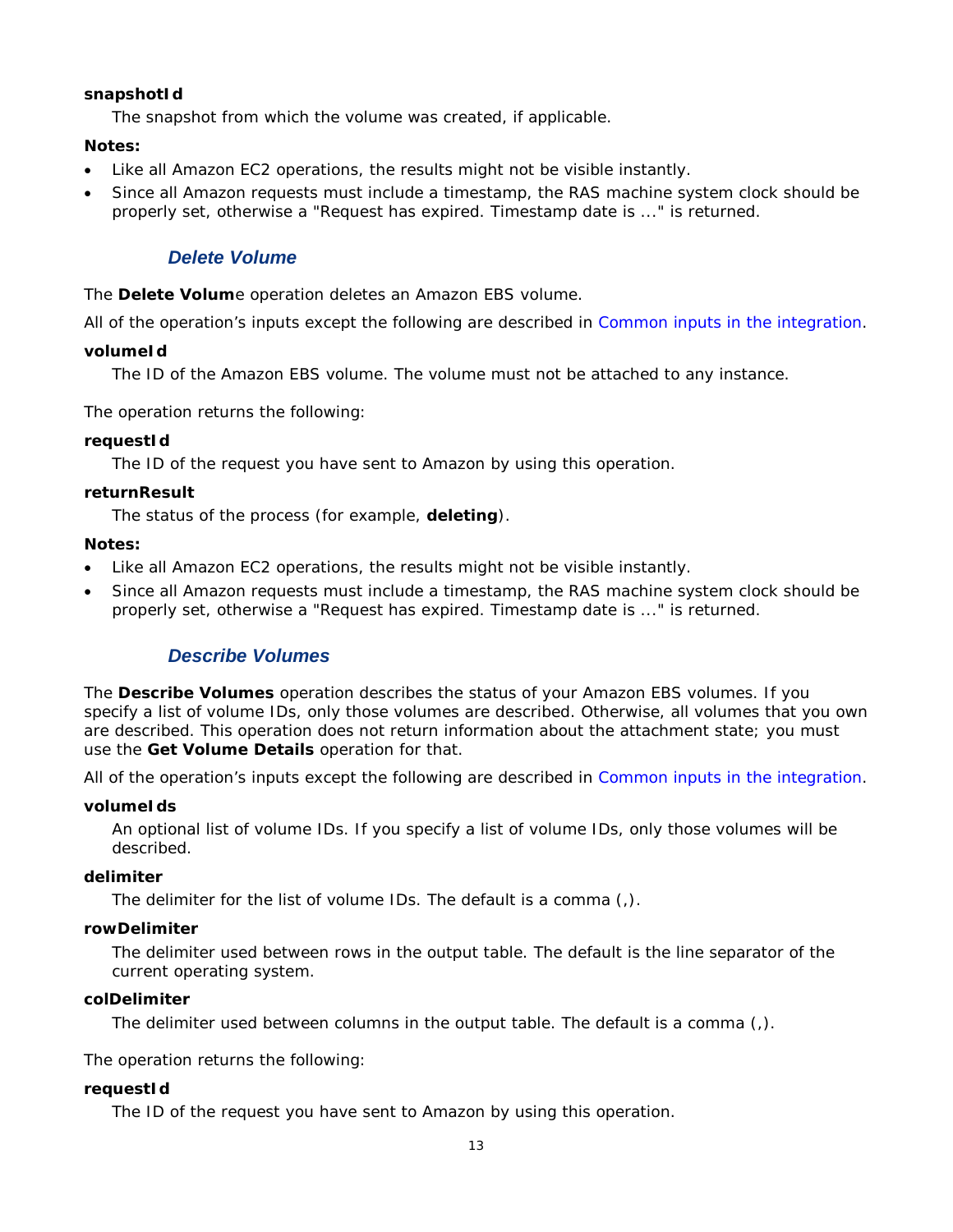# **returnResult**

A table with the following columns: the volume ID, the volume size, the ID of the snapshot from which the volume was created, the availability zone, the volume's status (for example, **creating**, **available**, **in-use**, **deleting**, or **error**). Each row corresponds to a different volume. If a column is empty, the result is null.

## **Notes:**

- Like all Amazon EC2 operations, the results might not be visible instantly.
- Since all Amazon requests must include a timestamp, the RAS machine system clock should be properly set, otherwise a "Request has expired. Timestamp date is ..." is returned.

# *Detach Volume*

The **Detach Volume** operation detaches an Amazon EBS volume from an instance.

All of the operation's inputs except the following are described in *[Common inputs in the integration](#page-10-0)*.

#### **volumeId**

The ID of the Amazon EBS volume to be detached.

#### **instanceId**

The ID of the instance to which the volume is attached.

#### **deviceName**

Specifies how the device is exposed to the instance (for example, **/dev/sdh**, **/dev/sdi**, **xvdh**, or **xvdi**).

#### **force**

Set to **true** if a previous detachment attempt did not occur cleanly. This option can lead to data loss or a corrupted file system. The default value is **false**. If you leave this input blank, it uses the default value.

The operation returns the following:

# **requestId**

The ID of the request you have sent to Amazon by using this operation.

#### **returnResult**

The status of the process (for example, **detaching**).

#### **attachTime**

The time the association was created.

### **Notes:**

- The Windows devices are **xvda** through **xvdp**. **xvda** and **xvdb** are reserved by the operating system, and **xvdc** is assigned to drive C:\.
- The Linux and UNIX devices are **/dev/sdf** through **/dev/sdl**. The devices **/dev/sda1**, **/dev/sda2**, **/dev/sdb**, **/dev/sdc**, **/dev/sdd**, and **/dev/sde** are reserved.
- Like all Amazon EC2 operations, the results might not be visible instantly.
- Since all Amazon requests must include a timestamp, the RAS machine system clock should be properly set, otherwise a "Request has expired. Timestamp date is ..." is returned.

# *Get Volume Details*

The **Get Volume Details** operation describes the status of an EBS volume.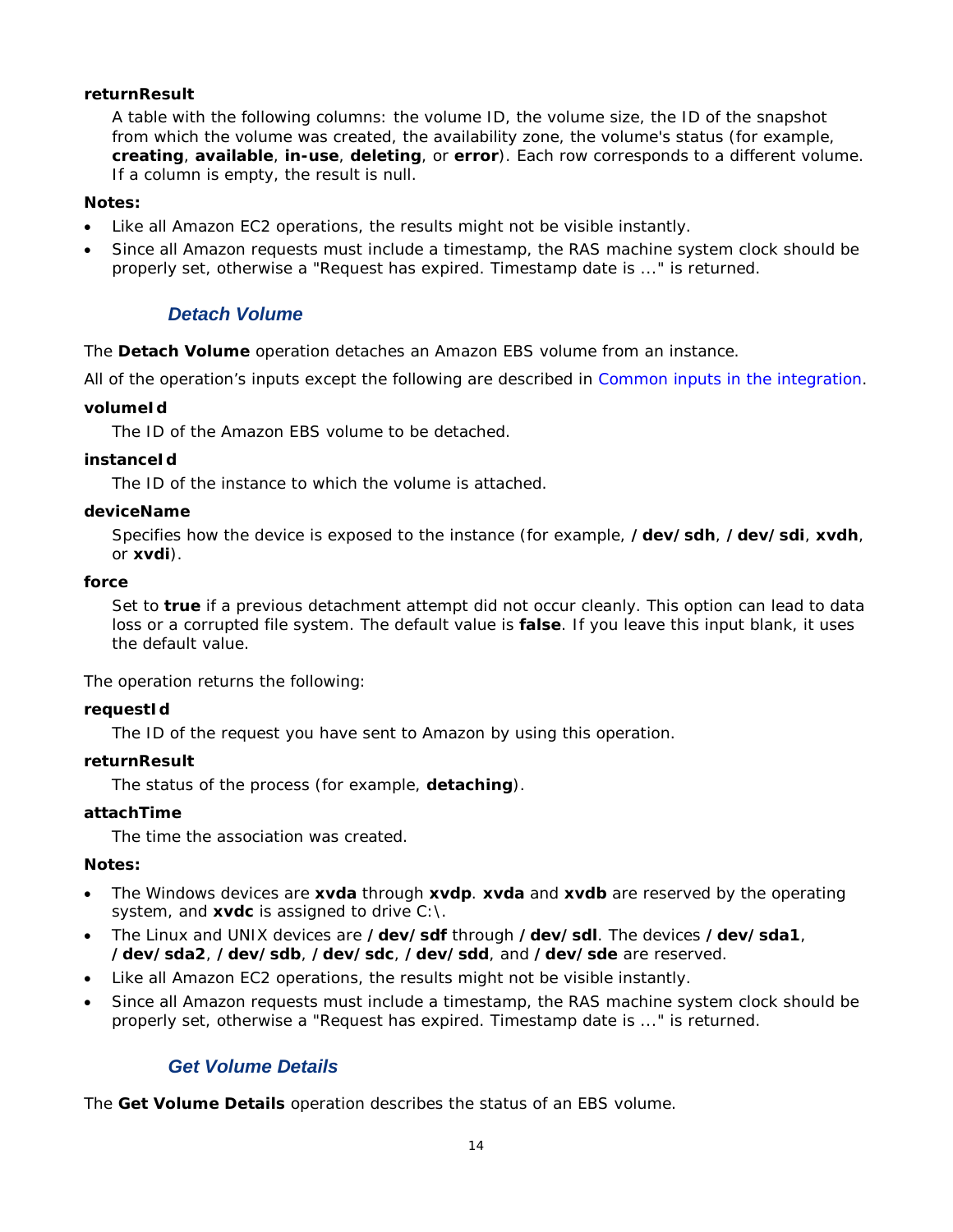All of the operation's inputs except the following are described in *[Common inputs in the integration](#page-10-0)*.

# **volumeId**

The ID of the volume to describe.

# **rowDelimiter**

The delimiter used between rows in the **attachmentSet** output table. The default is the line separator of the current operating system.

# **colDelimiter**

The delimiter used between columns in the **attachmentSet** output table. The default is a comma (,).

The operation returns the following:

# **requestId**

The ID of the request you have sent to Amazon by using this operation.

# **returnResult**

The volume ID.

# **volumeId**

The volume ID.

# **size**

The volume size.

# **snapshotId**

The snapshot from which the volume was created. This field may be empty.

# **availabilityZone**

The availability zone in which the volume was created.

# **status**

The volume state (for example, **creating**, **available**, **in-use**, **deleting**, or **error**).

# **createTime**

The timestamp from when the volume was created. This is converted to the RAS machine timezone.

# **attachmentSet**

A table that lists the instances to which the volume is attached. Currently, you can attach a volume to just one instance, but this table is used in case this changes in the future. The table has the following columns: the instance ID, the device through which the volume is exposed to the instance (for example, **/dev/sdf** on a Linux system or **xvdf** on a Windows system), the attachment state, the timestamp when the volume was attached, and the volume ID. Each row corresponds to a different instance.

# **Notes:**

- Like all Amazon EC2 operations, the results might not be visible instantly.
- Since all Amazon requests must include a timestamp, the RAS machine system clock should be properly set, otherwise a "Request has expired. Timestamp date is ..." is returned.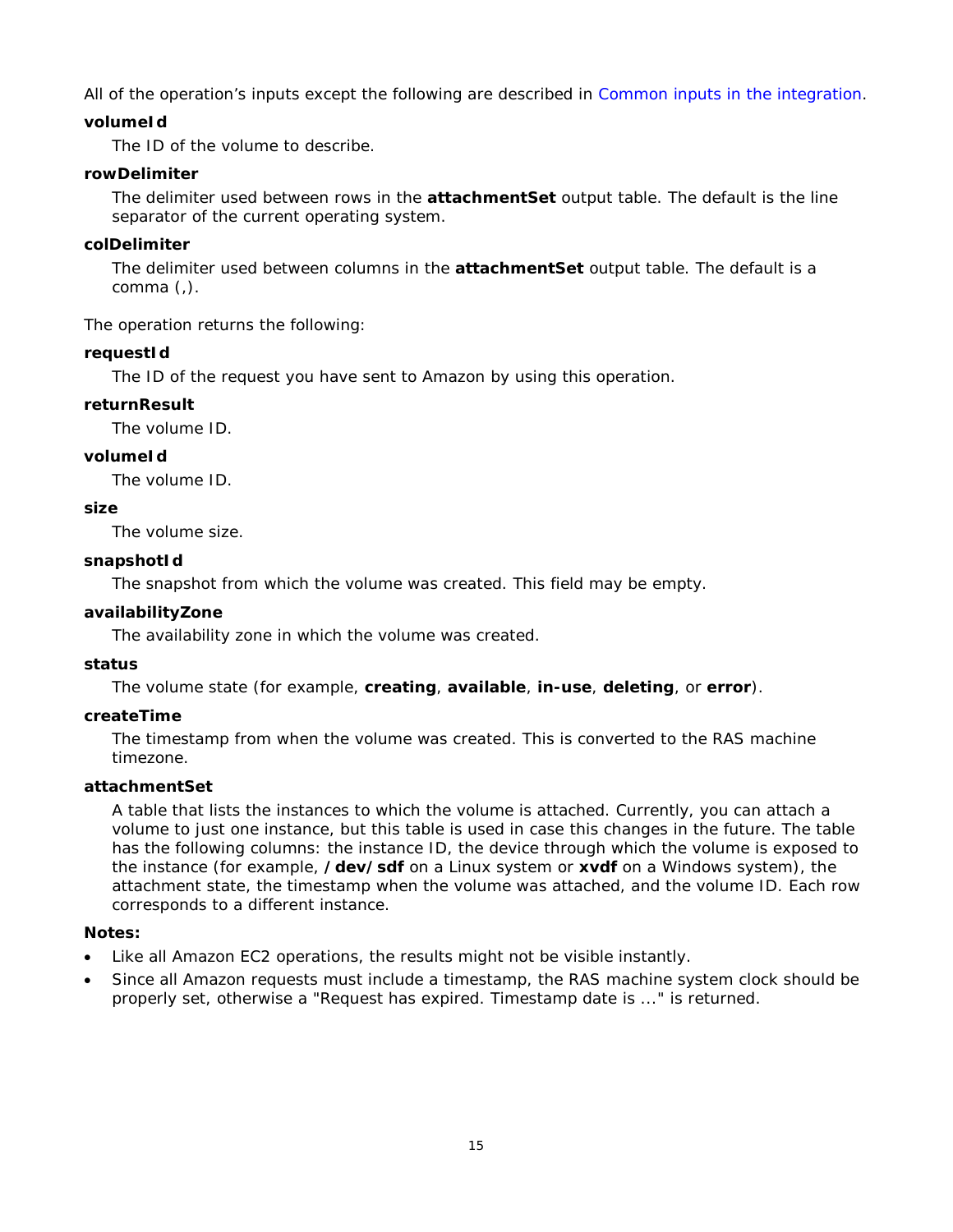# <span id="page-22-0"></span>**Elastic IPs**

# **Allocate New Elastic Ip**

<span id="page-22-1"></span>The **Allocate New Elastic Ip** operation acquires an elastic IP address for use with your Amazon EC2 account.

All of the operation's inputs are described in *[Common inputs in the integration](#page-10-0)*.

The operation returns the following:

## **requestId**

The ID of the request you have sent to Amazon by using this operation.

#### **returnResult**

Your new elastic IP address.

#### **Notes:**

- Like all Amazon EC2 operations, the results might not be visible instantly.
- <span id="page-22-2"></span>• Since all Amazon requests must include a timestamp, the RAS machine system clock should be properly set, otherwise a "Request has expired. Timestamp date is ..." is returned.

# **Associate Elastic Ip**

The **Associate Elastic Ip** operation associates an elastic IP address with an instance. If the IP address is currently assigned to another instance, it is reassigned to the new instance. The old instance will not have a public DNS name for a few minutes. If you call this operation more than once with the same inputs, Amazon EC2 does not return an error.

All of the operation's inputs except the following are described in *[Common inputs in the integration](#page-10-0)*.

#### **ipAddress**

The elastic IP address to use for your instance.

#### **instanceId**

The ID of the instance.

The operation returns the following:

#### **requestId**

The ID of the request you have sent to Amazon by using this operation.

#### **returnResult**

Returns **true** if the operation completes successfully.

#### **Notes:**

- Like all Amazon EC2 operations, the results might not be visible instantly.
- <span id="page-22-3"></span>• Since all Amazon requests must include a timestamp, the RAS machine system clock should be properly set, otherwise a "Request has expired. Timestamp date is ..." is returned.

# **Disassociate Elastic Ip**

The **Disassociate Elastic Ip** operation disassociates the specified elastic IP address from the instance to which it is assigned. If the IP address is not currently assigned to an instance, the operation succeeds but does nothing. The instance to which the address was associated will not have a public DNS name for a few minutes.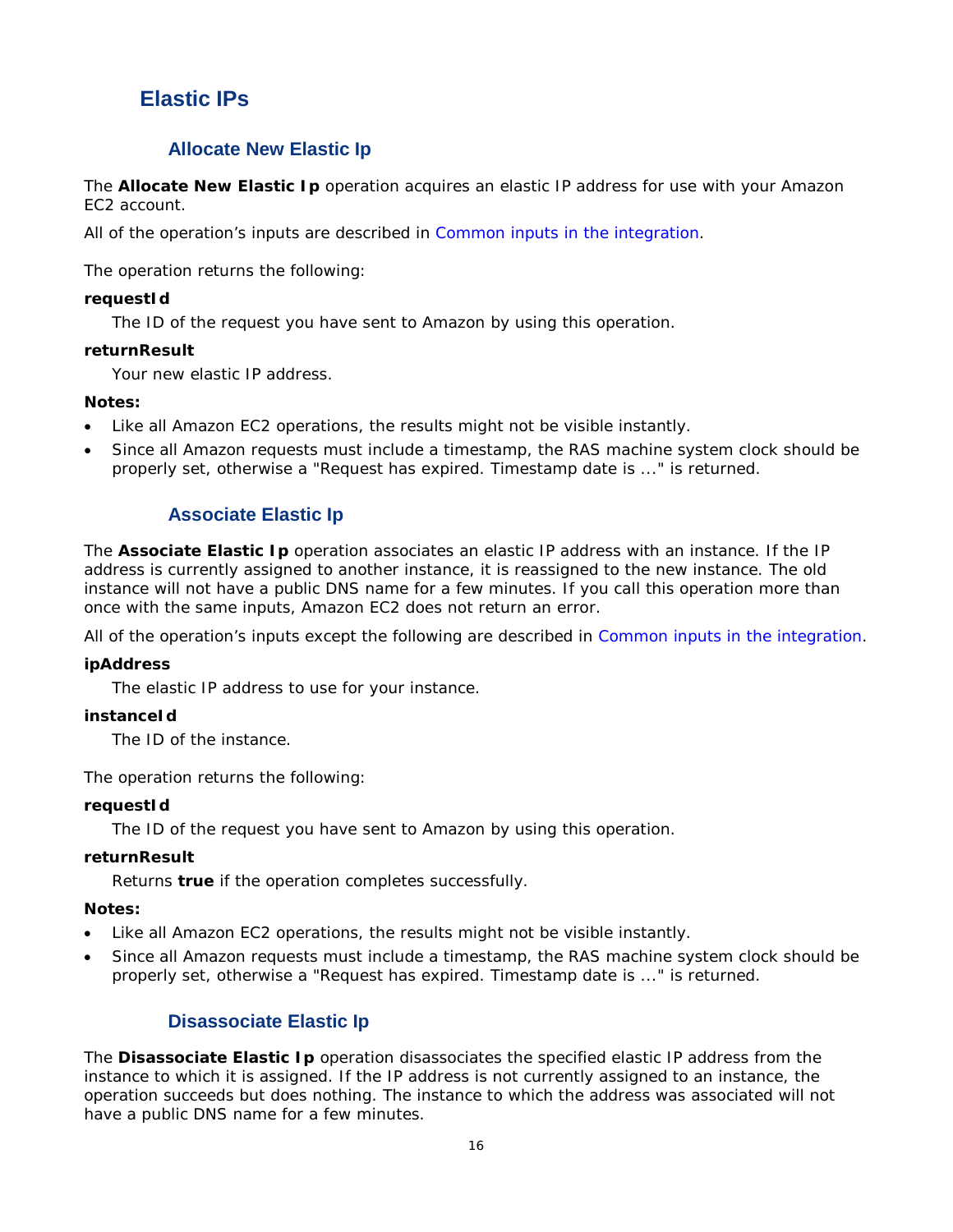All of the operation's inputs except the following are described in *[Common inputs in the integration](#page-10-0)*.

# **ipAddress**

The elastic IP address you want to disassociate.

The operation returns the following:

# **requestId**

The ID of the request you have sent to Amazon by using this operation.

# **returnResult**

Returns **true** if the operation completes successfully.

# **Notes:**

- Like all Amazon EC2 operations, the results might not be visible instantly.
- <span id="page-23-0"></span>• Since all Amazon requests must include a timestamp, the RAS machine system clock should be properly set, otherwise a "Request has expired. Timestamp date is ..." is returned.

# **Enumerate Elastic Ips**

The **Enumerate Elastic Ips** operation lists the elastic IPs addresses assigned to your account.

All of the flow's inputs except the following are described in *[Common inputs in the integration](#page-10-0)*.

# **rowDelimiter**

The row delimiter in the results table. The default value is the line separator for the current operating system.

# **colDelimiter**

The column delimiter in the results table. The default value is a comma (,).

The flow returns the following:

# **requestId**

The ID of the request you have sent to Amazon by using this operation.

# **returnResult**

Your elastic IPs in a table with the following columns: the IP Address and the Instance ID associated to that address.

**Example:**  174.129.17.27,i-c0ad46a8 174.129.17.39,null

# **Notes:**

- Like all Amazon EC2 operations, the results might not be visible instantly.
- <span id="page-23-1"></span>• Since all Amazon requests must include a timestamp, the RAS machine system clock should be properly set, otherwise a "Request has expired. Timestamp date is ..." is returned.

# **Release Elastic Ip**

The **Release Elastic Ip** operation releases an elastic IP address associated with your Amazon EC2 account. If you run this operation on an elastic IP address that you do not own (maybe you have released it already), the operation fails. Releasing an IP address automatically disassociates it from any instance with which it is associated. To disassociate an IP address without releasing it, use the **Disassociate Elastic Ip** operation. The instance will not have a public DNS name for a few minutes.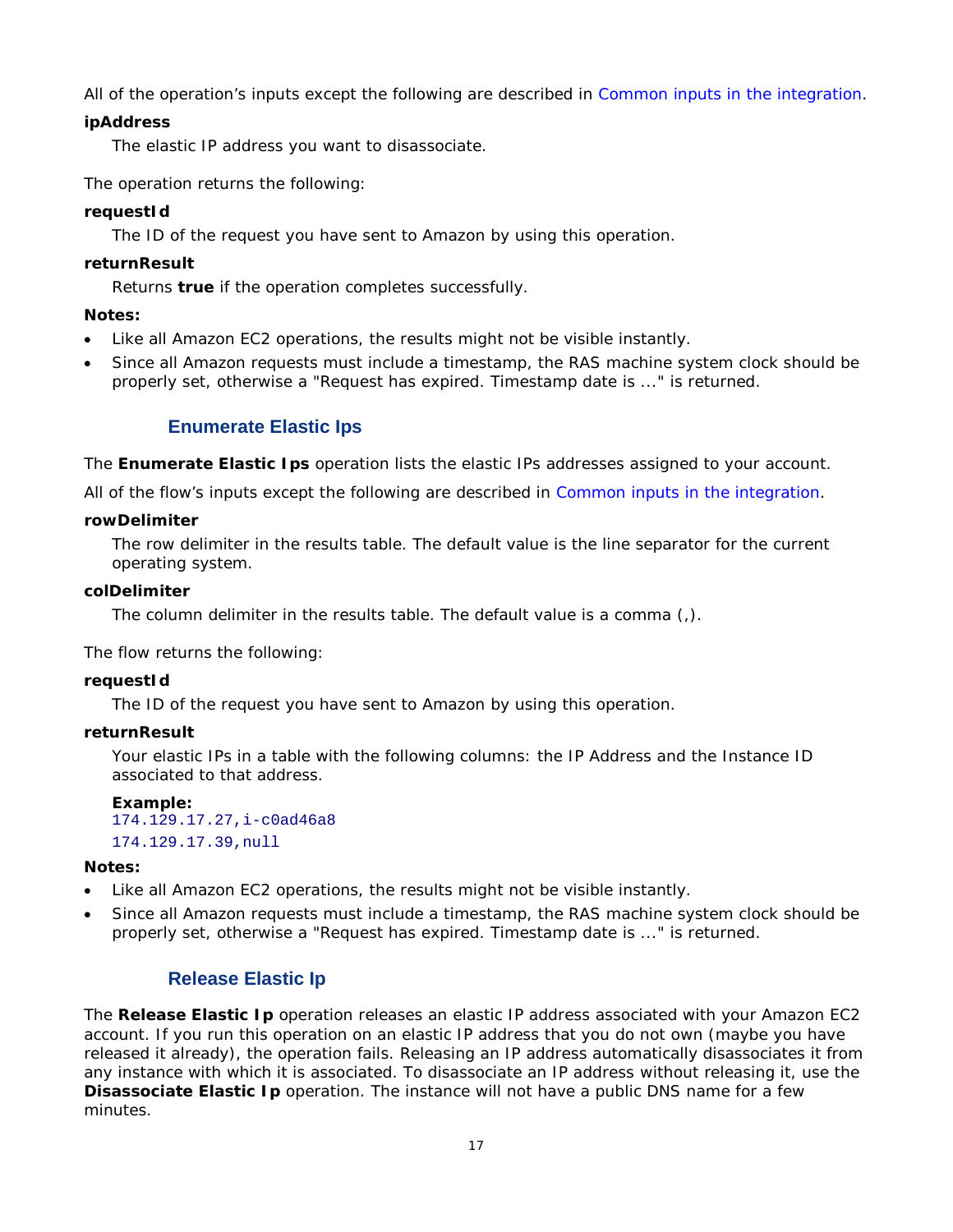All of the operation's inputs except the following are described in *[Common inputs in the integration](#page-10-0)*.

## **ipAddress**

The IP address to release from your account.

The operation returns the following:

#### **requestId**

The ID of the request you have sent to Amazon by using this operation.

#### **returnResult**

Returns **true** if the operation completes successfully.

#### **Notes:**

- Like all Amazon EC2 operations, the results might not be visible instantly.
- <span id="page-24-0"></span>• Since all Amazon requests must include a timestamp, the RAS machine system clock should be properly set, otherwise a "Request has expired. Timestamp date is ..." is returned.

# **Images**

# **Enumerate Images**

<span id="page-24-1"></span>The **Enumerate Images** operation returns a list of the Amazon EC2 images that are accessible to you. Images include AMIs (Amazon Machine Images), AKIs (Amazon Kernel Images), and ARIs (Amazon RAM disk Images). You can filter the results to include only images:

- Of a certain platform
- Published by a particular user
- Based on the criterion that they are accessible only to you or that they are public

All of the operation's inputs except the following are described in *[Common inputs in the integration](#page-10-0)*.

#### **imageOwners**

A list of the IDs of the owners whose images you want to see (for example, **099720109477,3272169288991**). If you leave this input empty, all of the images are returned.

#### **executableBy**

The accessibility of the images (for example, **all** or **self**).

#### **colDelimiter**

The column delimiter for the results table.

#### **rowDelimiter**

The row delimiter for the results table.

#### **delimiter**

The delimiter for the elements of the results that are lists.

The operation returns the following:

#### **requestId**

The ID of the request you have sent to Amazon by using this operation.

#### **returnResult**

The images in a table with the following columns: **AMI ID**, **AMI name**, **Manifest Location**, **Description**, **Visibility**, **Architecture**, **OwnerID**, **Owner Alias Name**, **Image Type**, **Image**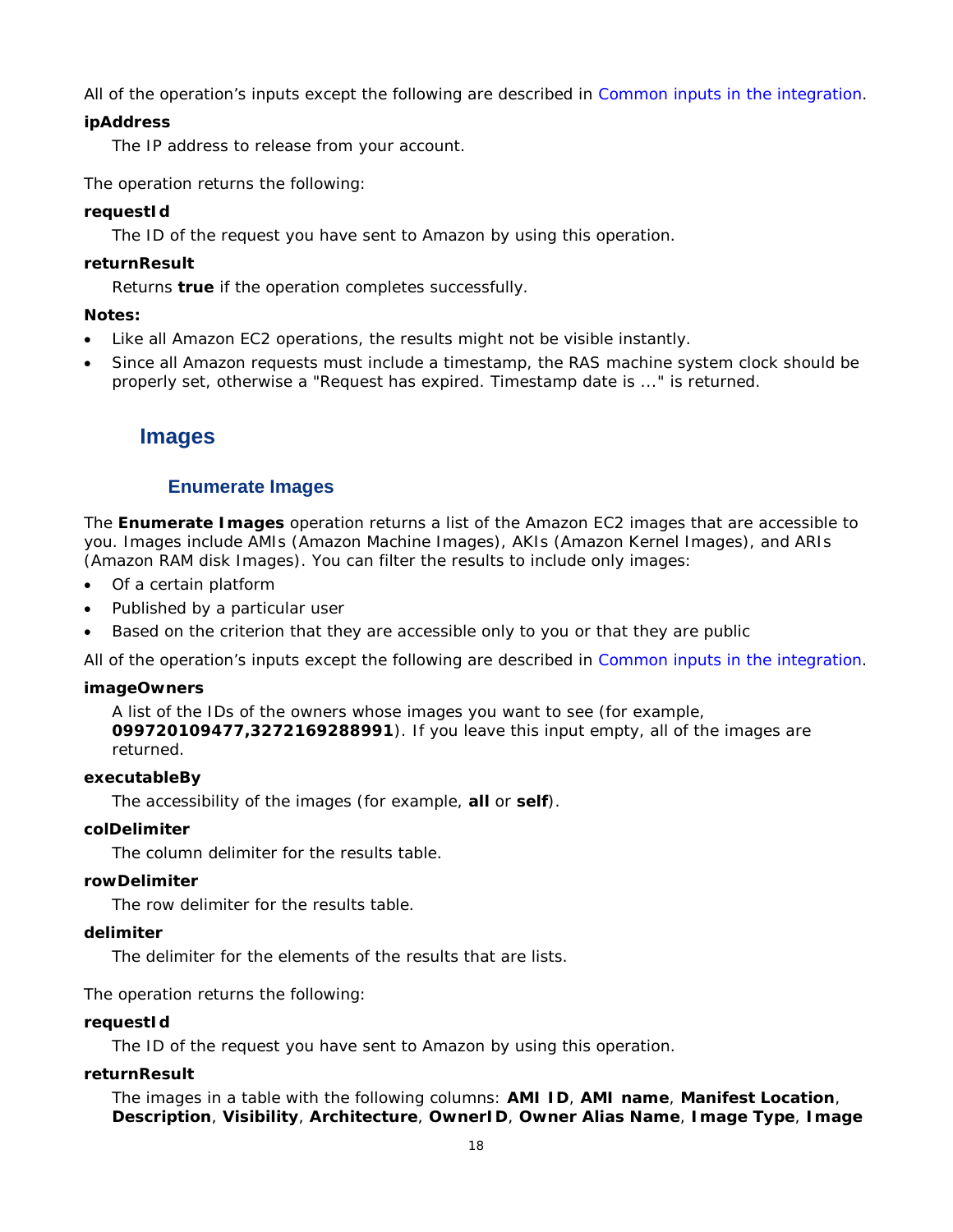**State**, **Kernel ID**, **Ramdisk ID**, **Platform**, **State Reason Name**, **Root Device Name**, and **Root Device Type**.

# **Example:**

```
aki-00806369,null,karmic-kernel-zul/ubuntu-kernel-2.6.31-300-ec2-i386-20091001-
test-04.manifest.xml,null,true,i386,099720109477,null,available,kernel,null,
null,null,null,null,instance-store
aki-00896a69,null,karmic-kernel-zul/ubuntu-kernel-2.6.31-300-ec2-i386-20091002-
test-04.manifest.xml,null,true,i386,099720109477,null,available,kernel,null,
null,null,null,null,instance-store
aki-008b6869,null,redhat-cloud/RHEL-5-Server/5.4/x86_64/kernels/kernel-2.6.18-
164.x86_64.manifest.xml,null,true,x86_64,432018295444,null,available,kernel,null
,null,null,null,null,instance-store
aki-00f41769,null,karmic-kernel-zul/ubuntu-kernel-2.6.31-301-ec2-i386-20091012-
test-06.manifest.xml,null,true,i386,099720109477,null,available,kernel,null,
null,null,null,null,instance-store
```
# **Notes:**

- Visibility is **true** if the image is public and **false** if it only has implicit and explicit launch permissions. Platform is not always specified.
- Like all Amazon EC2 operations, the results might not be visible instantly.
- <span id="page-25-0"></span>• Since all Amazon requests must include a timestamp, the RAS machine system clock should be properly set, otherwise a "Request has expired. Timestamp date is ..." is returned.

# **Get Image Details**

The **Get Image Details** operation returns details about a particular Amazon image. The image can be AMI (Amazon Machine Image), AKI (Amazon Kernel Image), or ARI (Amazon RAM disk Image).

All of the operation's inputs except the following are described in *[Common inputs in the integration](#page-10-0)*.

# **imageId**

The ID of the image you want details about. If you specify a nonexistent ID, the operation fails.

#### **delimiter**

The delimiter for the elements of the result which are lists.

The operation returns the following:

# **returnResult**

The image ID of the Amazon image you want details about.

#### **name**

The name of the Amazon image.

#### **description**

The description of the Amazon image.

# **imageLocation**

The location of the image.

#### **kernelId**

The operating system kernel associated with the image (only for AMIs, this is optional).

# **ramdiskId**

The RAM disk associated with the image (only for AMIs, this is optional).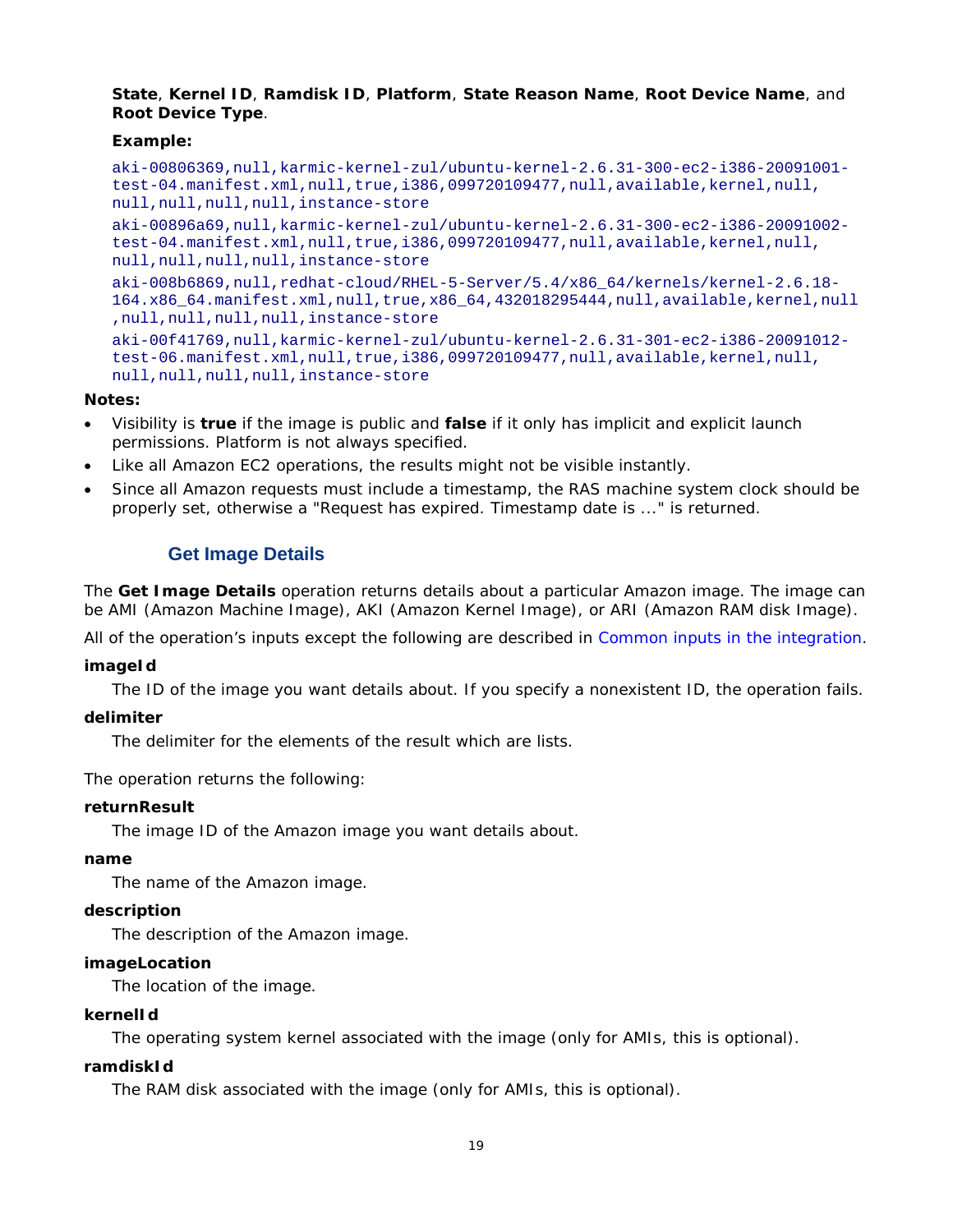# **platform**

The operating system platform (optional).

# **architecture**

The architecture of the image (for example, **i386** or **x86\_64**).

# **ownerId**

The account number of the image owner.

# **status**

The status of the image. If the operation returns **available**, the image is successfully registered and available for launching. If the operation returns **deregistered**, the image is deregistered and no longer available for launching.

# **imageType**

The type of the image (for example, **machine**, **kernel**, or **ramdisk**).

# **isPublic**

Returns **true** if this image has public launch permissions and **false** if it only has implicit and explicit launch permissions.

# **productCodes**

The product codes of the image.

# **rootDeviceType**

The root device type used by the AMI. The AMI can use an Amazon EBS or instance store root device.

# **rootDeviceName**

The root device name (for example, **/dev/sda1**).

# **stateReason**

The message for the reason for the state change.

# **requestId**

The ID of the request you have sent to Amazon by using this operation.

# **Notes:**

- Like all Amazon EC2 operations, the results might not be visible instantly.
- <span id="page-26-0"></span>• Since all Amazon requests must include a timestamp, the RAS machine system clock should be properly set, otherwise a "Request has expired. Timestamp date is ..." is returned.

# **Modify Image Attribute**

The **Modify Image Attribute** operation modifies an attribute of an AMI (Amazon Machine Image). This allows you to make your AMIs public, grant permission to an AMI for a given user, or associate a product code with an AMI.

All of the operation's inputs except the following are described in *[Common inputs in the integration](#page-10-0)*.

# **amiId**

The ID of the AMI you want to modify.

# **attribute**

The attribute to modify (the valid values are **launchPermission** and **productCode**).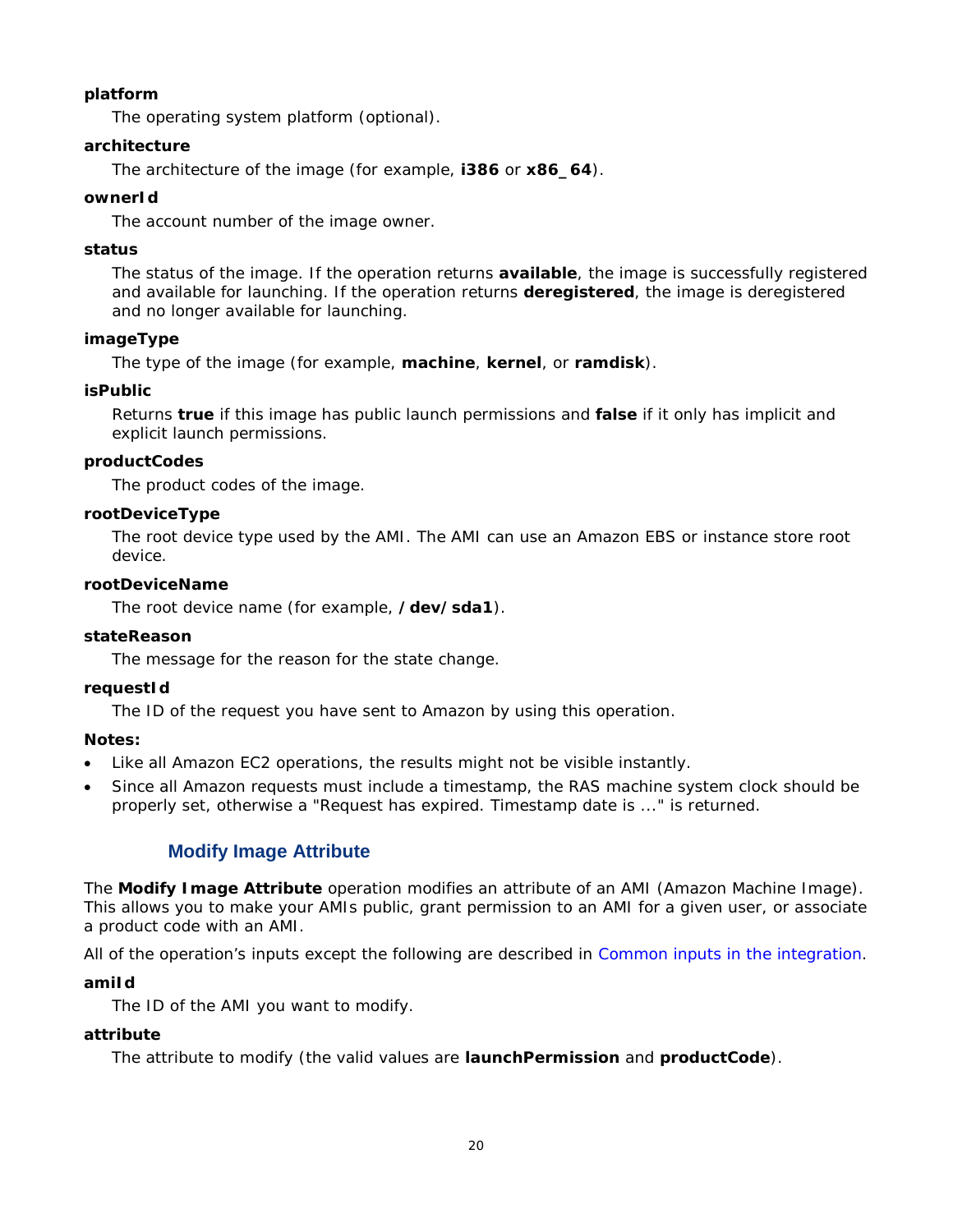# **operationType**

The operation to perform (the valid values are **add** and **remove**). Specify this input only if the **attribute** input is set to **launchPermission**.

#### **userIds**

A list of users to whom you want to grant or revoke access. The list can only contain numeric IDs. Specify this input only if the **attribute** input is set to **launchPermission**.

#### **groups**

The groups to which you want to grant or revoke access (according to Amazon, the only currently supported value is **all**; other values may be supported in the future). Specify this input only if the **attribute** input is set to **launchPermission**.

#### **productCode**

The product code to associate with your AMI. Specify this input only if the **attribute** input is set to **productCode**. According to Amazon, each AMI can have a single product code associated with it. The user must be the owner of the AMI to associate a product code with it.

#### **delimiter**

The delimiter for the elements of the inputs that are lists.

The operation returns the following:

#### **requestId**

The ID of the request you have sent to Amazon by using this operation.

#### **returnResult**

Returns **true** if the operation completes successfully and **false** if it does not.

#### **Notes:**

- If the **attribute** input is set to **productCode**, the **productCode** input cannot be empty.
- If the **attribute** input is set to **launchPermission**, the **operationType** input and at least one of the **userIds** or **groups** inputs should not be empty.
- An Amazon DevPay account is needed in order to be able to change the **productCode**.
- **Important:** Once set, the **productCode** cannot be changed or removed.
- Like all Amazon EC2 operations, the results might not be visible instantly.
- <span id="page-27-0"></span>• Since all Amazon requests must include a timestamp, the RAS machine system clock should be properly set, otherwise a "Request has expired. Timestamp date is ..." is returned.

# **Register Image**

The **Register Image** operation registers an AMI with Amazon EC2. Images must be registered before they can be launched. You can register an image more than once, and have multiple AMI IDs for the same image at the same time.

All of the operation's inputs except the following are described in *[Common inputs in the integration](#page-10-0)*.

#### **imageLocation**

The full path to your AMI manifest in Amazon S3 storage (for example, **/mybucket/myimage.manifest.xml**).

The operation returns the following:

#### **requestId**

The ID of the request you have sent to Amazon by using this operation.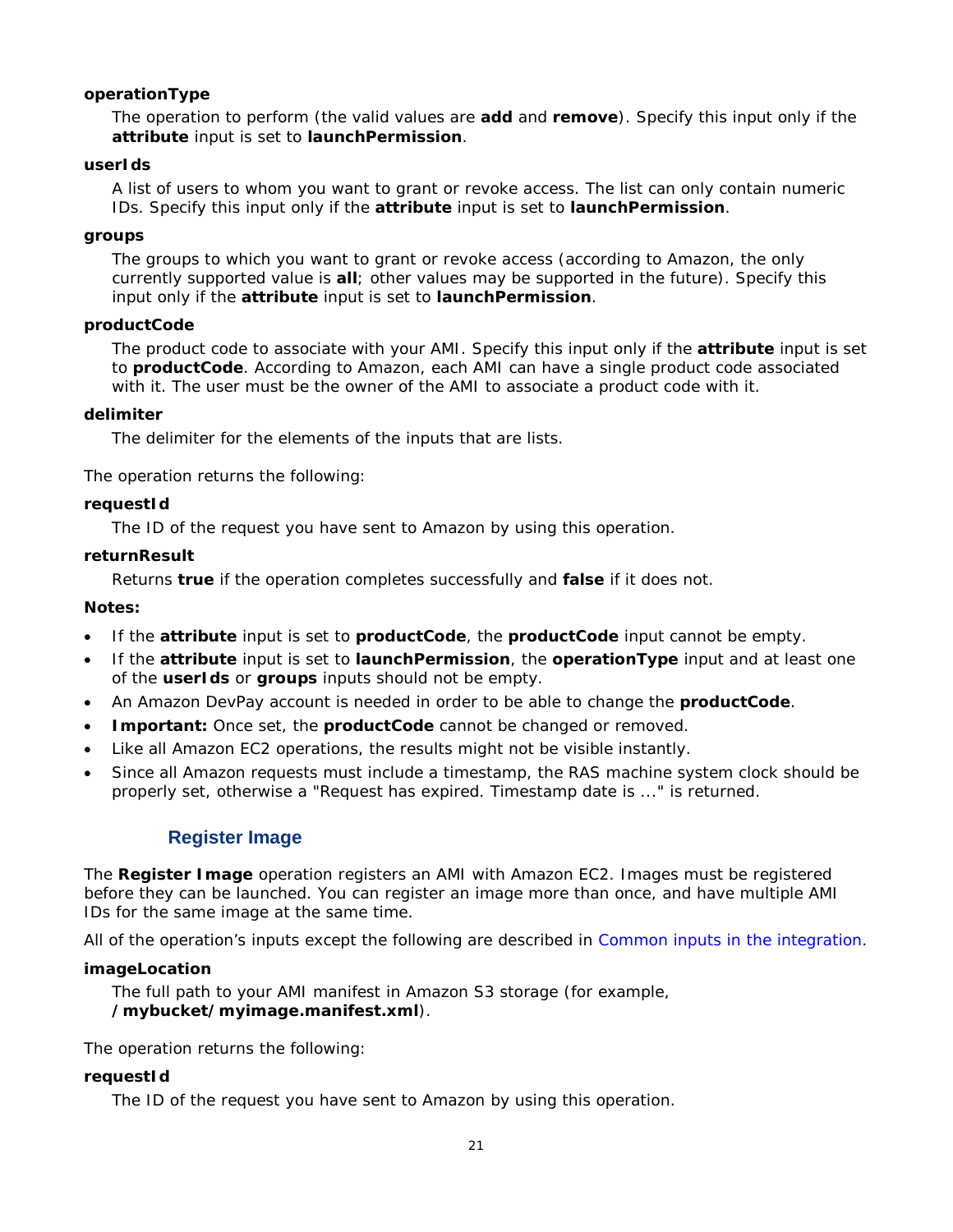# **returnResult**

The unique ID of the newly registered machine image (an AMI ID).

# **Notes:**

- Like all Amazon EC2 operations, the results might not be visible instantly.
- <span id="page-28-0"></span>• Since all Amazon requests must include a timestamp, the RAS machine system clock should be properly set, otherwise a "Request has expired. Timestamp date is ..." is returned.

# **Remove Image**

The **Remove Image** operation deregisters the specified Amazon Machine Image (AMI). Once deregistered, the AMI cannot be used to launch new instances. The image is not deleted from Amazon S3.

All of the operation's inputs except the following are described in *[Common inputs in the integration](#page-10-0)*.

# **amiId**

The ID of the AMI you want to deregister.

The flow returns the following:

#### **requestId**

The ID of the request you have sent to Amazon by using this operation.

# **returnResult**

Returns **true** if the operation completes successfully.

#### **Notes:**

- Like all Amazon EC2 operations, the results might not be visible instantly.
- <span id="page-28-1"></span>• Since all Amazon requests must include a timestamp, the RAS machine system clock should be properly set, otherwise a "Request has expired. Timestamp date is ..." is returned.

# **Reset Image Attribute**

The **Reset Image Attribute** operation resets an attribute of an Amazon Machine Image (AMI) to its default value.

All of the operation's inputs except the following are described in *[Common inputs in the integration](#page-10-0)*.

# **amiId**

The ID of the AMI you want to modify.

#### **attribute**

The attribute to reset (the valid values are **launchPermission** and **productCodes**).

The operation returns the following:

# **requestId**

The ID of the request you have sent to Amazon by using this operation.

# **returnResult**

Returns **true** if the operation completes successfully and **false** if it does not.

# **Notes:**

- The **productCodes** attribute cannot be reset.
- Like all Amazon EC2 operations, the results might not be visible instantly.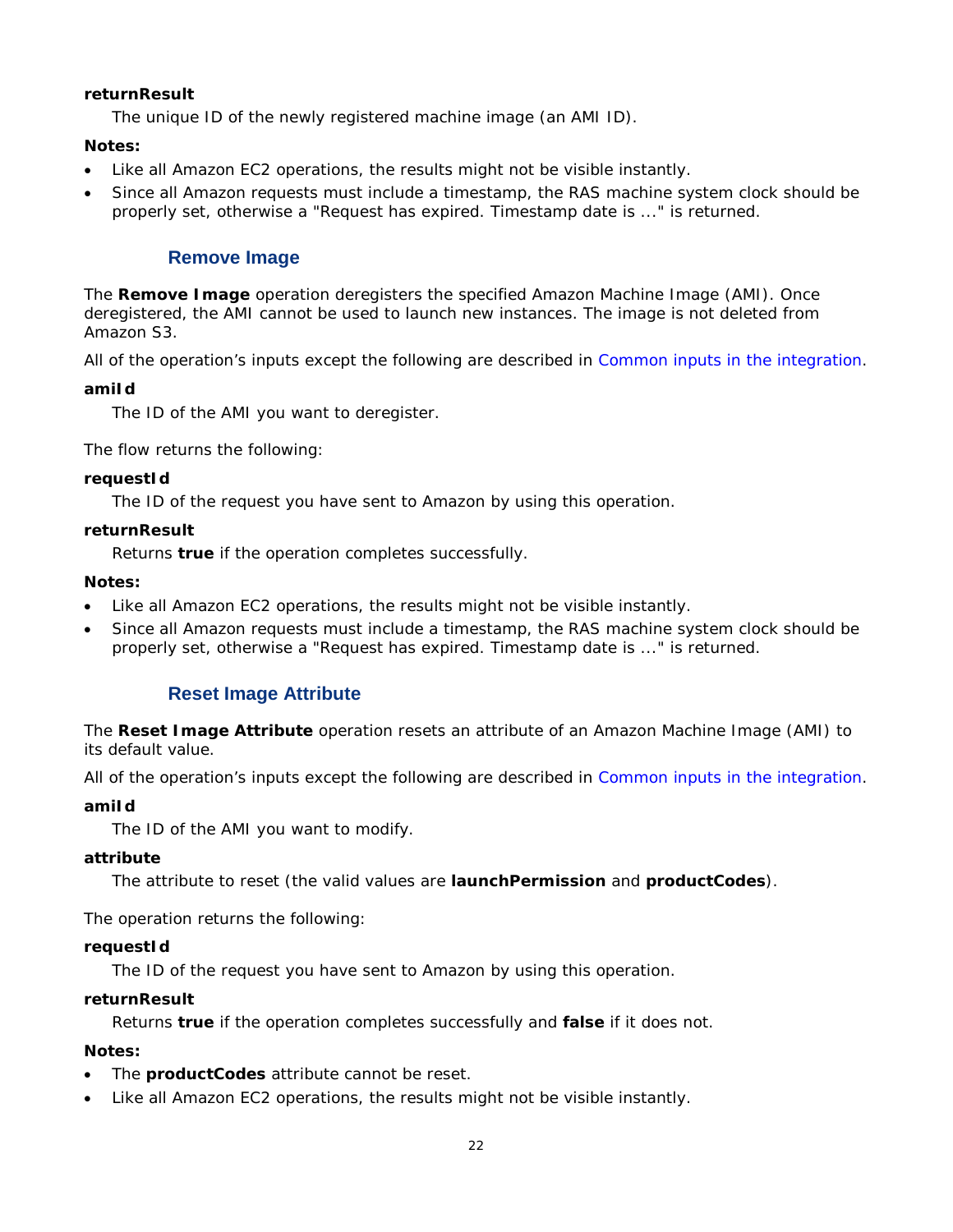<span id="page-29-0"></span>• Since all Amazon requests must include a timestamp, the RAS machine system clock should be properly set, otherwise a "Request has expired. Timestamp date is ..." is returned.

# **Instances**

# **Describe Instances**

<span id="page-29-1"></span>The **Describe Instances** operation returns a list of your Amazon EC2 instances.

All of the operation's inputs except the following are described in *[Common inputs in the integration](#page-10-0)*.

#### **instanceIds**

A list of the instance IDs to describe. If you leave this input empty, all instances are described. The instances are returned in the order that the IDs are given in this input. If you leave this input empty, the instance IDs are returned in the order the instances are stored by Amazon EC2; this is the same order in which the inputs can be seen in the user interface provided by Amazon.

#### **delimiter**

The delimiter used for the **instanceIds** list and for the list of security groups in the response string. The default is a comma (.).

#### **rowDelimiter**

The delimiter that separates two instance descriptions in the output string. The default is the line separator for the current operating system.

#### **colDelimiter**

The delimiter that separates the fields that describe an instance in the result string. The default is a semicolon  $($ ;  $)$ .

The operation returns the following:

# **requestId**

The ID of the request you have sent to Amazon by using this operation.

# **returnResult**

Your EC2 instances in a table with the following columns: **Instance Id**, **AMI ID**, **Machine type**, **Status**, **Public DNS**, **Key pair name**, **Ramdisk ID**, **Platform**, **Kernel ID**, **Monitoring**, **Root Device Name**, **Root Device Type**, **State Transition Reason**, **Availability Zone**, and **Security groups.** Column fields are separated by the **colDelimiter** input. If you have no instances, an empty string is returned.

#### **Notes:**

- Like all Amazon EC2 operations, the results might not be visible instantly.
- <span id="page-29-2"></span>• Since all Amazon requests must include a timestamp, the RAS machine system clock should be properly set, otherwise a "Request has expired. Timestamp date is ..." is returned.

# **Get Instance Details**

The **Get Instance Details** operation returns details about a specific Amazon EC2 instance.

All of the operation's inputs except the following are described in *[Common inputs in the integration](#page-10-0)*.

# **instanceIdentifier**

The ID of the instance you want details about. If you specify a nonexistent ID, the operation fails.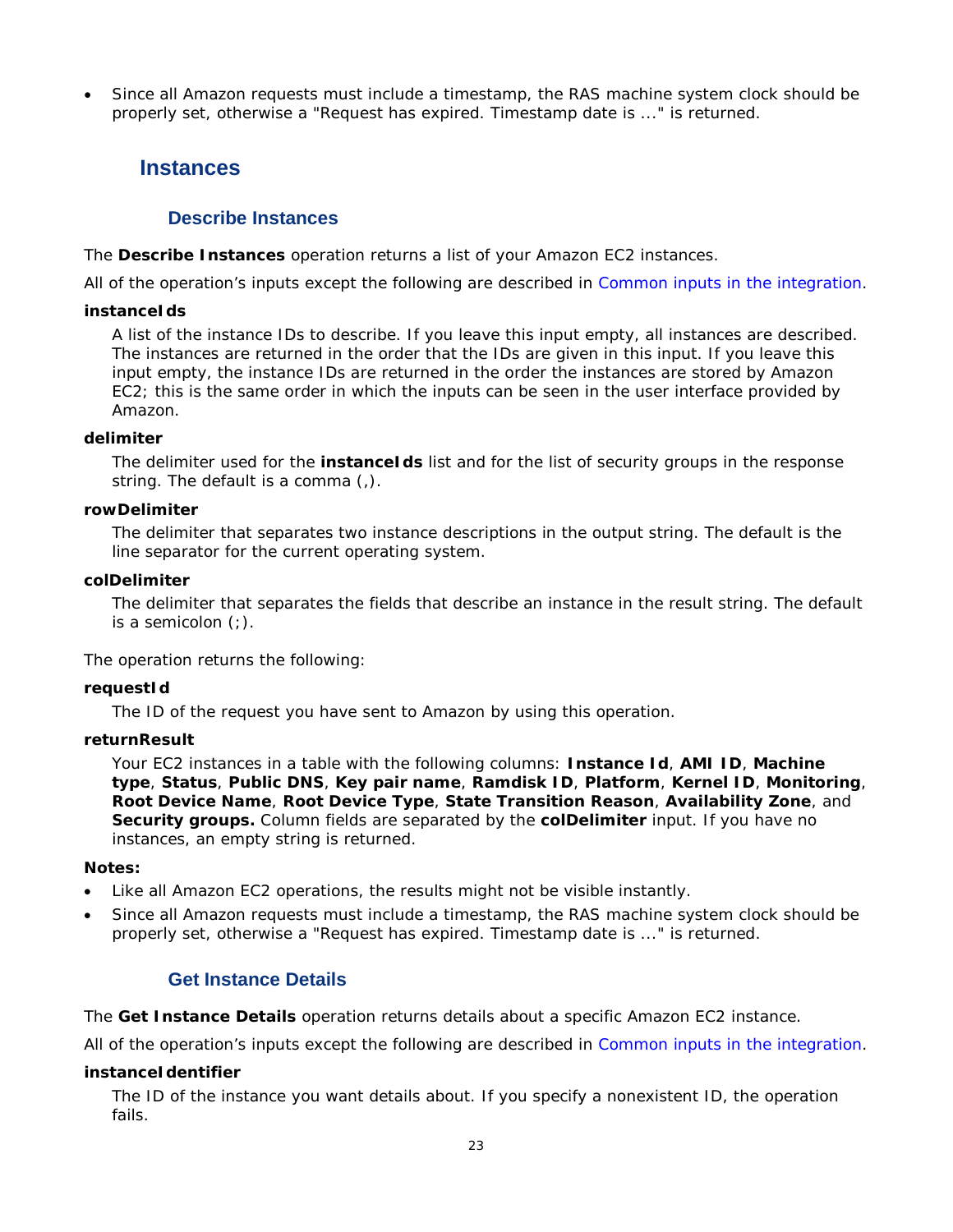#### **delimiter**

The delimiter used for the **instanceIds** list and for the list of security groups in the response string. The default is a comma (,).

The operation returns the following:

## **returnResult**

The **instanceId** of the specified instance.

## **imageId**

The ID of the AMI used for this instance.

#### **kernelId**

The operating system kernel associated with the instance (optional).

#### **platform**

The operating system platform (optional).

#### **publicDns**

The public hostname of the instance (contactable from outside the Amazon EC2 network).

#### **privateDns**

The private hostname of the instance (can only be used inside the Amazon EC2 network).

#### **launchTime**

The time the instance was launched.

#### **status**

The status of the instance (for example, **running**, **pending**, or **terminated**).

#### **transitionReason**

The reason the instance entered this state.

#### **availabilityZone**

The availability zone in which the instance is located.

#### **machineType**

The type of the instance (for example, **m1.small** or **c1.xlarge**).

#### **ownerId**

The account number of the AMI owner.

#### **ramdiskId**

The RAM disk associated with the image (optional).

#### **keyPairname**

The key pair name if this instance was launched with an associated key pair.

#### **launchIndex**

The order in which the instance was launched when launching more than one instance in one reservation.

# **monitoring**

The monitoring status.

# **reservationId**

The reservation ID used to launch the instance.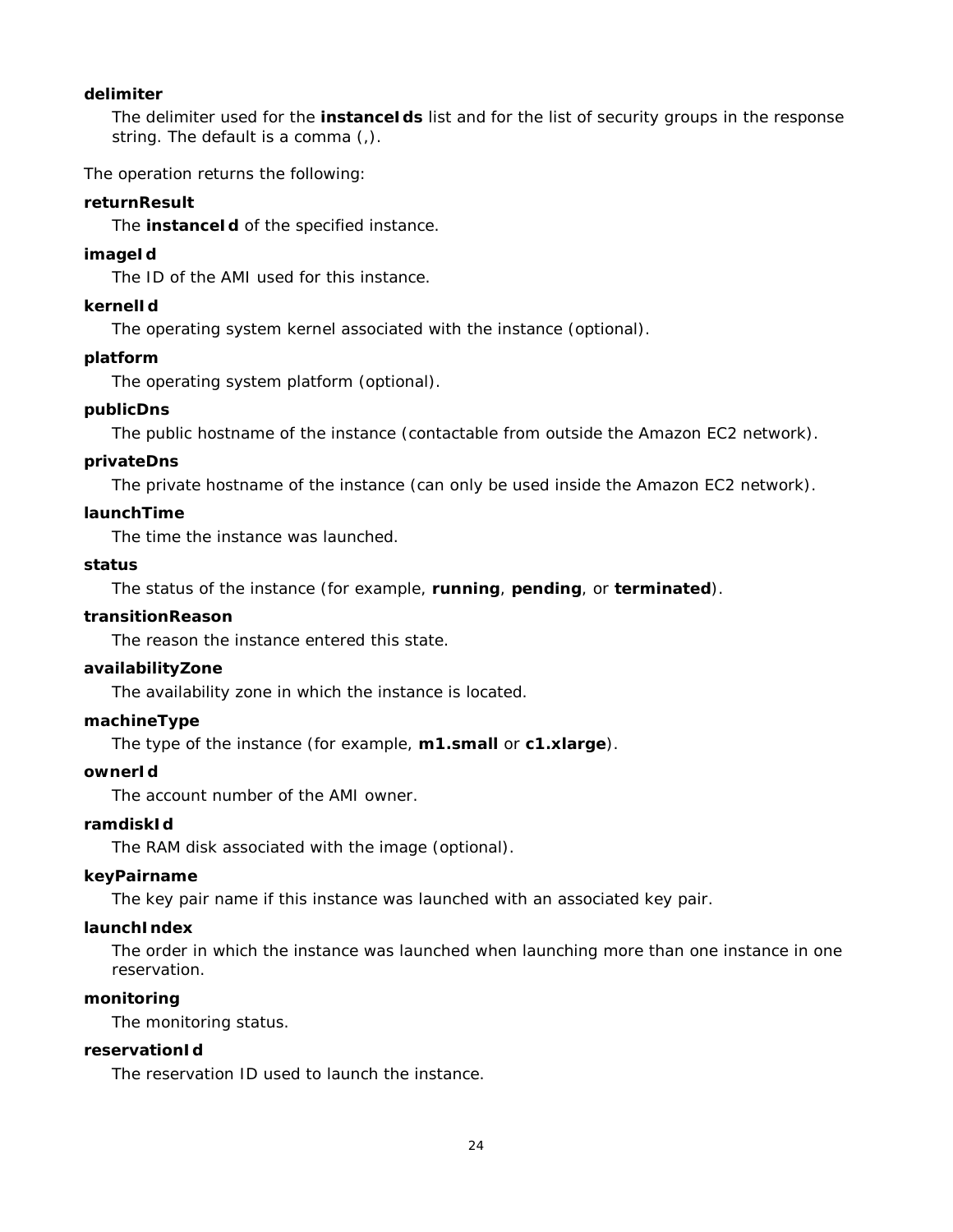# **productCodes**

The list of product codes.

# **groupSet**

A list of the security groups to which the instance belongs, separated by the **delimiter** input.

# **requestId**

The ID of the request sent to Amazon.

# **Notes:**

- Instances that are terminated or starting up may not have a public DNS name or other attributes.
- Like all Amazon EC2 operations, the results might not be visible instantly.
- <span id="page-31-0"></span>• Since all Amazon requests must include a timestamp, the RAS machine system clock should be properly set, otherwise a "Request has expired. Timestamp date is ..." is returned.

# **Get System Log**

The **Get System Log** operation retrieves the console output (the system log) of a running instance. Instance console output is buffered and posted shortly after instance boot, reboot, and termination. Amazon EC2 preserves the most recent 64 KB of output which is available for at least one hour after the most recent post.

All of the operation's inputs except the following are described in *[Common inputs in the integration](#page-10-0)*.

# **instanceId**

The ID of the instance you want to query.

The operation returns the following:

# **requestId**

The ID of the request you have sent to Amazon by using this operation.

# **returnResult**

The console output.

# **updateTime**

The time the output was last updated.

# **Notes:**

- This operation may also work on instances which were terminated a few days before. Use the **Get Instance Details** operation to verify that the queried instance is still alive.
- Like all Amazon EC2 operations, the results might not be visible instantly.
- <span id="page-31-1"></span>• Since all Amazon requests must include a timestamp, the RAS machine system clock should be properly set, otherwise a "Request has expired. Timestamp date is ..." is returned.

# **Monitor Instance**

The **Monitor Instance** operation enables Amazon CloudWatch monitoring for a running instance.

All of the operation's inputs except the following are described in *[Common inputs in the integration](#page-10-0)*.

# **instanceIdentifier**

The ID of the instance you want to monitor.

The operation returns the following: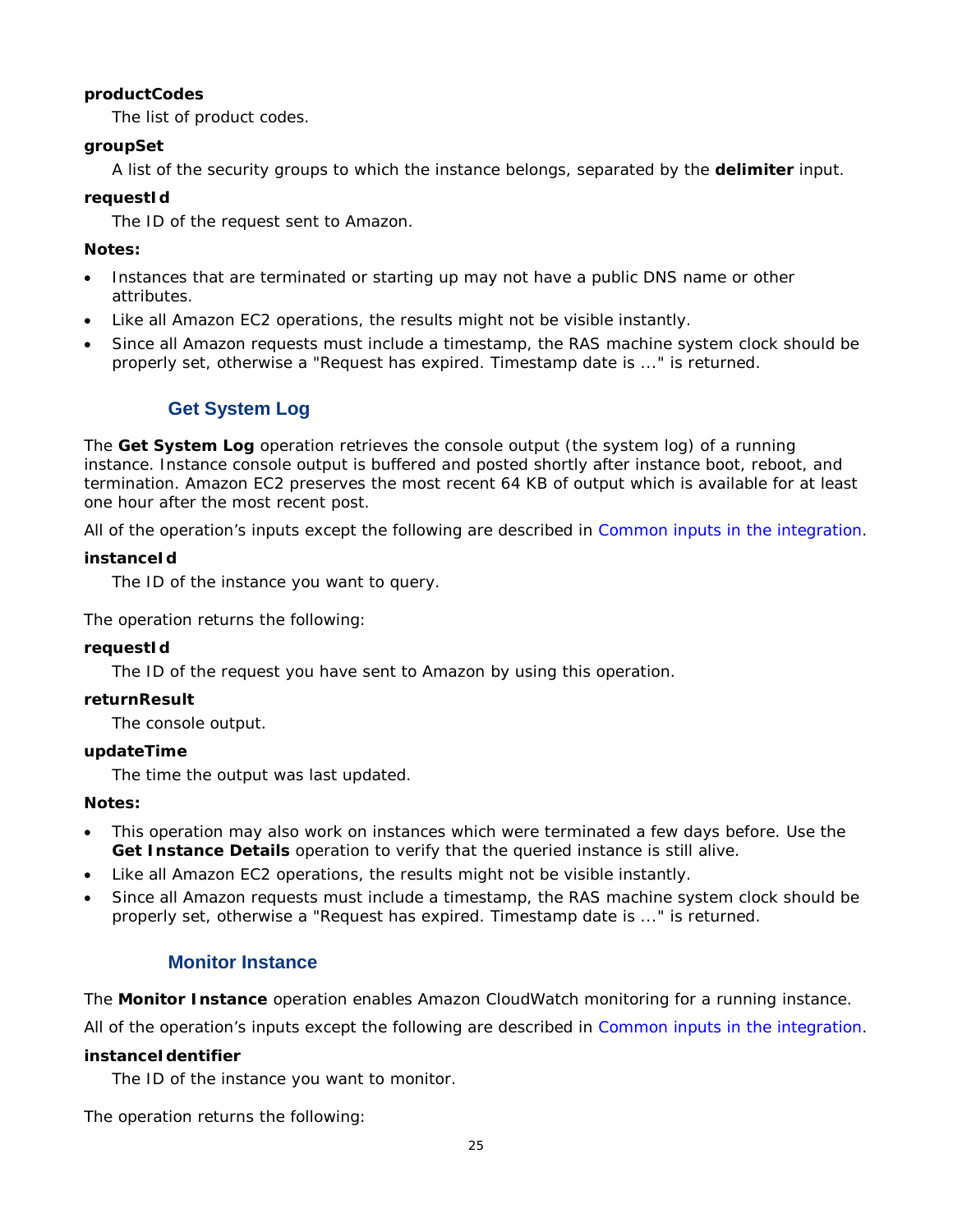# **requestId**

The ID of the request you have sent to Amazon by using this operation.

# **returnResult**

The state of the monitoring after the execution of this operation (for example, **pending**).

# **Notes:**

- Like all Amazon EC2 operations, the results might not be visible instantly.
- <span id="page-32-0"></span>• Since all Amazon requests must include a timestamp, the RAS machine system clock should be properly set, otherwise a "Request has expired. Timestamp date is ..." is returned.

# **Restart Instance**

The **Restart Instance** operation requests a reboot of one instance. The operation succeeds if the instance is valid and belongs to you. Requests to reboot terminated instances are ignored.

All of the operation's inputs except the following are described in *[Common inputs in the integration](#page-10-0)*.

# **instanceIdentifier**

The ID of the instance you want to reboot.

The operation returns the following:

#### **requestId**

The ID of the request you have sent to Amazon by using this operation.

#### **returnResult**

Returns **true** if the instance is being restarted. This may take some time and the instance's status may remain **running** while it is being restarted.

# **Notes:**

- We recommend that you verify (for instance, using the **Get Instance Details** operation) that the instance you want to restart exists and that it is in the **running** state. Otherwise, the operation's **returnResult** may be **true** but nothing may have happened.
- Like all Amazon EC2 operations, the results might not be visible instantly.
- <span id="page-32-1"></span>• Since all Amazon requests must include a timestamp, the RAS machine system clock should be properly set, otherwise a "Request has expired. Timestamp date is ..." is returned.

# **Run Instances**

The **Run Instances** operation launches a specified number of instances of an AMI for which you have permissions. If Amazon EC2 cannot launch the minimum number AMIs you request, no instances are launched. If there is insufficient capacity to launch the maximum number of AMIs you request, Amazon EC2 launches the minimum number specified for each AMI and allocates the remaining available instances using round robin.

All of the operation's inputs except the following are described in *[Common inputs in the integration](#page-10-0)*.

# **amiId**

The unique ID of the Amazon Machine Image you want to launch.

# **minCount**

The minimum number of instances you want to launch from the specified AMI.

#### **maxCount**

The maximum number of instances you want to launch from the specified AMI.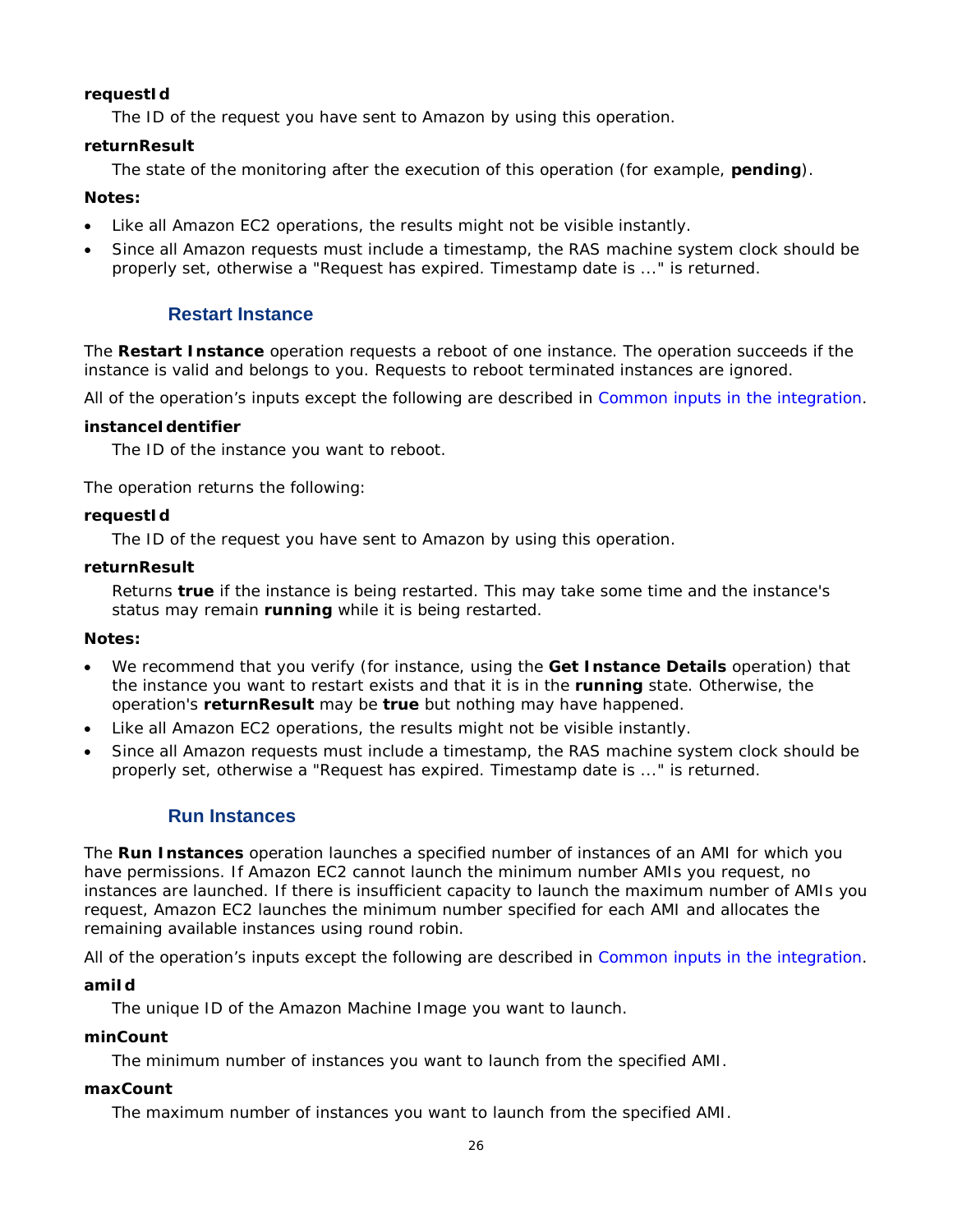# **kernelId**

The ID of the kernel with which to launch the instance.

# **virtualName**

The virtual device name (for example, **ami**, **root**, **swap**, or **ephemeralN**).

#### **deviceName**

The device name (for example, **/dev/sdh**).

#### **ramdiskId**

The ID of the RAM disk with which to launch the instance, required by some kernels.

#### **keyName**

The name of one of your existent key pairs, used to access your instance. Launching public images without a key pair ID leaves them inaccessible.

#### **securityGroups**

The name of the security group or groups of which your instances will be part. If you do not specify a security group, the **default** group is used.

#### **instanceType**

The instance type. The valid values are **m1.small**, **m1.large**, **m1.xlarge**, **c1.medium**, and **c1.xlarge**. If the **amiId** input specifies a 64 bit image, then this input should be provided with one of the following values: **m1.large**, **m1.xlarge**, or **c1.xlarge**. If the **amiId** input specifies a 32 bit image, then this input can be left empty or given one of the following values: **m1.small** or **c1.medium**. In this case, if the input is left empty, a small instance is created by default.

#### **placementZone**

The placement constraints (availability zones) for launching the instances. By default, Amazon selects an availability zone automatically.

#### **monitoring**

Specifies whether the instance should be monitored after its launch. The valid values are **true** or **enabled** if the instance should be monitored after launch and **false** or **disabled** if not. The default is **false**. If you do not specify a value, the instance is not monitored after starting.

#### **delimiter**

The delimiter for returned lists of IDs and the **securityGroups** input. The default is a comma "**,**".

# **snapshotId**

The ID of the snapshot.

#### **volumeSize**

The size of the volume in GBs. This input is required if you are not creating a volume from a snapshot.

#### **deleteOnTermination**

Specifies whether the Amazon EBS volume is deleted on instance termination. The valid values are **true** and **false**.

#### **subnetId**

The Amazon VPC subnet ID within which to launch the instance(s) for Amazon Virtual Private Cloud.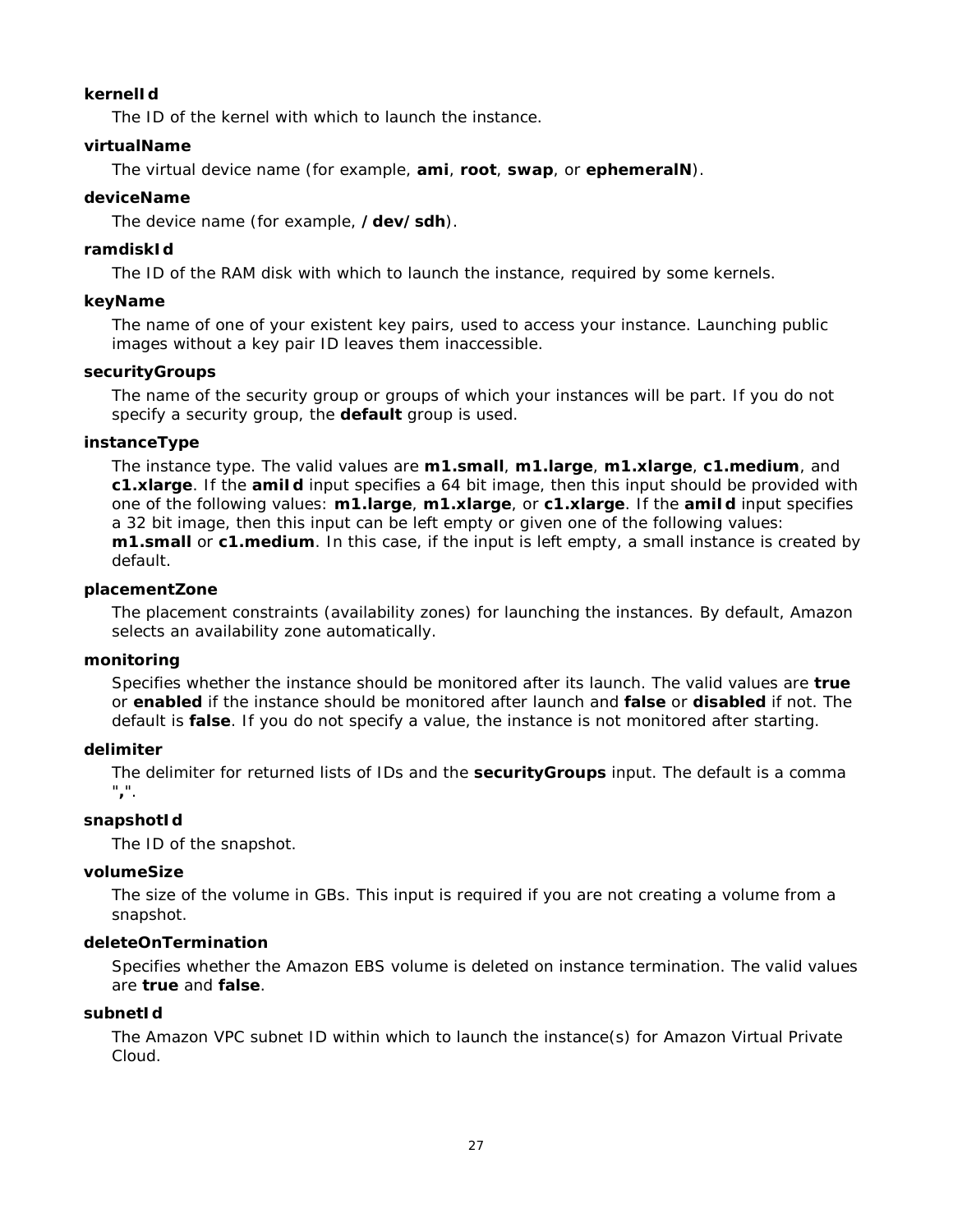# **disableApiTermination**

Specifies whether the instance can be terminated using the APIs. You must modify this attribute before you can terminate any "locked" instances from the APIs. The valid values are **true** and **false**. A value of **false** means the instance is unlocked.

## **instanceInitiatedShutdownBehavior**

Specifies whether the instance's Amazon EBS volumes are stopped or terminated when a shutdown is issued from with the instance. The valid values are **true** and **false**.

The operation returns the following:

#### **returnResult**

A list containing the IDs of your newly started instances.

#### **reservationID**

The reservation ID used to launch the instances.

# **requestId**

The ID of the request you have sent to Amazon by using this operation.

#### **requesterId**

The ID of the requester who sent this request to Amazon.

#### **Notes:**

- The block device mappings exposed to the instance are made up of a virtual name (**virtualName**) and a device name (**deviceName**). Virtual names include:
	- ami-The root file system device, as seen by the instance.
	- root—The root file system device, as seen by the kernel.
	- swap—The swap device, as seen by the instance.
	- ephemeralN—The Nth ephemeral store.

Virtual names are used together with device names. For example: **ami=sda1**, **root=/dev/ sda1**, **ephemeral0=sda2**, or **swap=sda3**.

- If you do not specify a value for the **minCount** and **maxCount** inputs, one instance is launched.
- The architecture of your AMI, RAM disk, and kernel must match. Even then, there is no guarantee that a given combination will function correctly or boot successfully if they weren't designed to be used together.
- Instances usually enter the **pending** state after this operation. They do not have DNS names and other attributes for at least a few minutes.
- Like all Amazon EC2 operations, the results might not be visible instantly.
- Since all Amazon requests must include a timestamp, the RAS machine system clock should be properly set, otherwise a "Request has expired. Timestamp date is …" message is returned.
- <span id="page-34-0"></span>• If any of the AMIs has a product code attached for which the user has not subscribed, the operation fails.

# **Run Instances From Template**

The **Run Instances From Template** flow launches a specified number of instances with the same configuration as a given one. If Amazon EC2 cannot launch the minimum number of instances you request, no instances are launched. If there is insufficient capacity to launch the maximum number of instances you request, Amazon EC2 launches the minimum number specified and allocates the remaining available instances using round robin.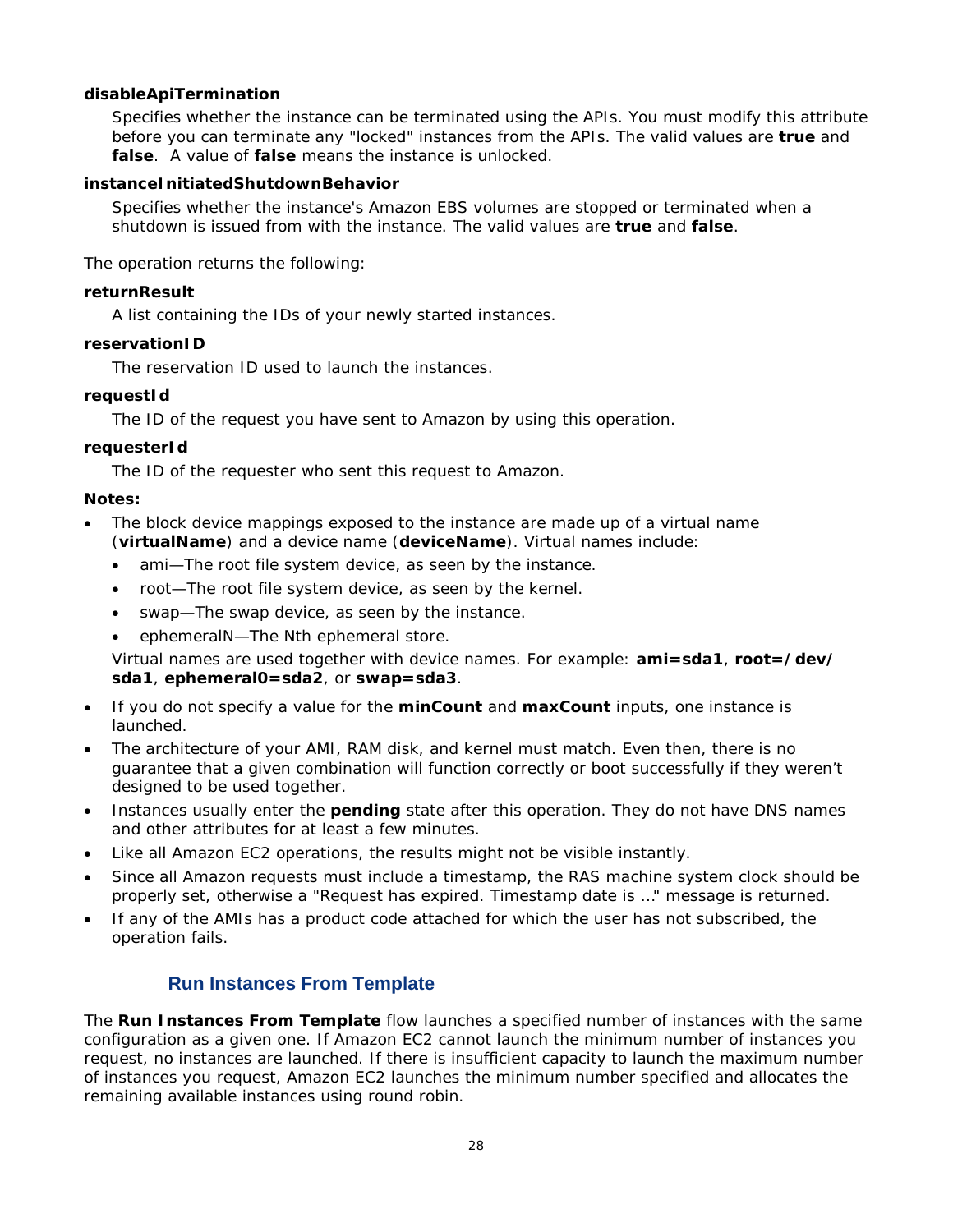All of the flow's inputs except the following are described in *[Common inputs in the integration](#page-10-0)*.

# **instanceIdentifier**

The ID of the template instance. The following configuration characteristics of the instance are used when launching the new instances: AMI ID, availability zone, machine type, kernel ID, ramdisk ID, monitoring, key pair name, and security groups.

# **minCount**

The minimum number of instances you want to launch.

## **maxCount**

The maximum number of instances you want to launch.

The flow returns the following:

#### **returnResult**

A list containing the IDs of your newly started instances.

# **Notes:**

- If you do not specify a value for the **minCount** and **maxCount** inputs, one instance is launched.
- Instances usually enter the **pending** state after this flow. They do not have DNS names and other attributes for at least a few minutes.
- Like all Amazon EC2 operations, the results might not be visible instantly.
- Since all Amazon requests must include a timestamp, the RAS machine system clock should be properly set, otherwise a "Request has expired. Timestamp date is ..." is returned.
- <span id="page-35-0"></span>• If any of the AMIs has a product code attached for which the user has not subscribed, the operation fails.

# **Start Instance**

The **Start Instance** operation starts an instance that uses an Amazon EBS volume as its root device. When an instance is stopped, the compute resources are released and you are not billed for hourly instance usage. However, the root partition Amazon EBS volume remains, continuing to persist the data, and you are charged for Amazon EBS volume usage. You can restart the instance at any time.

All of the operation's inputs except the following are described in *[Common inputs in the integration](#page-10-0)*.

# **instanceId**

The instance ID.

The operation returns the following:

# **returnResult**

The result of the request.

# **requestId**

The ID of the request you have sent to Amazon by using this operation.

# **name**

The state of the instance.

# **Notes:**

• Like all Amazon EC2 operations, the results might not be visible instantly.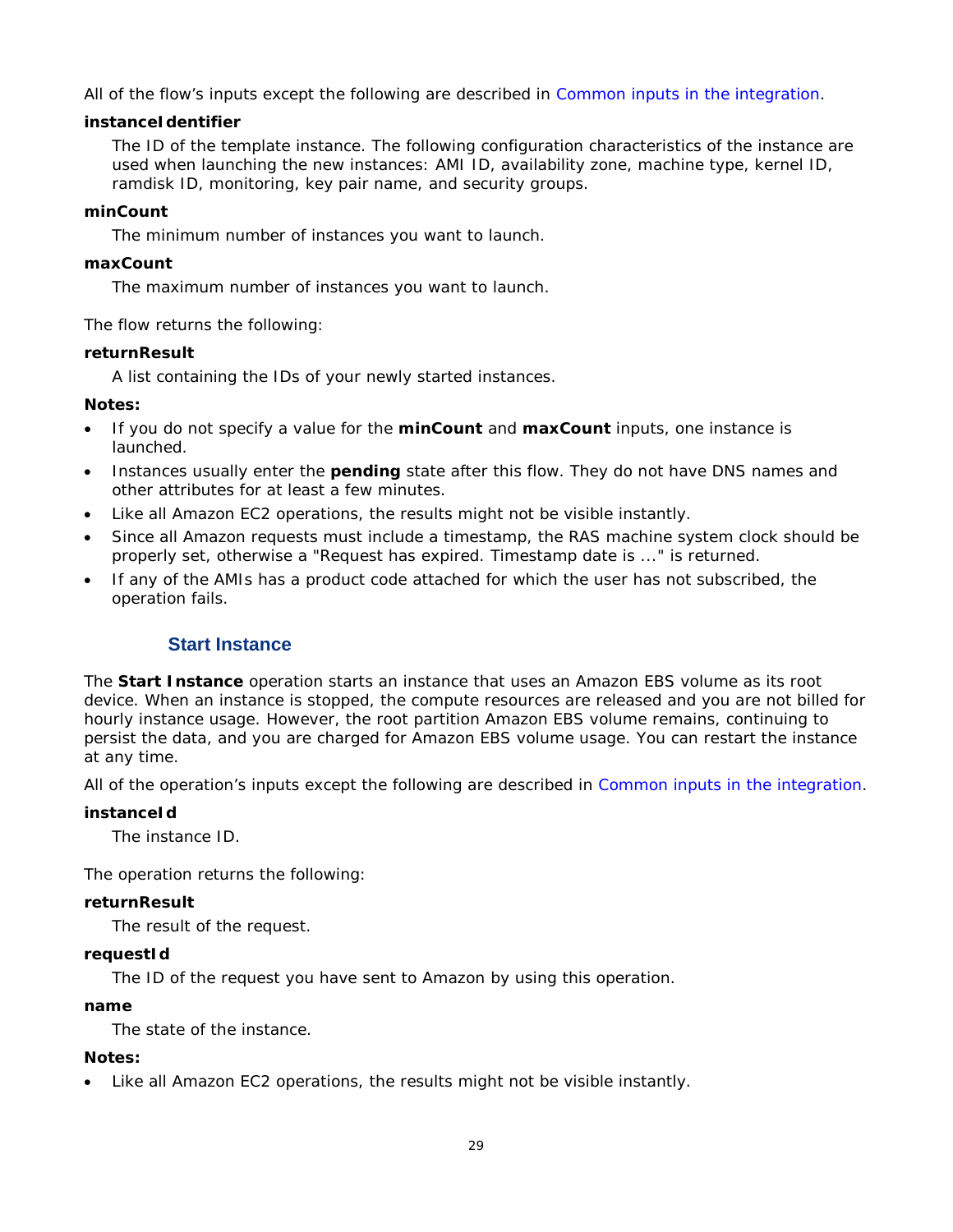<span id="page-36-0"></span>• Since all Amazon requests must include a timestamp, the RAS machine system clock should be properly set, otherwise a "Request has expired. Timestamp date is ..." is returned.

# **Stop Instance**

The **Stop Instance** operation stops an instance that uses an Amazon EBS volume as its root device. Instances that use Amazon EBS volumes as their root devices can be quickly stopped and started. When an instance is stopped, the compute resources are released and you are not billed for hourly instance usage. However, your root partition Amazon EBS volume remains, continuing to persist your data, and you are charged for Amazon EBS volume usage. You can restart your instance at any time.

All of the operation's inputs except the following are described in *[Common inputs in the integration](#page-10-0)*.

#### **instanceIdentifier**

The ID of the instance you want to terminate.

The operation returns the following:

#### **requestId**

The ID of the request you have sent to Amazon by using this operation.

#### **returnResult**

The state of the instance after the operation (for example, **shutting-down**).

#### **previousState**

The state the instance was in before you stopped it (for example, **running**).

#### **Notes:**

- Like all Amazon EC2 operations, the results might not be visible instantly.
- <span id="page-36-1"></span>• Since all Amazon requests must include a timestamp, the RAS machine system clock should be properly set, otherwise a "Request has expired. Timestamp date is ..." is returned.

# **Terminate Instance**

The **Terminate Instance** operation shuts down an instance. If you terminate an instance more than once, each call succeeds. Terminated instances remain visible (for instance, when using the **Describe Instances** operation) after termination for approximately one hour.

All of the operation's inputs except the following are described in *[Common inputs in the integration](#page-10-0)*.

#### **instanceIdentifier**

The ID of the instance you want to terminate.

The operation returns the following:

#### **requestId**

The ID of the request you have sent to Amazon by using this operation.

#### **returnResult**

The state of the instance after the operation (for example, **shutting-down**).

#### **previousState**

The state the instance was in before you stopped it (for example, **running**).

#### **Notes:**

• Like all Amazon EC2 operations, the results might not be visible instantly.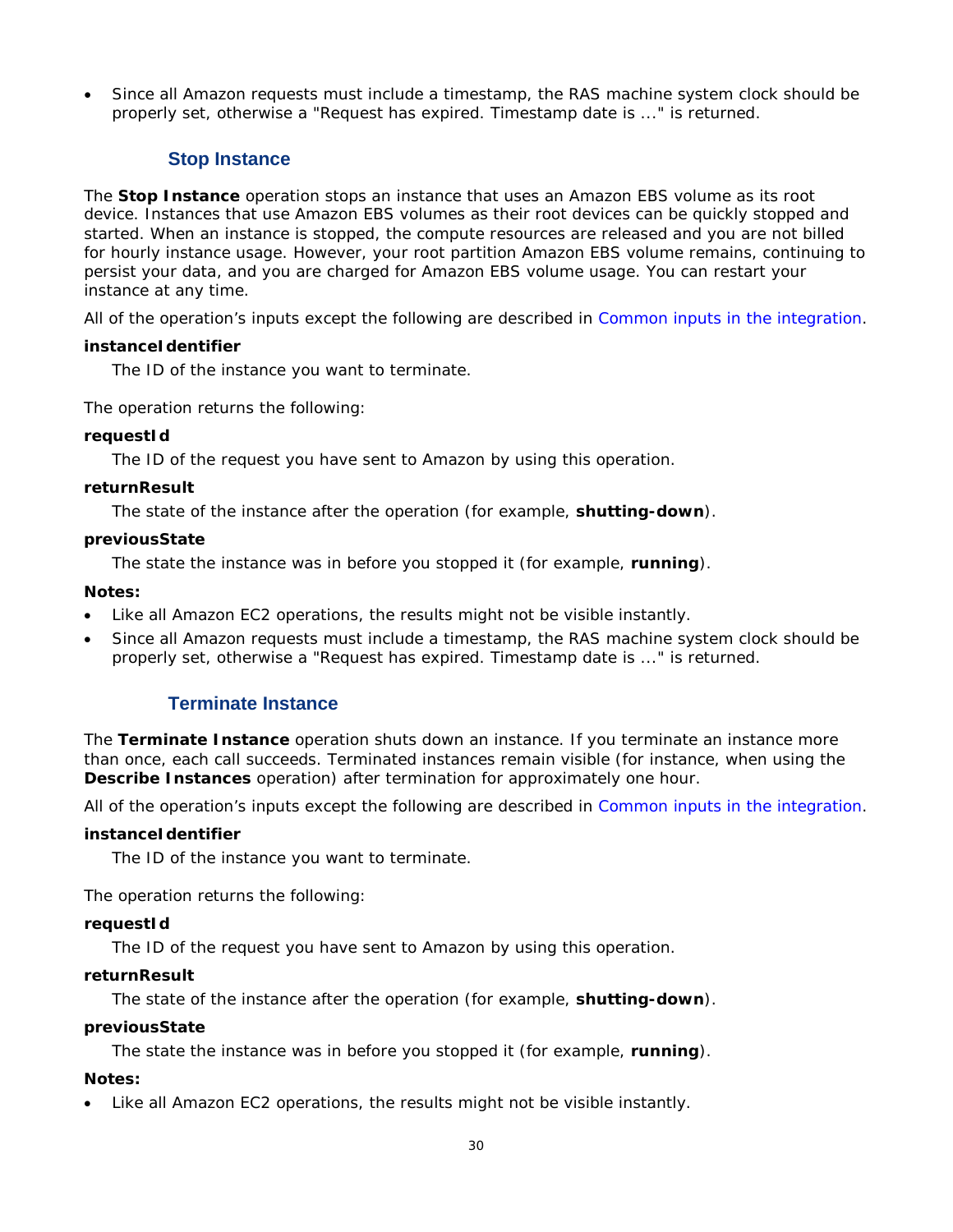<span id="page-37-0"></span>• Since all Amazon requests must include a timestamp, the RAS machine system clock should be properly set, otherwise a "Request has expired. Timestamp date is …" message is returned.

# **Unmonitor Instance**

The **Unmonitor Instance** operation disables Amazon CloudWatch monitoring for a running instance.

All of the operation's inputs except the following are described in *[Common inputs in the integration](#page-10-0)*.

#### **instanceIdentifier**

The ID of the instance for which you want to disable monitoring.

The operation returns the following:

#### **requestId**

The ID of the request you have sent to Amazon by using this operation.

# **returnResult**

The state of the monitoring after the execution of this operation (for example, **disabling**).

#### **Notes:**

- Like all Amazon EC2 operations, the results might not be visible instantly.
- <span id="page-37-1"></span>• Since all Amazon requests must include a timestamp, the RAS machine system clock should be properly set, otherwise a "Request has expired. Timestamp date is …" message is returned.

# **Key Pairs**

# **Allocate New Key Pair**

<span id="page-37-2"></span>The **Allocate New Key Pair** operation creates a new 2048-bit RSA key pair with the specified name. The private key is returned as an unencrypted PEM encoded PKCS#8 private key. If a key with the specified name already exists, Amazon EC2 returns an error.

All of the operation's inputs except the following are described in *[Common inputs in the integration](#page-10-0)*.

# **keyName**

The name of the new key pair.

The operation returns the following:

#### **requestId**

The ID of the request you have sent to Amazon by using this operation.

#### **returnResult**

The key material of your RSA private key.

#### **keyFingerprint**

An SHA-1 digest of the DER encoded private key.

#### **Notes:**

- Like all Amazon EC2 operations, the results might not be visible instantly.
- Since all Amazon requests must include a timestamp, the RAS machine system clock should be properly set, otherwise a "Request has expired. Timestamp date is …" message is returned.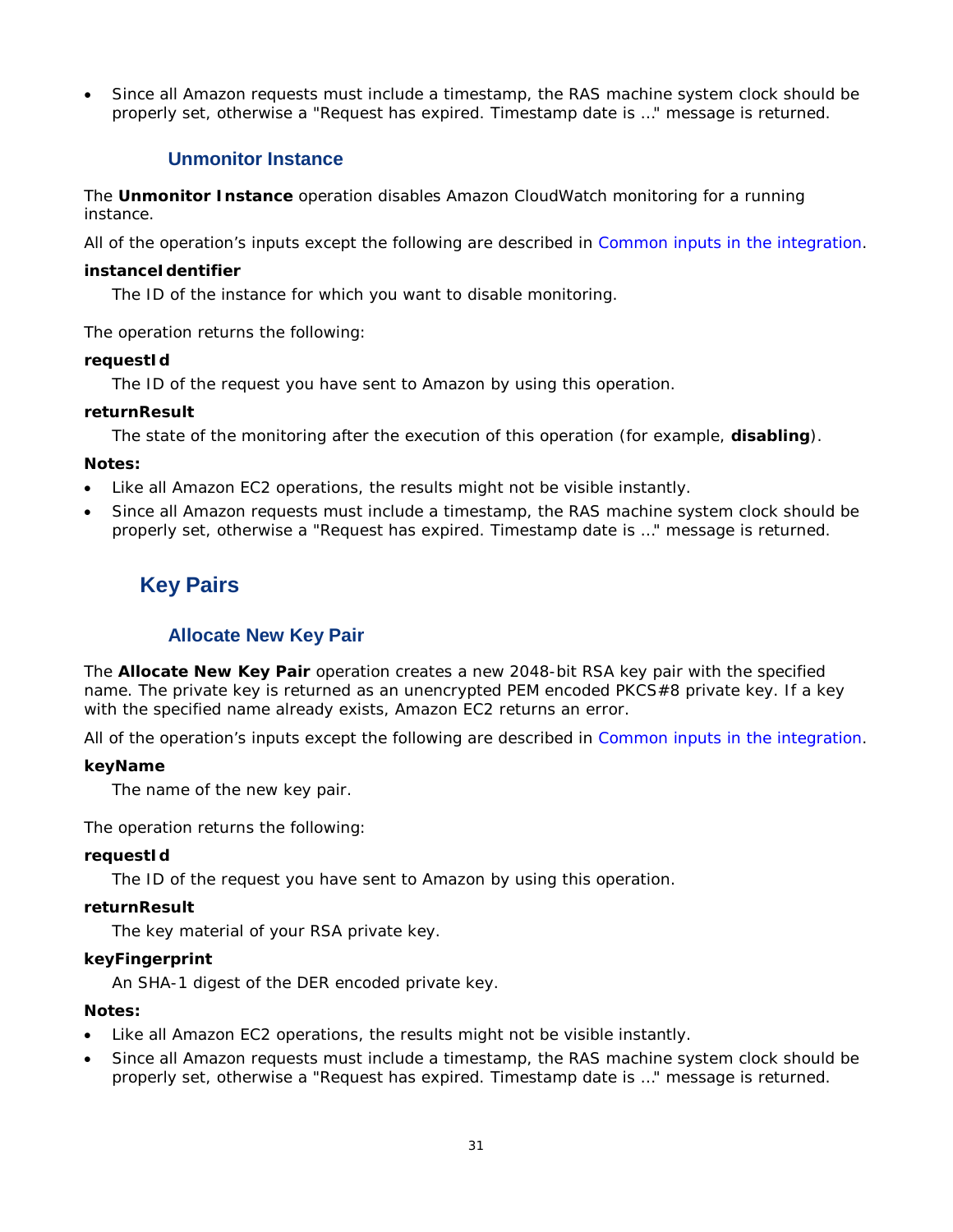# **Delete Key Pair**

<span id="page-38-0"></span>The **Delete Key Pair** operation deletes the specified key pair by removing the public key from Amazon EC2. You must own the key pair. The operation succeeds if you call it more than once on a given key and even if the key does not exist. We recommend that you check that the key you want to delete exists by using the **Enumerate Key Pairs** operation.

All of the operation's inputs except the following are described in *[Common inputs in the integration](#page-10-0)*.

## **keyName**

The name of the key pair you want to delete.

The operation returns the following:

#### **requestId**

The ID of the request you have sent to Amazon by using this operation.

#### **returnResult**

Returns **true** if the operation succeeds.

#### **Notes:**

- Like all Amazon EC2 operations, the results might not be visible instantly.
- <span id="page-38-1"></span>• Since all Amazon requests must include a timestamp, the RAS machine system clock should be properly set, otherwise a "Request has expired. Timestamp date is …" message is returned.

# **Enumerate Key Pairs**

The **Enumerate Key Pairs** operation lists the key pairs that are available to you.

All of the operation's inputs except the following are described in *[Common inputs in the integration](#page-10-0)*.

#### **rowDelimiter**

The row delimiter in the results table. The default value is the line separator for the current operating system.

#### **colDelimiter**

The column delimiter in the results table. The default value is a comma (,).

The operation returns the following:

#### **requestId**

The ID of the request you have sent to Amazon by using this operation.

#### **returnResult**

Your key pairs in a table with the following columns: **Key name** and **Fingerprint**.

#### **Example:**

testkey2,8c:0a:1a:c8:a5:07:cb:3d:0e:60:3f:00:7d:a1:e9:c4:4f:28:e4:7b minFedora,8b:79:f0:6d:6d:4c:73:80:c0:1a:9e:e3:81:f3:cc:3f:33:20:cf:89

#### **Notes:**

- In case no key pair exists, the operation fails with the message "No items found!".
- Like all Amazon EC2 operations, the results might not be visible instantly.
- Since all Amazon requests must include a timestamp, the RAS machine system clock should be properly set, otherwise a "Request has expired. Timestamp date is …" message is returned.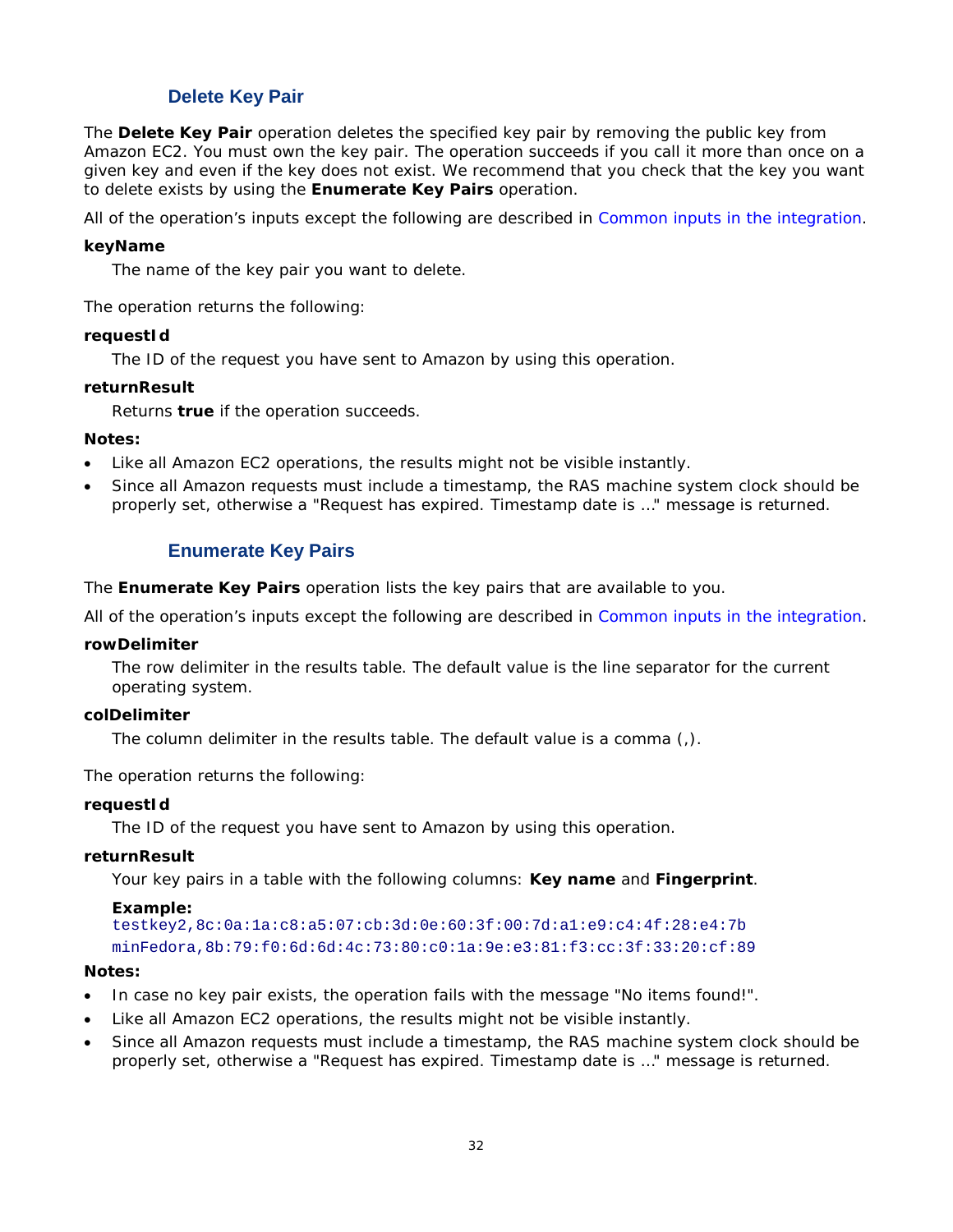# <span id="page-39-0"></span>**Security groups**

# **Allow Access To Security Group**

<span id="page-39-1"></span>The **Allow Access To Security Group** operation adds new permissions to the given security group. You can specify the new permissions by providing the **sourceSecurityGroupName** and the **sourceSecurityGroupOwnerId** inputs, or the source **cidrIp**, **ipProtocol**, **fromPort**, and **toPort** inputs.

All of the operation's inputs except the following are described in *[Common inputs in the integration](#page-10-0)*.

## **groupName**

The name of the group to modify.

#### **sourceSecurityGroupName**

The name of the source security group.

#### **sourceSecurityGroupOwnerId**

The user ID of the owner of the source security group.

#### **ipProtocol**

The IP protocol used. The valid values are **tcp**, **udp**, and **icmp**.

### **fromPort**

The start of the port range for the TCP and UDP protocols, and the type number for ICMP. For ICMP, **-1** indicates a wildcard (any ICMP type number).

#### **toPort**

The end of the port range for the TCP and UDP protocols, and the type number for ICMP. For ICMP, **-1** indicates a wildcard (any ICMP type number).

# **cidrIp**

The source IP in CIDR format.

The operation returns the following:

#### **requestId**

The ID of the request you have sent to Amazon by using this operation.

#### **returnResult**

Returns **true** when the operation is successful and **false** when it is not.

#### **Notes:**

- If you add a combination of access parameters that already exists, the operation fails.
- If new permissions are specified by a source group name, any machine from the **sourceSecurityGroupName** input can connect to any machine from the **groupName** input, using any of the TCP, UDP, or ICMP protocols.
- Like all Amazon EC2 operations, the results might not be visible instantly.
- <span id="page-39-2"></span>• Since all Amazon requests must include a timestamp, the RAS machine system clock should be properly set, otherwise a "Request has expired. Timestamp date is …" message is returned.

# **Create Security Group**

The **Create Security Group** operation creates a new security group.

All of the operation's inputs except the following are described in *[Common inputs in the integration](#page-10-0)*.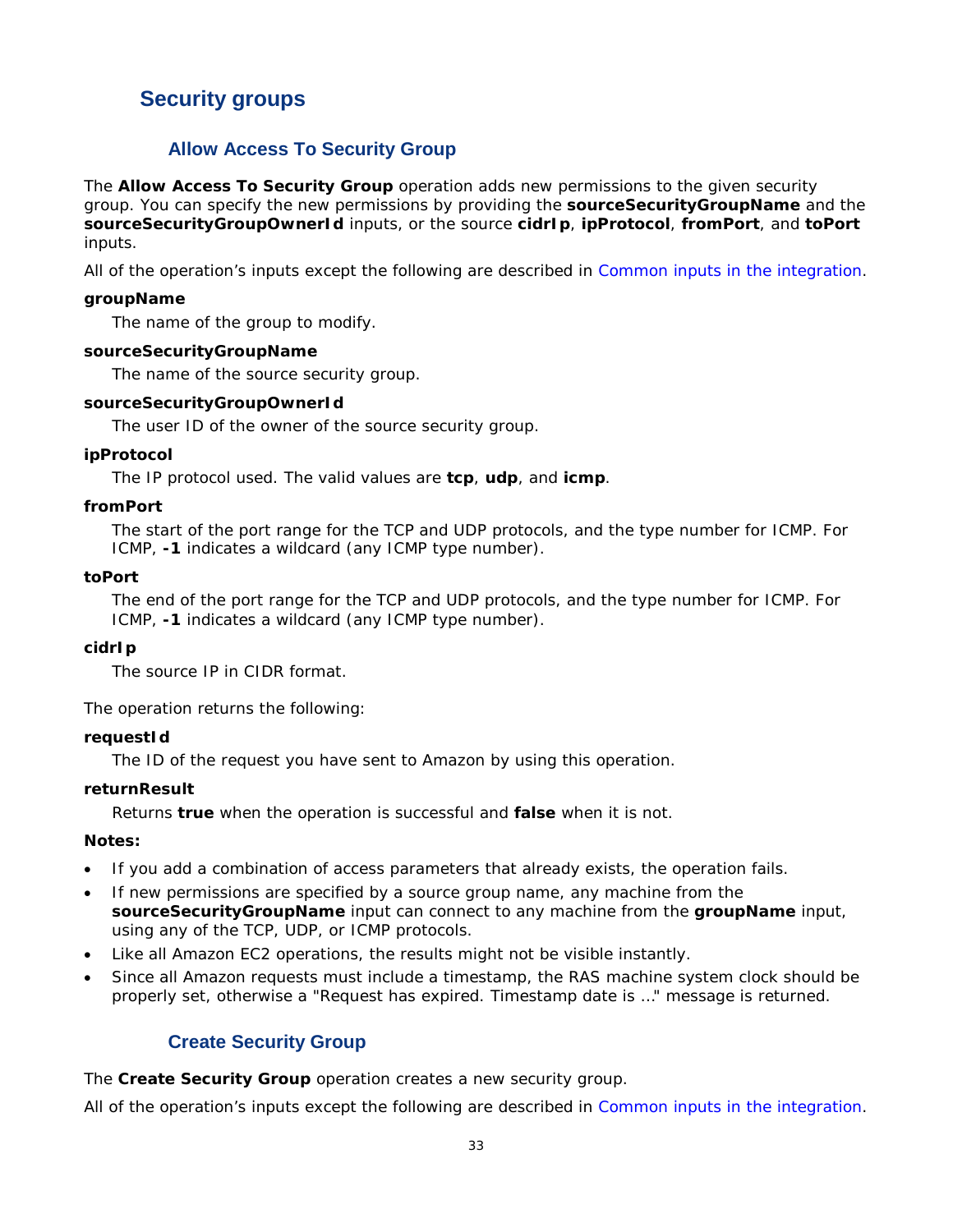# **groupName**

The name of the new group. This name must be unique per account.

# **groupDescription**

The description of the group. This is only informational, and can contain alphanumeric characters, spaces, dashes, and underscores.

The operation returns the following:

# **requestId**

The ID of the request you have sent to Amazon by using this operation.

# **returnResult**

Returns **true** when the operation is successful or **false** if it is not.

# **Notes:**

- Like all Amazon EC2 operations, the results might not be visible instantly.
- <span id="page-40-0"></span>• Since all Amazon requests must include a timestamp, the RAS machine system clock should be properly set, otherwise a "Request has expired. Timestamp date is …" message is returned.

# **Delete Security Group**

# The **Delete Security Group** operation deletes a security group.

All of the operation's inputs except the following are described in *[Common inputs in the integration](#page-10-0)*.

# **groupName**

The name of the security group you want to delete.

The operation returns the following:

# **requestId**

The ID of the request you have sent to Amazon by using this operation.

# **returnResult**

Returns **true** when the operation is successful or **false** if it is not.

# **Notes:**

- If you attempt to delete a security group which used to exist but has been recently deleted, the operation might go to **Success**. This may happen because Amazon remembers a deleted security group for a certain amount of time.
- If you attempt to delete a security group that contains instances, a fault is returned.
- If you attempt to delete a security group that is referenced by another security group, a fault is returned. For example, if Security Group B has a rule that allows access from Security Group A, Security Group A cannot be deleted until you remove the rule.
- Like all Amazon EC2 operations, the results might not be visible instantly.
- <span id="page-40-1"></span>• Since all Amazon requests must include a timestamp, the RAS machine system clock should be properly set, otherwise a "Request has expired. Timestamp date is …" message is returned.

# **Describe Security Groups**

The **Describe Security Groups** operation describes the security groups that you own. By default, this operation returns information about all of your security groups, but you can specify a list of group names to restrict the results to only those specified.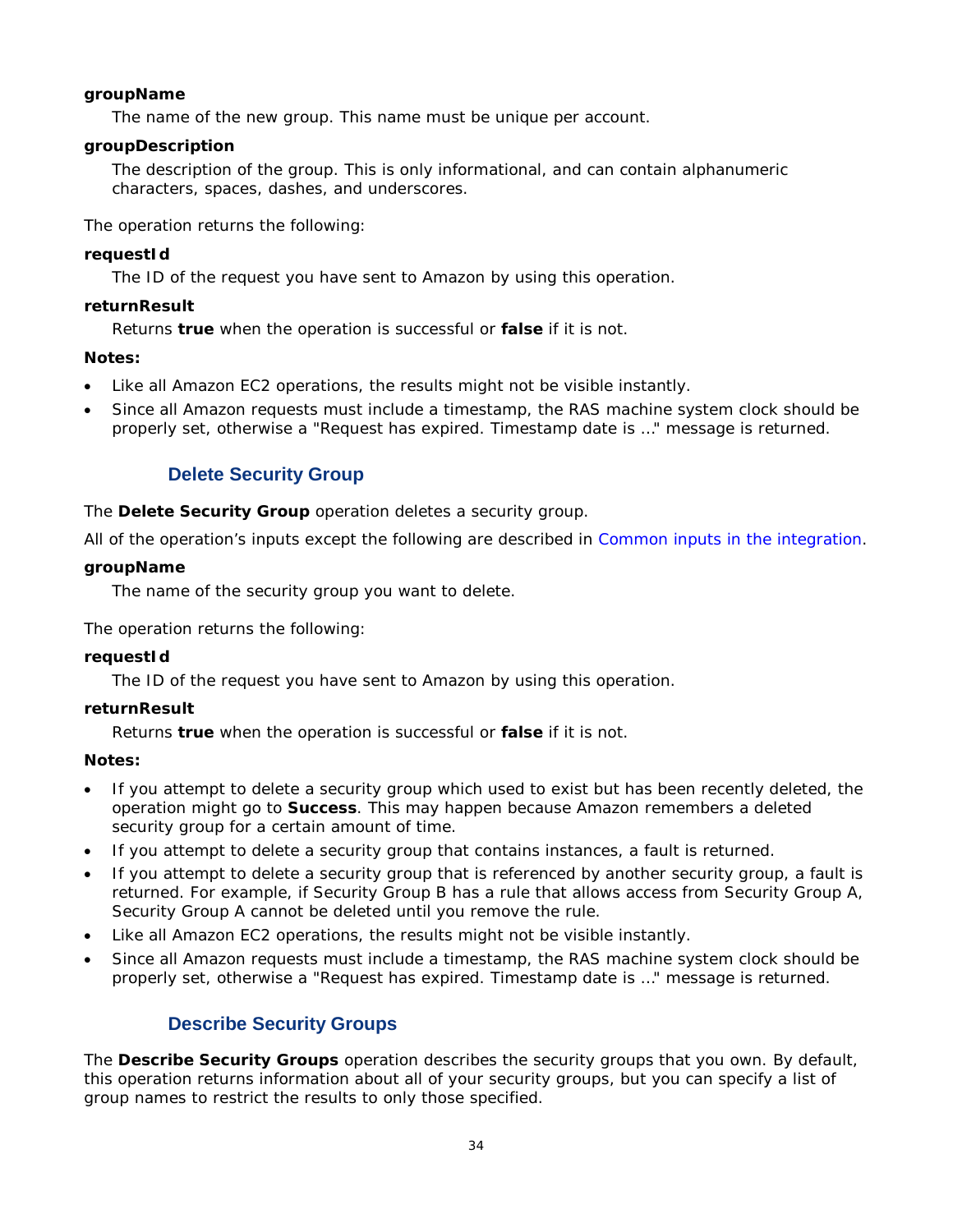All of the operation's inputs except the following are described in *[Common inputs in the integration](#page-10-0)*.

#### **groupNames**

The names of the groups that you want to describe. If you leave this input blank, all of your owned groups are described.

#### **delimiter**

The delimiter for the list of group names. The default is a comma (,).

#### **rowDelimiter**

The delimiter used between rows in the output table. The default is the line separator of the current operating system.

#### **colDelimiter**

The delimiter used between columns in the output table. The default is a comma (,).

The operation returns the following:

#### **requestId**

The ID of the request you have sent to Amazon by using this operation.

#### **returnResult**

A table listing the security groups, one in each row. The table has the following columns: **group name**, **group owner id**, and **group description**.

#### **groupNames**

A list of the group names of your security groups.

#### **Notes:**

- Like all Amazon EC2 operations, the results might not be visible instantly.
- <span id="page-41-0"></span>• Since all Amazon requests must include a timestamp, the RAS machine system clock should be properly set, otherwise a "Request has expired. Timestamp date is …" message is returned.

# **Get Security Group Details**

The **Get Security Group Details** operation returns information about a specific security group that you own.

All of the operation's inputs except the following are described in *[Common inputs in the integration](#page-10-0)*.

#### **groupName**

The name of the security group you want to describe.

#### **rowDelimiter**

The delimiter used between rows in the output table. The default is the line separator of the current operating system.

#### **colDelimiter**

The delimiter used between columns in the output table. The default is a comma (,).

The operation returns the following:

#### **requestId**

The ID of the request you have sent to Amazon by using this operation.

#### **returnResult**

The name of the group.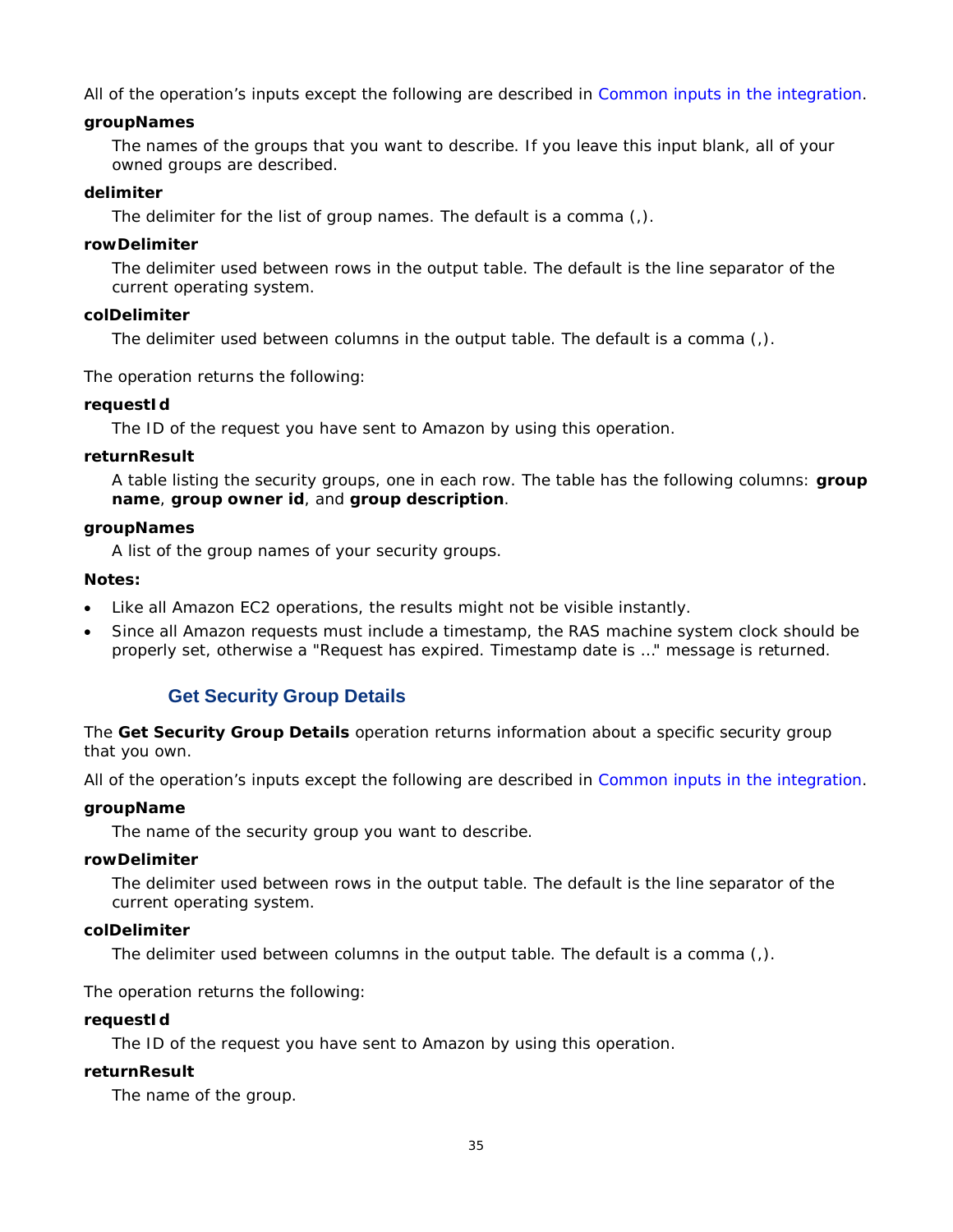# **groupName**

The name of the group.

# **ownerId**

The ID of the owner of the group.

# **groupDescription**

The description of the group.

# **ipPermissions**

A table describing the permissions for this group, one in each row. The table has the following columns:

- **ip protocol**
- **from port** The start of the port range for the TCP and UDP protocols, or an ICMP type number (an ICMP type number of **-1** indicates a wildcard—any ICMP type number).
- **to port** The end of the port range for the TCP and UDP protocols, or an ICMP code **(-1** indicates a wildcard).
- **source security group** The name of the source security group.
- **user id** The user ID of the owner of the source security group.

# • **source IP in CIDR notation**

# **Notes:**

- Like all Amazon EC2 operations, the results might not be visible instantly.
- <span id="page-42-0"></span>• Since all Amazon requests must include a timestamp, the RAS machine system clock should be properly set, otherwise a "Request has expired. Timestamp date is …" message is returned.

# **Revoke Access To Security Group**

The **Revoke Access To Security Group** operation removes a permission from the specified security group. You can specify the permission by using the **sourceSecurityGroupName** or the **sourceSecurityGroupOwnerId** input, or by using the **cidrIp**, **ipProtocol**, **fromPort**, and **toPort** inputs.

All of the operation's inputs except the following are described in *[Common inputs in the integration](#page-10-0)*.

# **groupName**

The name of the security group.

# **sourceSecurityGroupName**

The name of the source security group.

# **sourceSecurityGroupOwnerId**

The user ID of the owner of the source security group.

# **ipProtocol**

The IP protocol used. The valid values are **tcp**, **udp**, and **icmp**.

# **fromPort**

The start of the port range for the TCP and UDP protocols, and the type number for ICMP. For ICMP, **-1** indicates a wildcard (any ICMP type number).

# **toPort**

The end of the port range for the TCP and UDP protocols, and the type number for ICM. For ICMP, **-1** indicates a wildcard (any ICMP type number).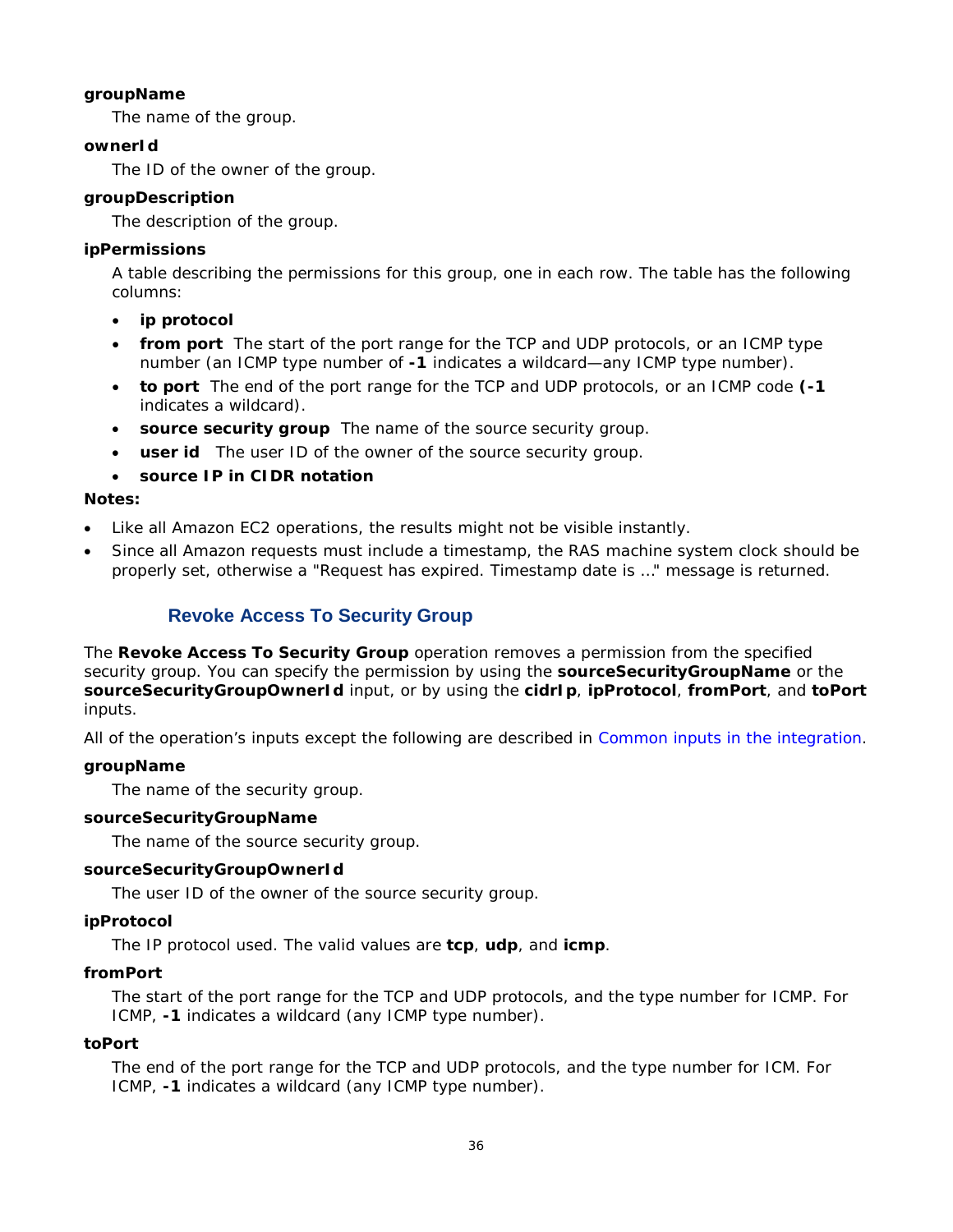# **cidrIp**

The source IP in CIDR format.

The operation returns the following:

#### **requestId**

The ID of the request you have sent to Amazon by using this operation.

#### **returnResult**

Returns **true** when the operation is successful or **false** if it is not.

#### **Notes:**

- This operation goes to success even in situations when no permission is revoked or the permission does not exist. The only situation when a permission is actually revoked is when the inputs match exactly the inputs used to create the permission (for example, the inputs given to the **Allow Access To Security Group** operation).
- Like all Amazon EC2 operations, the results might not be visible instantly.
- <span id="page-43-0"></span>• Since all Amazon requests must include a timestamp, the RAS machine system clock should be properly set, otherwise a "Request has expired. Timestamp date is …" message is returned.

# **Windows**

# **Bundle Windows Instance**

<span id="page-43-1"></span>The **Bundle Windows Instance** operation bundles the Windows instance. The bundling process creates a new image from a running instance and stores the AMI data in S3. Once it is bundled, you must register the image using the **Register Image** operation prior to launching it.

All of the operation's inputs except the following are described in *[Common inputs in the integration](#page-10-0)*.

#### **instanceId**

The ID of the instance you want to bundle.

#### **storageBucket**

The Amazon S3 bucket in which to store the AMI. You must specify a bucket that you already own. If you specify a bucket that belongs to someone else, Amazon EC2 returns an error.

#### **storagePrefix**

A prefix that specifies the beginning of the file name of the AMI. Your image is stored in the bucket specified by the **storageBucket** input under the name <storagePrefix**>.manifest.xml**.

#### **s3AccessKeyId**

The ID of the secret access key associated with your S3 AWS account, if it is different from the EC2 account. If you do not specify the **s3AccessKeyId** input, the operation uses the EC2 access key ID.

#### **s3AccessKey**

The secret access key associated with your S3 AWS account, if it is different from the EC2 account. If you do not specify the **s3AccessKey** input, the operation uses the EC2 access key.

The operation returns the following:

#### **requestId**

The ID of the request you have sent to Amazon by using this operation.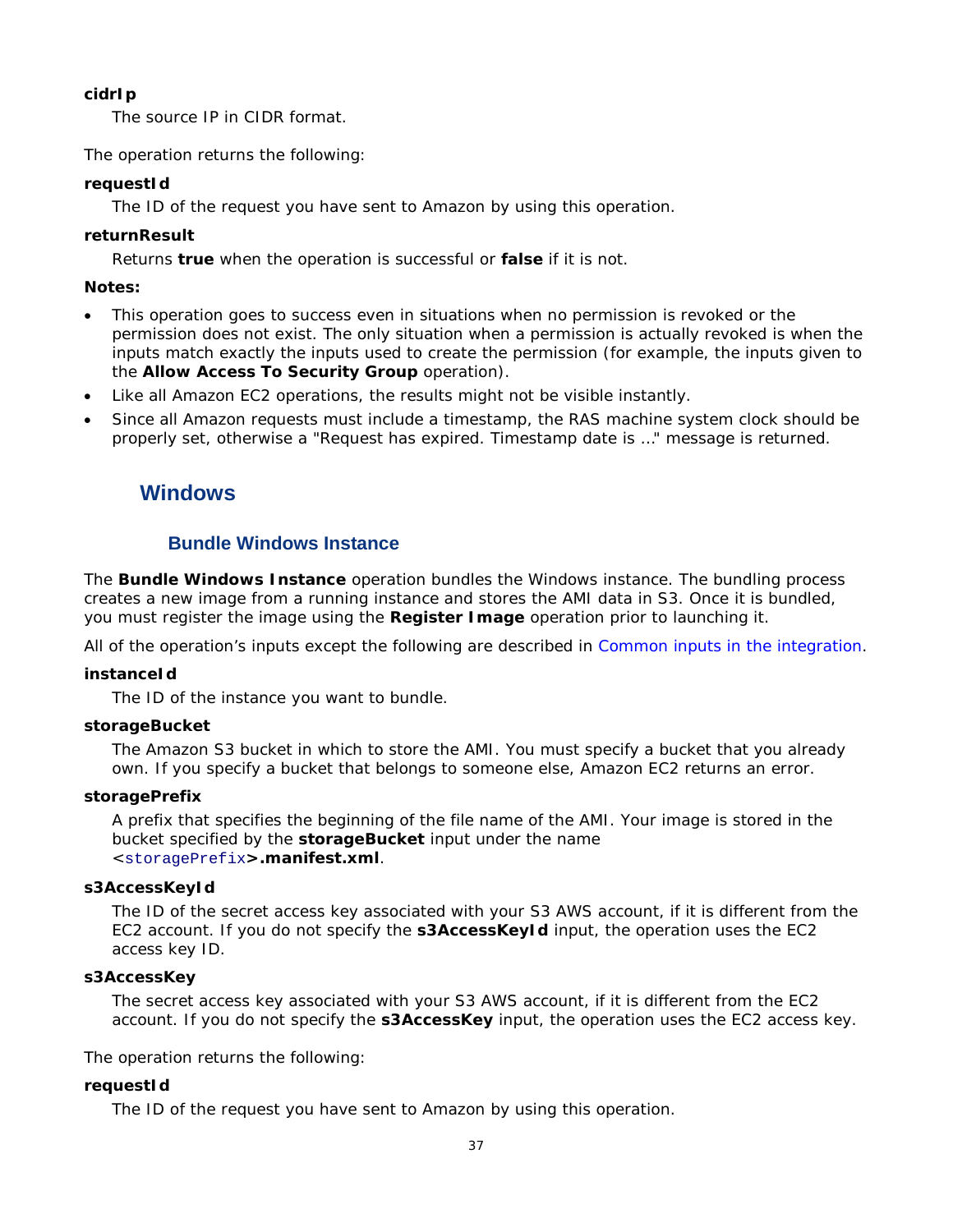# **returnResult**

The Bundle ID by that identifies the bundle task.

# **status**

The state of the bundle task (for example, **pending**).

# **startTime**

The time the bundle task started.

# **Notes:**

- You cannot start another bundle task on an instance until the running task is terminated. Also, if the path you specified for the image already exists, any images under that name may be overwritten.
- The **s3AccessKeyId** and **s3AccessKey** inputs work together. Therefore, you must specify values for both of them or leave them both.
- The operation succeeds for an invalid **s3AccessKey** creating a bundle task, but during the bundling process, the task fails with the following error message: "SignatureDoesNotMatch(403)- The request signature we calculated does not match the signature you provided. Check your key and signing method."
- Like all Amazon EC2 operations, the results might not be visible instantly.
- <span id="page-44-0"></span>• Since all Amazon requests must include a timestamp, the RAS machine system clock should be properly set, otherwise a "Request has expired. Timestamp date is …" message is returned.

# **Cancel Bundle Task**

The **Cancel Bundle Task** operation aborts a bundle task.

All of the operation's inputs except the following are described in *[Common inputs in the integration](#page-10-0)*.

# **bundleId**

The ID of the bundle task. If you specify a nonexistent ID, the operation fails. If you specify the ID of an already terminated bundle task, the operation may succeed but nothing will happen.

The operation returns the following:

# **returnResult**

The instance ID of the instance that was being bundled.

# **startTime**

The time the task was launched.

# **updateTime**

The time the status of the task was last updated.

# **status**

The status of the task (for example, **canceling** or **failed**).

# **progress**

The progress of the task (**0%** - **100%**).

# **bucket**

The S3 bucket where the image would have been placed.

# **prefix**

The name under which the image would have been placed in the bucket.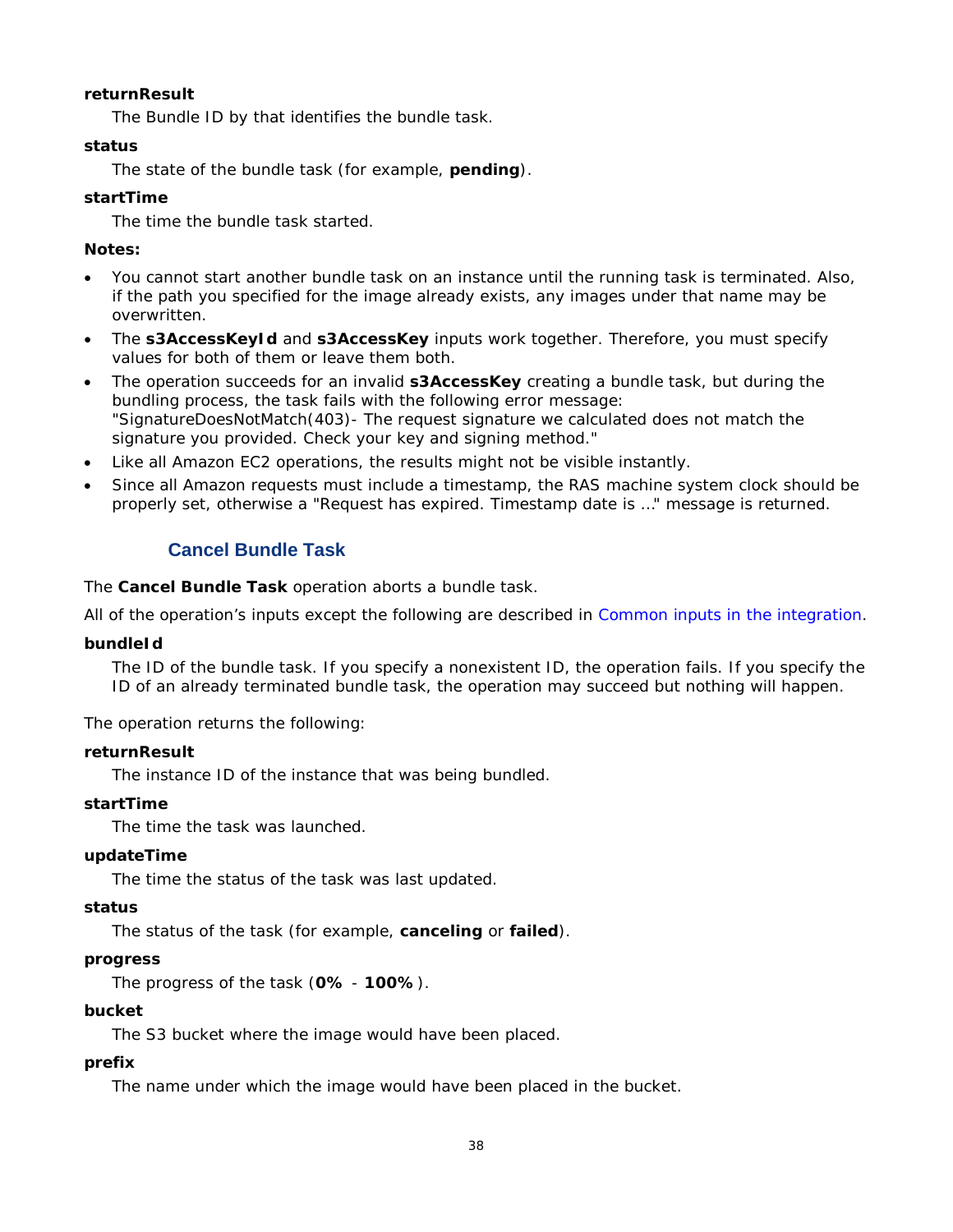# **requestId**

The ID of the request you have sent to Amazon by using this operation.

# **Notes:**

- Like all Amazon EC2 operations, the results might not be visible instantly.
- <span id="page-45-0"></span>• Since all Amazon requests must include a timestamp, the RAS machine system clock should be properly set, otherwise a "Request has expired. Timestamp date is …" message is returned.

# **Enumerate Bundle Tasks**

The **Enumerate Bundle Tasks** operation returns a list of your bundle tasks in a table.

All of the operation's inputs except the following are described in *[Common inputs in the integration](#page-10-0)*.

#### **rowDelimiter**

The row delimiter in the results table. The default value is the line separator for the current operating system.

#### **colDelimiter**

The column delimiter in the results table. The default value is a comma (,).

The operation returns the following:

#### **requestId**

The ID of the request you have sent to Amazon by using this operation.

#### **returnResult**

Your bundle tasks in a table having the following columns: **Bundle ID**, **Instance ID**, **Status**, **Start time**, and **Progress**. The column fields are separated by **colDelimiter** and the rows by **rowDelimiter**.

#### **Example:**

| bun-49789d20, i-d63cd5be       | complete, 2009-08-25T10:04:55.000Z, null |
|--------------------------------|------------------------------------------|
| $bun-4f789d26$ , i-d $63cd5be$ | failed.2009-08-25T10:58:57.000Z.null     |

#### **Notes:**

- Terminated bundle tasks appear in this list for an undetermined interval of time after they are terminated.
- Like all Amazon EC2 operations, the results might not be visible instantly.
- <span id="page-45-1"></span>• Since all Amazon requests must include a timestamp, the RAS machine system clock should be properly set, otherwise a "Request has expired. Timestamp date is …" message is returned.

# **Get Bundle Task Details**

The **Get Bundle Task Details** operation returns details about a specified bundle task.

All of the operation's inputs except the following are described in *[Common inputs in the integration](#page-10-0)*.

#### **bundleId**

The ID of the bundle task. If you specify a nonexistent ID, the operation fails.

The operation returns the following:

#### **returnResult**

The instance ID of the instance that is being bundled.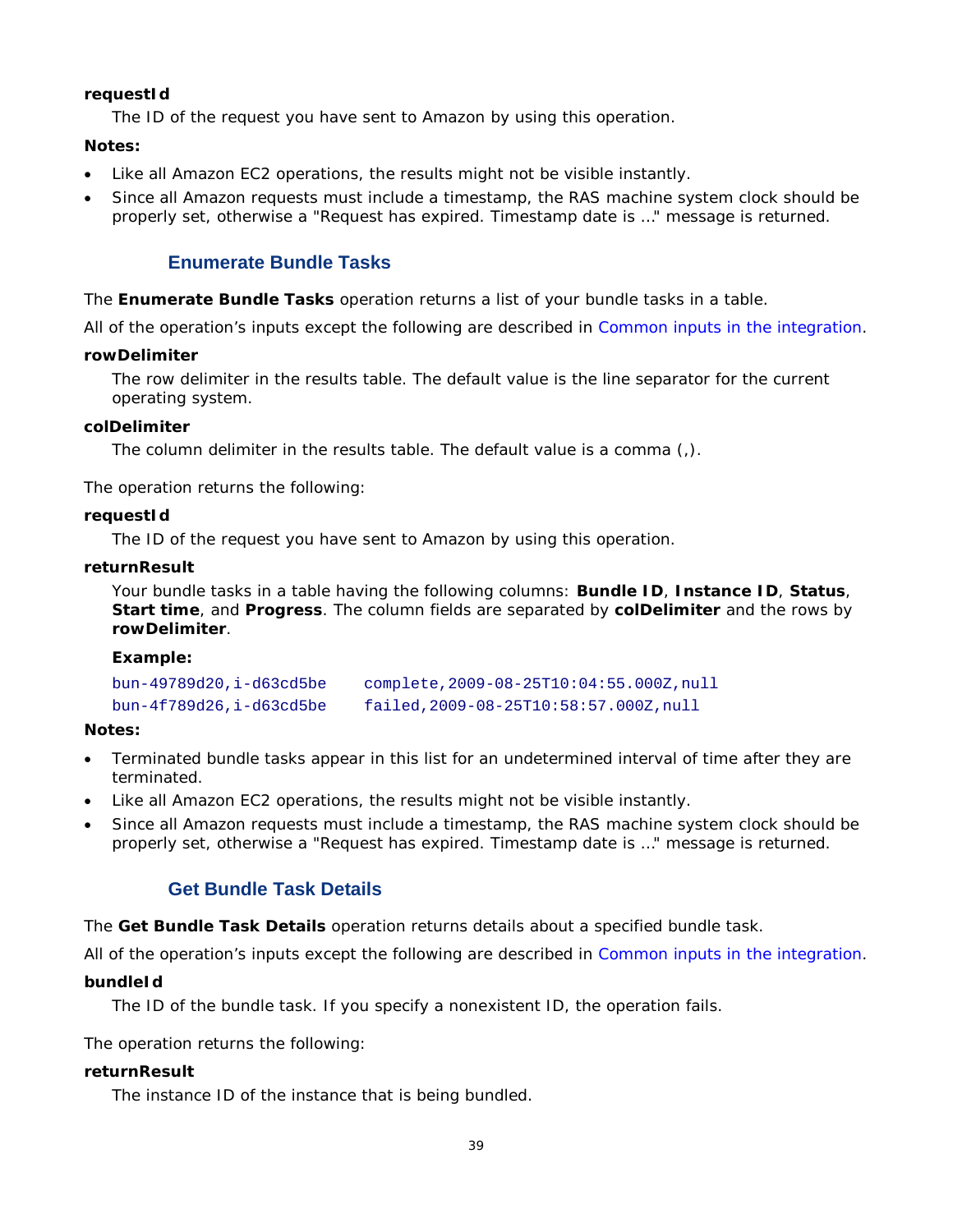# **startTime**

The time the task was launched.

# **updateTime**

The time the status of the task was last updated.

# **status**

The status of the task (for example, **running**, **complete**, or **failed**).

# **progress**

The progress of the task (**0%** - **100%**).

# **bucket**

The S3 bucket where the image will be placed.

# **prefix**

The name under which the image will be placed in the bucket.

# **requestId**

The ID of the request you have sent to Amazon by using this operation.

# **Notes:**

- Terminated bundle tasks can be queried for an undetermined interval of time after they are terminated.
- Like all Amazon EC2 operations, the results might not be visible instantly.
- <span id="page-46-0"></span>• Since all Amazon requests must include a timestamp, the RAS machine system clock should be properly set, otherwise a "Request has expired. Timestamp date is …" message is returned.

# **EC2 Dashboard**

The **EC2 Dashboard** flow displays the EC2 dashboard information: the number of instances running or stopped, elastic IPs, EBS volumes, EBS snapshots, key pairs, and security groups.

All of the flow's inputs except the following are described in *[Common inputs in the integration](#page-10-0)*.

# **notifyMethod**

The method of notification. The valid values are **Write to File**, **Email**, **Display**, and **None**.

The flow returns the following:

# **returnResult**

<span id="page-46-1"></span>The dashboard information.

# **Troubleshooting**

This section provides troubleshooting procedures and tools you can use to solve problems you may encounter while using this integration. It also includes a list of the error messages you may receive while using the integration and offers descriptions and possible fixes for the errors.

# <span id="page-46-2"></span>**General troubleshooting procedures and tools**

When troubleshooting issues related to the EC2 integration, there are several steps that you should verify: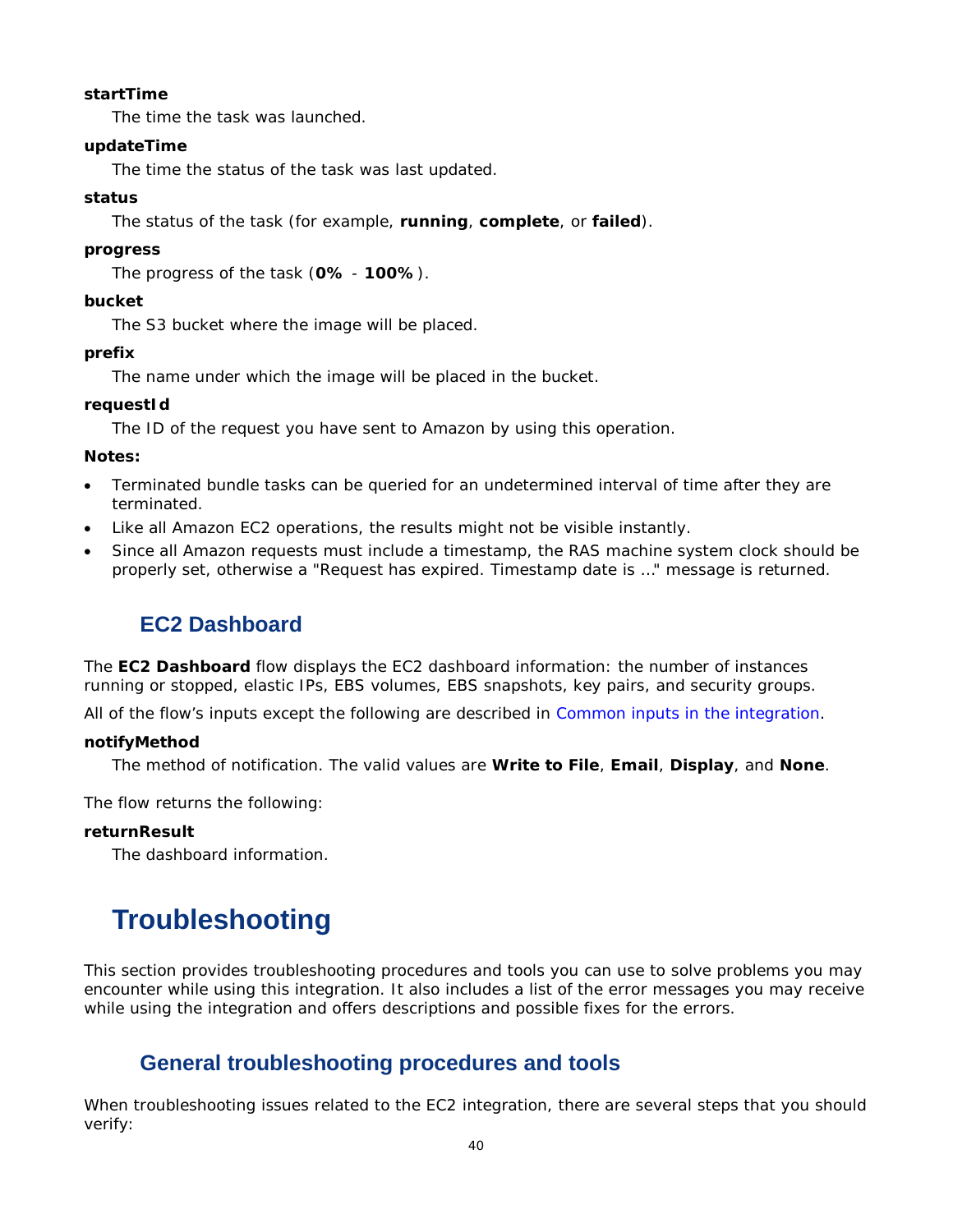- 1. Verify that the same operation works when it is performed through the EC2 console using the same parameters.
- 2. Verify that your access key and proxy parameters are correct.
- <span id="page-47-0"></span>3. Verify that the RAS machine system clock is properly set since all Amazon queries must include a timestamp.

# **Error messages**

This section lists the error messages you may receive while using this integration.

**Attribute productCodes can not be reset currently.**

**AWS was not able to validate the provided access credentials.** 

**Either both proxy port and proxy host must be null or none of them.**

**Failed to open HTTP connection.** 

**fromPort was invalid. Must be numerical and between 0 and 65535.**

**If attribute=productCodes, productCode must be set!**

**Invalid attribute item value '### ' for UserGroup item type. Error code: InvalidAMIAttributeItemValue.** 

**Invalid attribute item value '###' for userId item type. Error code: InvalidAMIAttributeItemValue.** 

**Invalid attribute.** 

**Invalid bundle ids: ###. Error code: InvalidBundleID.NotFound.**

**Invalid id: '###' (expecting "ami-..."). Error code: InvalidAMIID.Malformed.**

**Invalid id: '###' (expecting "i-..."). Error code: InvalidInstanceID.Malformed.**

**Invalid manifest path: '###'. Error code: InvalidManifest.** 

**Invalid operationType.**

**Invalid user id: '###'. Error code: InvalidUserID.Malformed.**

**Must supply either only user/group pair permission inputs (SourceSecurityGroupName and SourceSecurityGroupOwnerId) or only CIDR IP permission inputs (IpProtocol, FromPort, ToPort, CidrIp).**

**Not authorized for image: ###. Error code: AuthFailure.** 

**Possible values for input "force" are true or false.**

**The address '###' does not belong to you. Error code: AuthFailure.** 

**The AMI ID '###' does not exist. Error code: InvalidAMIID.NotFound.** 

**The following input must be a valid integer: size.**

**The given CIDR IP address is invalid. It must have the following format: [0-255].[0- 255].[0-255].[0-255]/[0-32].**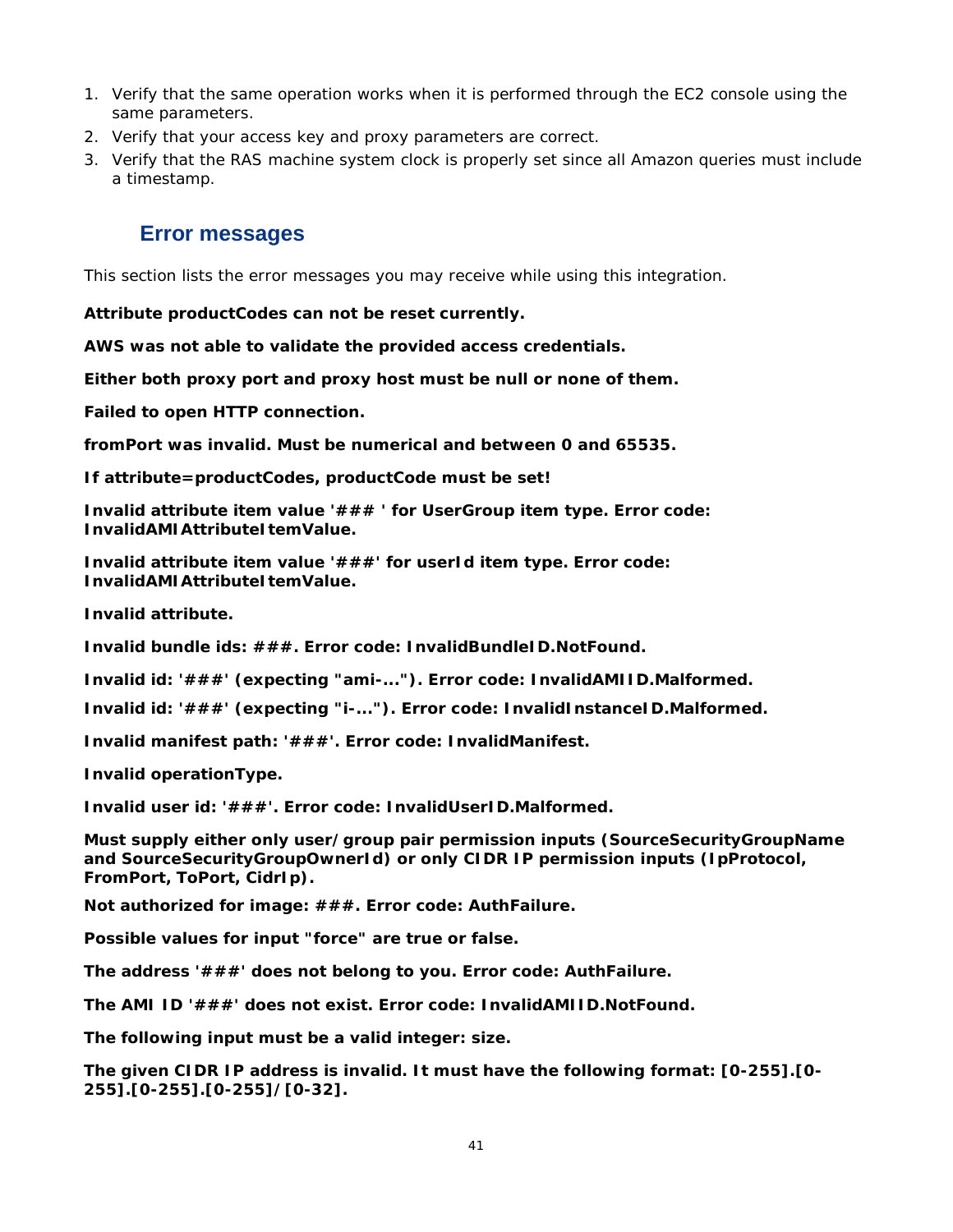**The given IP address is invalid. It must have the following format: [0-255].[0-255].[0- 255].[0-255].**

**The given IpProtocol is invalid. Must be one of 'tcp', 'udp' or 'icmp'.**

**The instance ID '###' does not exist. Error code: InvalidInstanceID.NotFound.** 

**The instance IDs '###' do not exist. Error code: InvalidInstanceID.NotFound.** 

**The keypair '###' already exists. Error code: InvalidKeyPair.Duplicate.**

**The permission '###' has already been authorized on the specified group. Error code: InvalidPermission.Duplicate.** 

**The request must contain the parameter KeyName. Error code: MissingParameter.**

**The request signature we calculated does not match the signature you provided. Check your AWS Secret Access Key and signing method. Consult the service documentation for details.**

**The security group '###' already exists. Error code: InvalidGroup.Duplicate.** 

**The security group '###' does not exist. Error code: InvalidGroup.NotFound.**

**The security group '###' is reserved. Error code: InvalidGroup.Reserved.** 

**The snapshot '###' does not exist. Error code: InvalidSnapshot.NotFound.**

**The volume '###' does not exist. Error code: InvalidVolume.NotFound.** 

**The volume size must be an integer between 1 and 1024 inclusive.**

**The zone '###' does not exist. Error code: InvalidZone.NotFound.**

**toPort was invalid. Must be numerical and between 0 and 65535.**

**Value (###) for parameter instance is invalid. Expected: 'i-...'. Error code: InvalidParameterValue.** 

**Value ('###') for parameter snapshotId is invalid. Expected: 'snap-...'. Error code: InvalidParameterValue.**

**Value (###) for parameter volumeId is invalid. Expected: 'vol-...'. Error code: InvalidParameterValue.** 

# <span id="page-48-0"></span>**Security**

This section describes how security is handled by the Amazon EC2 integration.

The EC2 integration uses the EC2 Query API. To perform its task, each EC2 operation sends a query to Amazon. This query is sent over HTTPS and the Symphony Client library is used for sending the actual requests. Every EC2 operation has 2 inputs: **accessKey** and **accessKeyId**. These are provided by Amazon for every Amazon account.

According to Amazon, in addition to the name of the action and the list of parameters, you must include a signature in every Query request. The signature is created by using the **accessKey**  provided by the user. The steps for creating a signature are described on the Amazon Web site at *[http://docs.amazonwebservices.com/AWSEC2/2009-04-04/DeveloperGuide/index.html?using](http://docs.amazonwebservices.com/AWSEC2/2009-04-04/DeveloperGuide/index.html?using-query-api.html)[query-api.html](http://docs.amazonwebservices.com/AWSEC2/2009-04-04/DeveloperGuide/index.html?using-query-api.html)*, and are implemented by the operations.